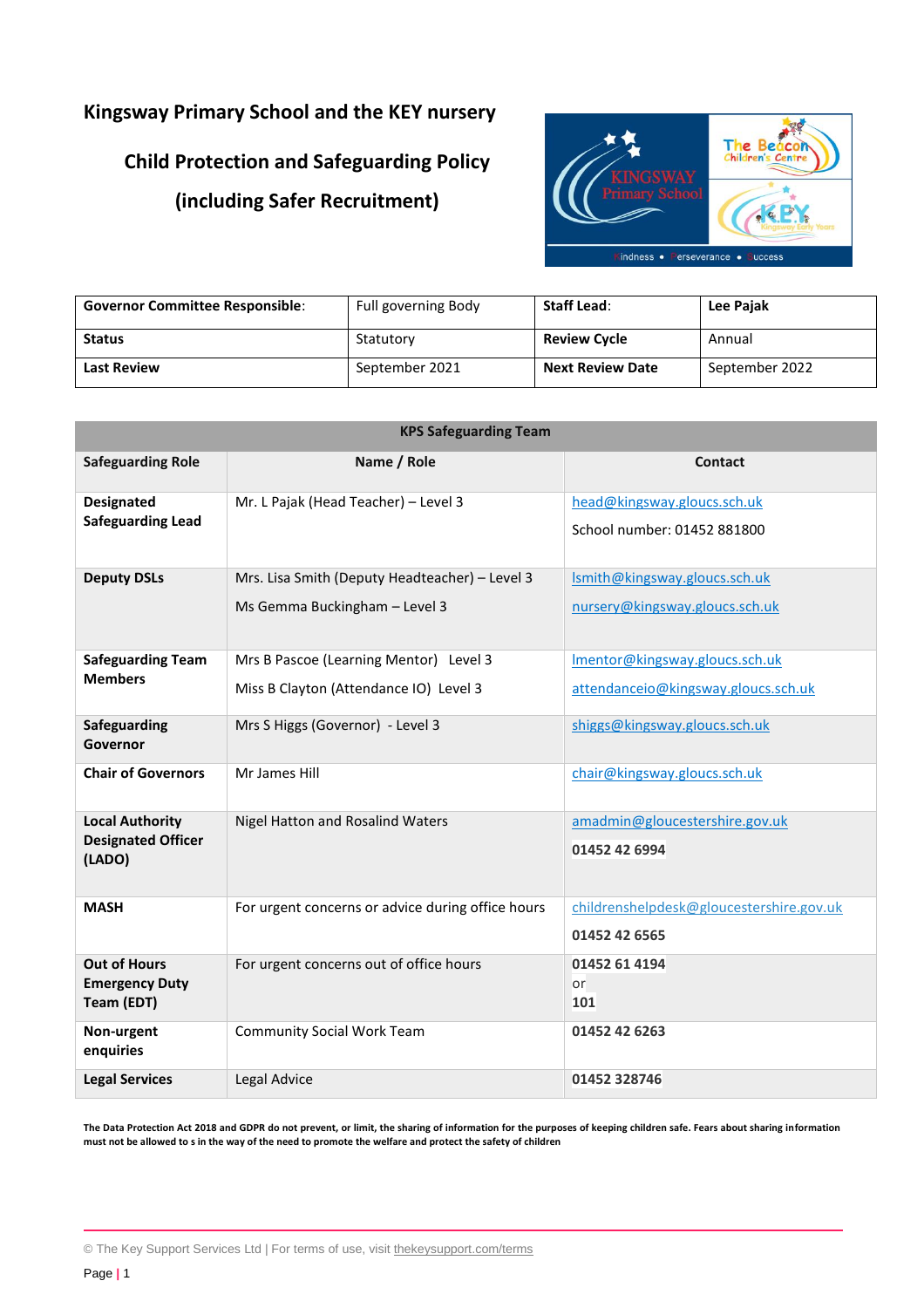## Actions where there are concerns about a child



### **Useful Contact Details**

If you cannot speak directly with a school safeguarding lead and you are worried that a child is suffering, or

likely to suffer, from harm please contact The MASH hours: 9am - 5pm: 01452 426565

Outside of office hours, you should contact the Emergency Duty Team (EDT) **01452 61 4194** or, if you have concerns about the immediate safety of the child or you believe a serious criminal offence has been committed please contact the Police at any time on **101**.

#### **In an emergency ring 999**

Channel Helpline – 020 7340 7264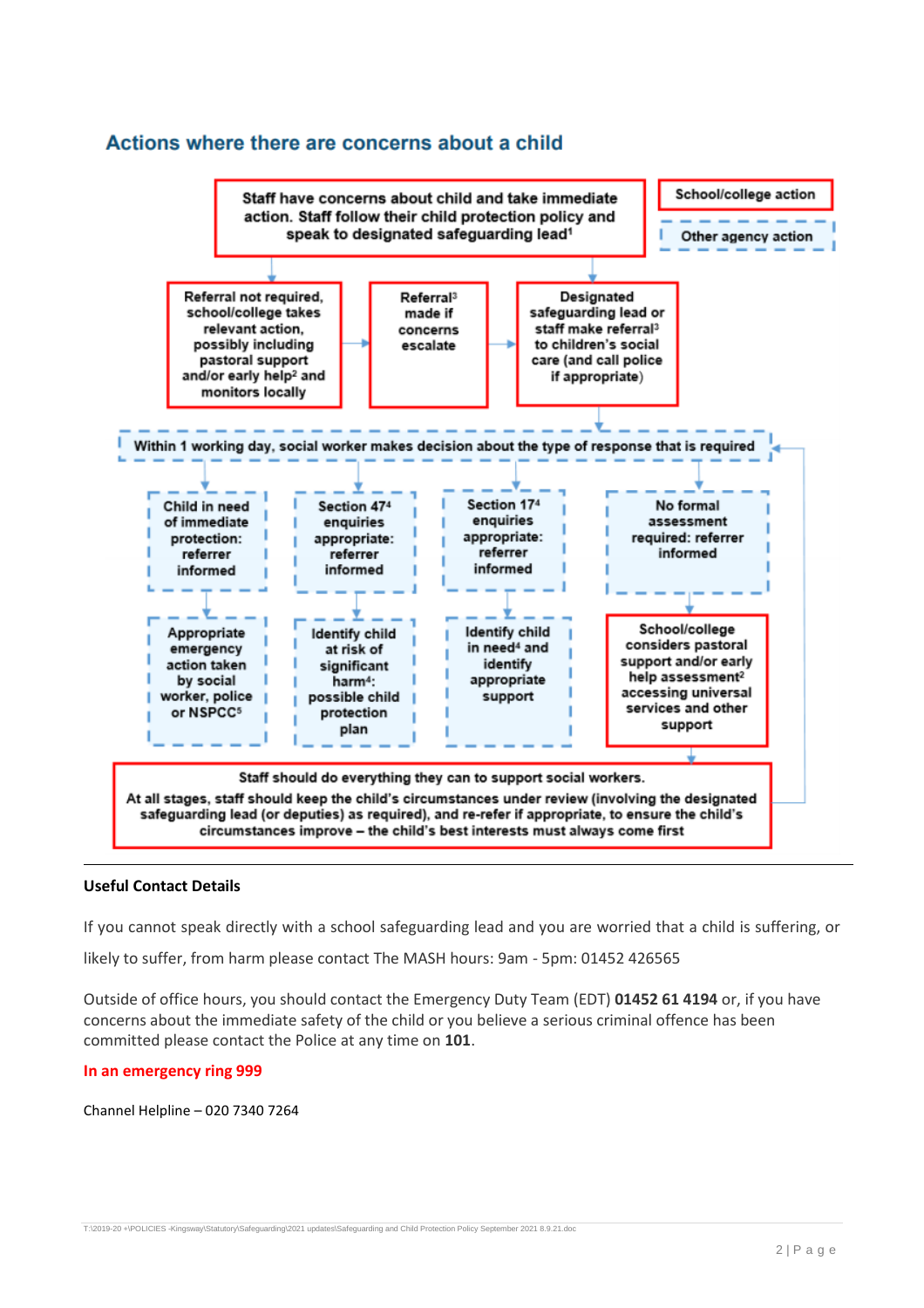## **Contents**

| Appendix 5: Application of safeguarding processes during a full or partial lockdown |  |
|-------------------------------------------------------------------------------------|--|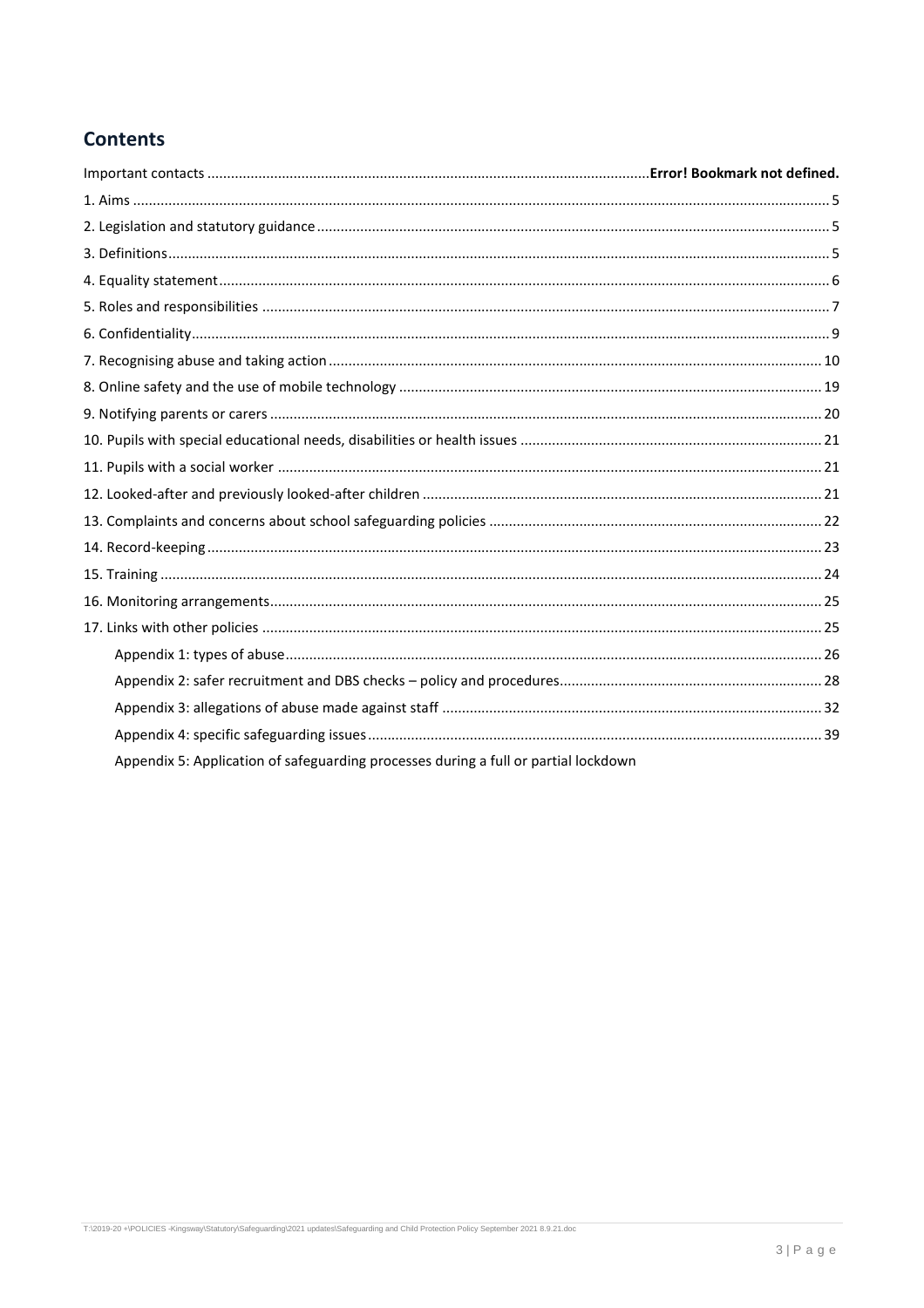## **Foreword**

Safeguarding is the responsibility of everyone at Kingsway Primary School. We know that there are protection concerns that affect children at our school: individually, and collectively; we maintain constant vigilance and make sure our approach is child-centred and at all times, consider what is in the best interests of the child.

Everyone at Kingsway Primary School fully recognises their responsibility, under section 175 of the Education Act 2002, to safeguard and promote the welfare of children; and to work together with other agencies to ensure there are adequate arrangements within our school to identify, assess and support those children who may be suffering harm.

This policy has been developed in accordance with the principles established by the Children Acts 1989 and 2004; the Education Act 2002 and in line with statutory guidance: 'Working together to safeguard children' We believe that all staff, including those who to do not work directly with children, should be highly trained and prepared to safeguard the children at our school. All staff will therefore read and demonstrate that they understand Part 1 of Keeping Children Safe in Education. The Designated Safeguard Leads as well as the Governing Body will read all of KCSIE. Identified staff are accountable for the effective implementation of other identified areas within the policy, for example, those involved with recruitment.

This policy will be reviewed at least annually and staff will receive ongoing updates and training at points throughout the year.

This policy also takes on board procedures and guidance set out within the 'Working Together' publication which reflects the national and local move to the use and development of 'Safeguarding Partners'.

This Safeguarding Policy applies to all Governors, employees (including supply and peripatetic staff), volunteers and people using the school.

There are three main elements to our school's safeguarding approach. Throughout, the school will always keep the child in mind and will operate with the child's best interests at heart:

### **1. PREVENTION OF HARM AND PROMOTION OF CHILD'S WELFARE**

- A positive and safe school environment that values and respects all
- Good adult role models from careful and vigilant staff
- A curriculum that promotes good mental and physical health, along with high self-esteem and worth
- Accessible and effective pastoral care and support to all pupils
- Active listening and engagement of all particularly the most vulnerable

### **2. PROTECTION**

- Agreed procedures that are understood and followed by all staff
- Staff are highly trained and supported to respond appropriately and sensitively to safeguarding concerns
- Children who are aware of the processes they can follow if they have any concerns
- Policies and procedures that are integrated and supportive and draw from best practice externally

### **3. SUPPORT AND ENGAGEMENT**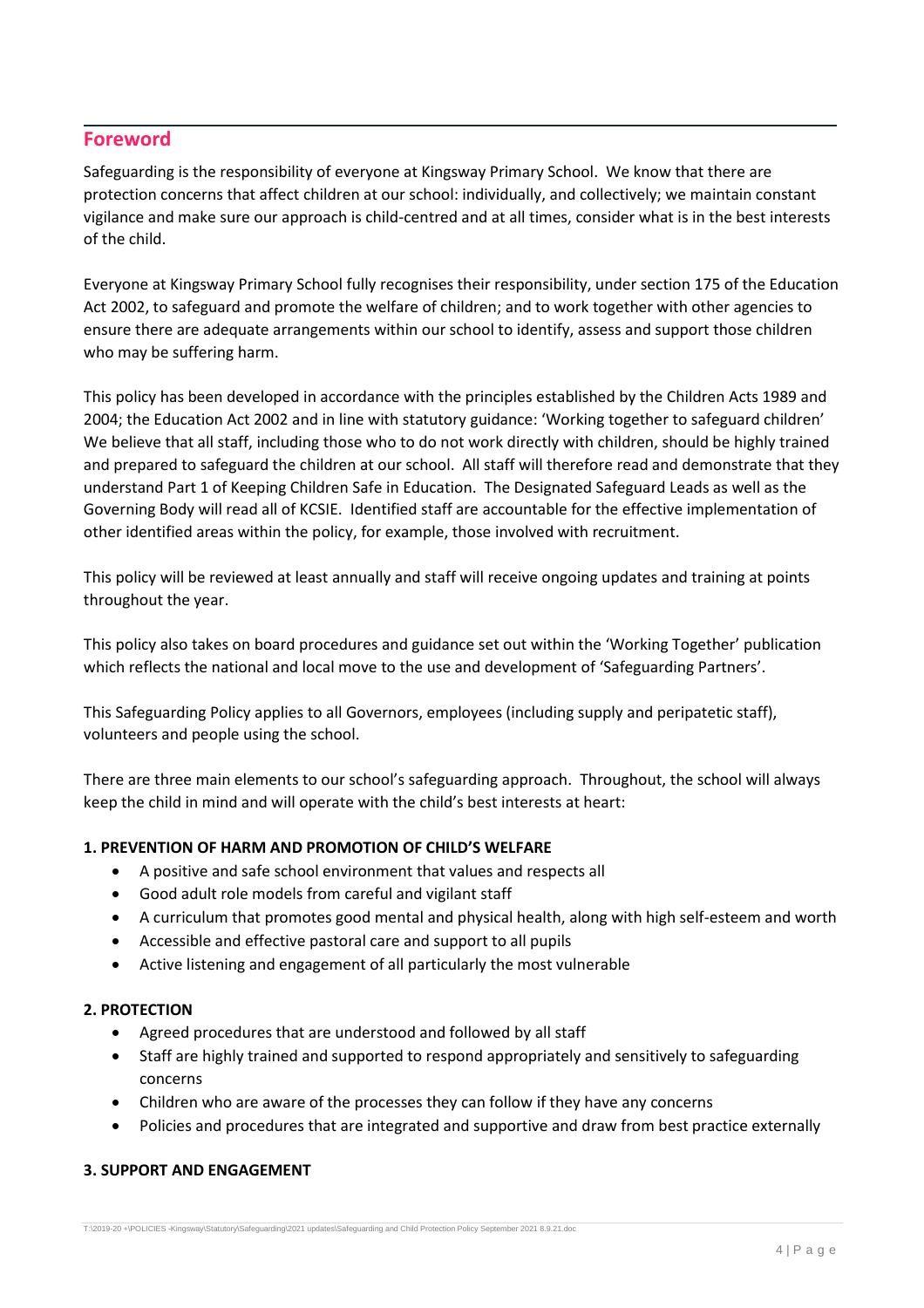- To pupils, who may have been at risk of significant harm
- An appropriate response by staff to address these concerns and to undertake any work that may be required
- Active engagement with other services, such as social care and the police, to support children beyond the school day with reference to contextual safeguarding

## <span id="page-4-0"></span>**1. Aims**

We aim to ensure that:

- Appropriate action is taken in a timely manner to safeguard and promote children's welfare
- All staff are aware of their statutory responsibilities with respect to safeguarding
- Staff are properly trained in recognising and reporting safeguarding issues

## <span id="page-4-1"></span>**2. Legislation and statutory guidance**

This policy is based on the Department for Education's statutory guidance [Keeping Children Safe in Education \(2021\)](https://www.gov.uk/government/publications/keeping-children-safe-in-education--2) an[d Working Together to Safeguard Children \(2018\),](https://www.gov.uk/government/publications/working-together-to-safeguard-children--2) and the [Governance Handbook.](https://www.gov.uk/government/publications/governance-handbook) We comply with this guidance and the arrangements agreed and published by Gloucestershire Safeguarding Children's Executive.

This policy is also based on the following legislation:

- Section 175 of the [Education Act 2002,](http://www.legislation.gov.uk/ukpga/2002/32/section/175) which places a duty on schools and local authorities to safeguard and promote the welfare of pupils
- [The School Staffing \(England\) Regulations 2009,](http://www.legislation.gov.uk/uksi/2009/2680/contents/made) which set out what must be recorded on the single central record and the requirement for at least one person conducting an interview to be trained in safer recruitment techniques
- [The Children Act 1989](http://www.legislation.gov.uk/ukpga/1989/41) (and [2004 amendment\)](http://www.legislation.gov.uk/ukpga/2004/31/contents), which provides a framework for the care and protection of children
- Section 5B(11) of the Female Genital Mutilation Act 2003, as inserted by section 74 of the Serious Crime Act [2015,](http://www.legislation.gov.uk/ukpga/2015/9/part/5/crossheading/female-genital-mutilation) which places a statutory duty on teachers to report to the police where they discover that female genital mutilation (FGM) appears to have been carried out on a girl under 18
- [Statutory guidance on FGM,](https://www.gov.uk/government/publications/multi-agency-statutory-guidance-on-female-genital-mutilation) which sets out responsibilities with regards to safeguarding and supporting girls affected by FGM
- [The Rehabilitation of Offenders Act 1974,](http://www.legislation.gov.uk/ukpga/1974/53) which outlines when people with criminal convictions can work with children
- Schedule 4 of th[e Safeguarding Vulnerable Groups Act 2006](http://www.legislation.gov.uk/ukpga/2006/47/schedule/4), which defines what 'regulated activity' is in relation to children
- [Statutory guidance on the Prevent duty](https://www.gov.uk/government/publications/prevent-duty-guidance), which explains schools' duties under the Counter-Terrorism and Security Act 2015 with respect to protecting people from the risk of radicalisation and extremism
- The [Childcare \(Disqualification\) and Childcare \(Early Years Provision Free of Charge\) \(Extended Entitlement\)](http://www.legislation.gov.uk/uksi/2018/794/contents/made)  [\(Amendment\) Regulations 2018](http://www.legislation.gov.uk/uksi/2018/794/contents/made) (referred to in this policy as the "2018 Childcare Disqualification Regulations") and [Childcare Act 2006,](http://www.legislation.gov.uk/ukpga/2006/21/contents) which set out who is disqualified from working with children
- <span id="page-4-2"></span>• This policy also meets requirements relating to safeguarding and welfare in the statutory framework for the [Early Years Foundation Stage](https://www.gov.uk/government/publications/early-years-foundation-stage-framework--2)

**Whilst every effort is made to ensure this policy is up to date, practice and procedures can change. Use of th[e Gloucestershire Working Together Documents i](https://www.gscb.org.uk/gloucestershire-safeguarding-children-board/working-together-2018-new-arrangements/)s recommended.**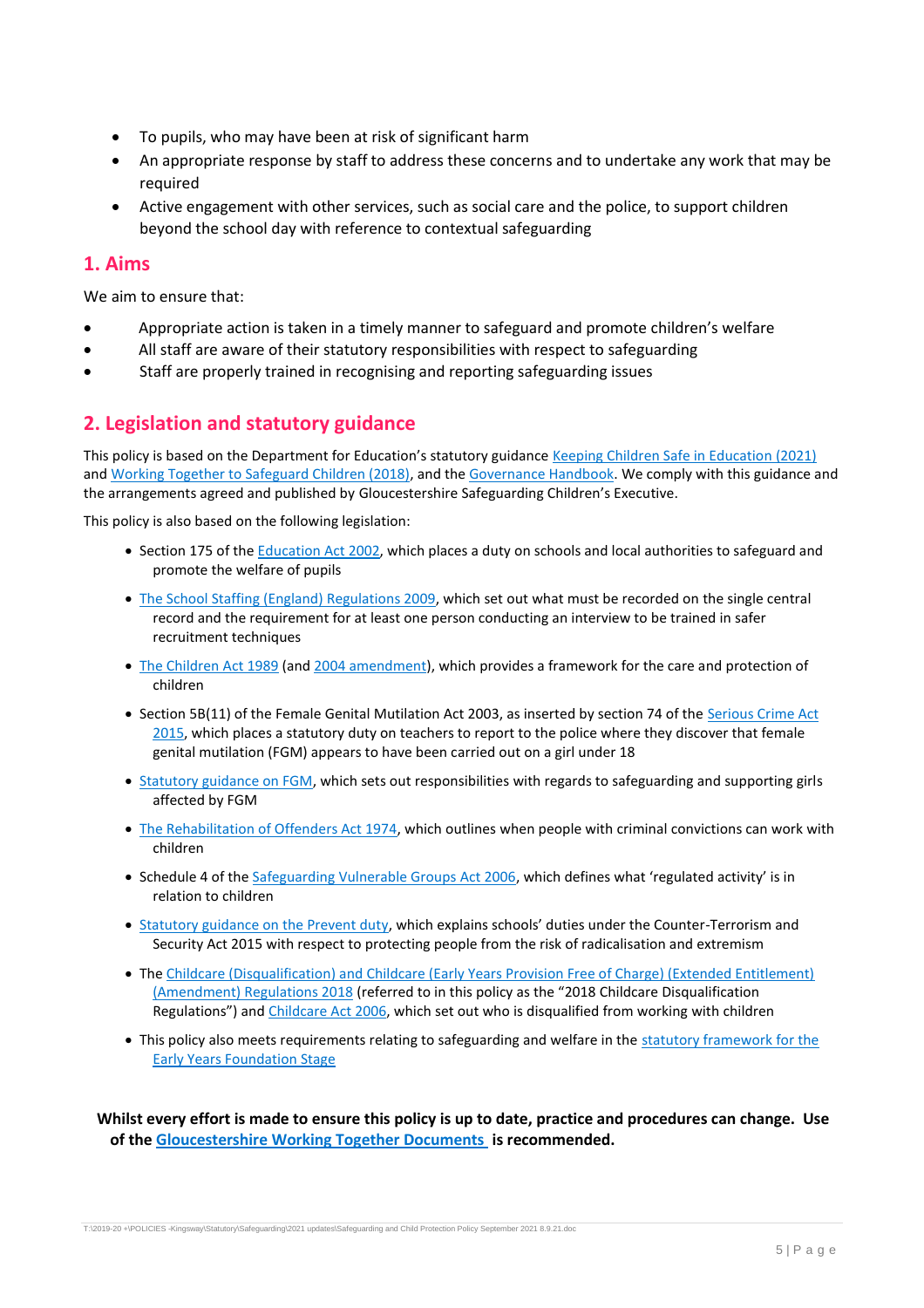*In any conflict between the needs of the child or young person and those of parents/carers or professionals, the needs of the young person must come first.*

*The Welfare of the Child is Paramount (The Children Act 1989).*

## **3. Definitions**

**Safeguarding and promoting the welfare of children** means:

- Protecting children from maltreatment
- Preventing impairment of children's mental and physical health or development
- Ensuring that children grow up in circumstances consistent with the provision of safe and effective care
- Taking action to enable all children to have the best outcomes

**Child protection** is part of this definition and refers to activities undertaken to prevent children suffering, or being likely to suffer, significant harm.

**Abuse** is a form of maltreatment of a child, and may involve inflicting harm or failing to act to prevent harm. Appendix 1 explains the different types of abuse.

**Neglect** is a form of abuse and is the persistent failure to meet a child's basic physical and/or psychological needs, likely to result in the serious impairment of the child's health or development. Appendix 1 defines neglect in more detail.

**Sharing of nudes and semi-nudes** (also known as sexting or youth produced sexual imagery) is where children share nude or semi-nude images, videos or live streams.

**Children** includes everyone under the age of 18.

The following 3 **safeguarding partners** are identified in Keeping Children Safe in Education (and defined in the Children Act 2004, as amended by chapter 2 of the Children and Social Work Act 2017). They will make arrangements to work together to safeguard and promote the welfare of local children, including identifying and responding to their needs:

- Gloucestershire County Council
- Gloucestershire Constabulary
- NHS Gloucestershire Clinical Commissioning Group

Together, these are known as the **Gloucestershire Safeguarding Children Executive.**

## <span id="page-5-0"></span>**4. Equality statement**

Some children have an increased risk of abuse, and additional barriers can exist for some children with respect to recognising or disclosing it. We are committed to anti-discriminatory practice and recognise children's diverse circumstances. We ensure that all children have the same protection, regardless of any barriers they may face.

We give special consideration to children who:

- Have special educational needs (SEN) or disabilities or health conditions (see section 10)
- Are young carers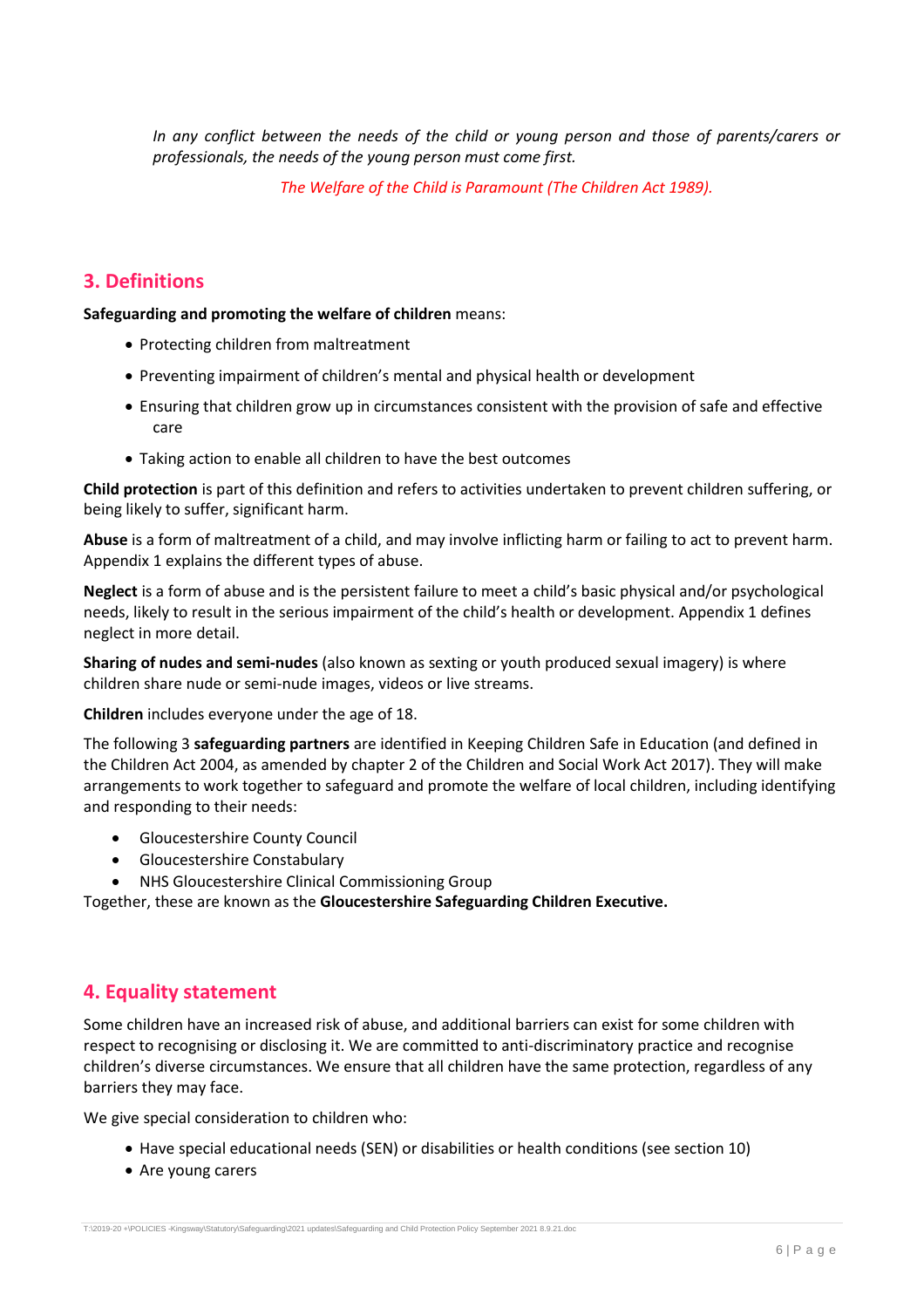- May experience discrimination due to their race, ethnicity, religion, gender identification or sexuality
- Have English as an additional language
- Are known to be living in difficult situations for example, temporary accommodation or where there are issues such as substance abuse or domestic violence
- Are at risk of FGM, sexual exploitation, forced marriage, or radicalisation
- Are asylum seekers
- Are at risk due to either their own or a family member's mental health needs Are looked after or previously looked after (see section 12)
- Are showing signs of being drawn in to anti-social or criminal behaviour, including gang involvement and association with organised crime groups;
- Are frequently missing/goes missing from care or from home;
- Are misusing drugs or alcohol themselves;
- Are at risk of modern slavery, trafficking or exploitation;
- Have returned home to their family from care;
- Are showing early signs of abuse and/or neglect;
- Are at risk of being radicalised or exploited;
- Are privately fostered.
- Are missing from education
- Whose parent/carer has expressed an intention to remove them from school to be home educated

## <span id="page-6-0"></span>**5. Roles and responsibilities**

Safeguarding and child protection is **everyone's** responsibility. This policy applies to all staff, volunteers and governors in the school and is consistent with the procedures of the Gloucestershire Safeguarding Children Executive. Our policy and procedures also apply to extended school and off-site activities. We recognise that early information sharing is vital for the effective identification, assessment, and allocation of provision.

## **5.1 All staff**

We believe that all staff, including those who to do not work directly with children, should be highly trained and prepared to safeguard the children at our school. All staff will therefore read and demonstrate that they know Part 1 and Annex B of [Keeping Children Safe in Education.](https://www.gov.uk/government/publications/keeping-children-safe-in-education--2) The Designated Safeguard Leads as well as the Governing Body will read all of KCSIE.

This policy will be reviewed at least annually and staff will receive ongoing updates and training at points throughout the year.

All staff will sign a declaration at the beginning of each academic year to say that they have reviewed the guidance.

All staff will be aware of:

- Our systems which support safeguarding, including this child protection and safeguarding policy, the staff code of conduct, the role and identity of the designated safeguarding lead (DSL) and deputies, the behaviour policy, and online safety policies and the safeguarding response to children who go missing from education
- The **Early Help** process and their role in it, including identifying emerging problems, liaising with the DSL, and sharing information with other professionals to support early identification and assessment
- The **process for making referrals** to local authority children's social care and for statutory assessments that may follow a referral, including the role they might be expected to play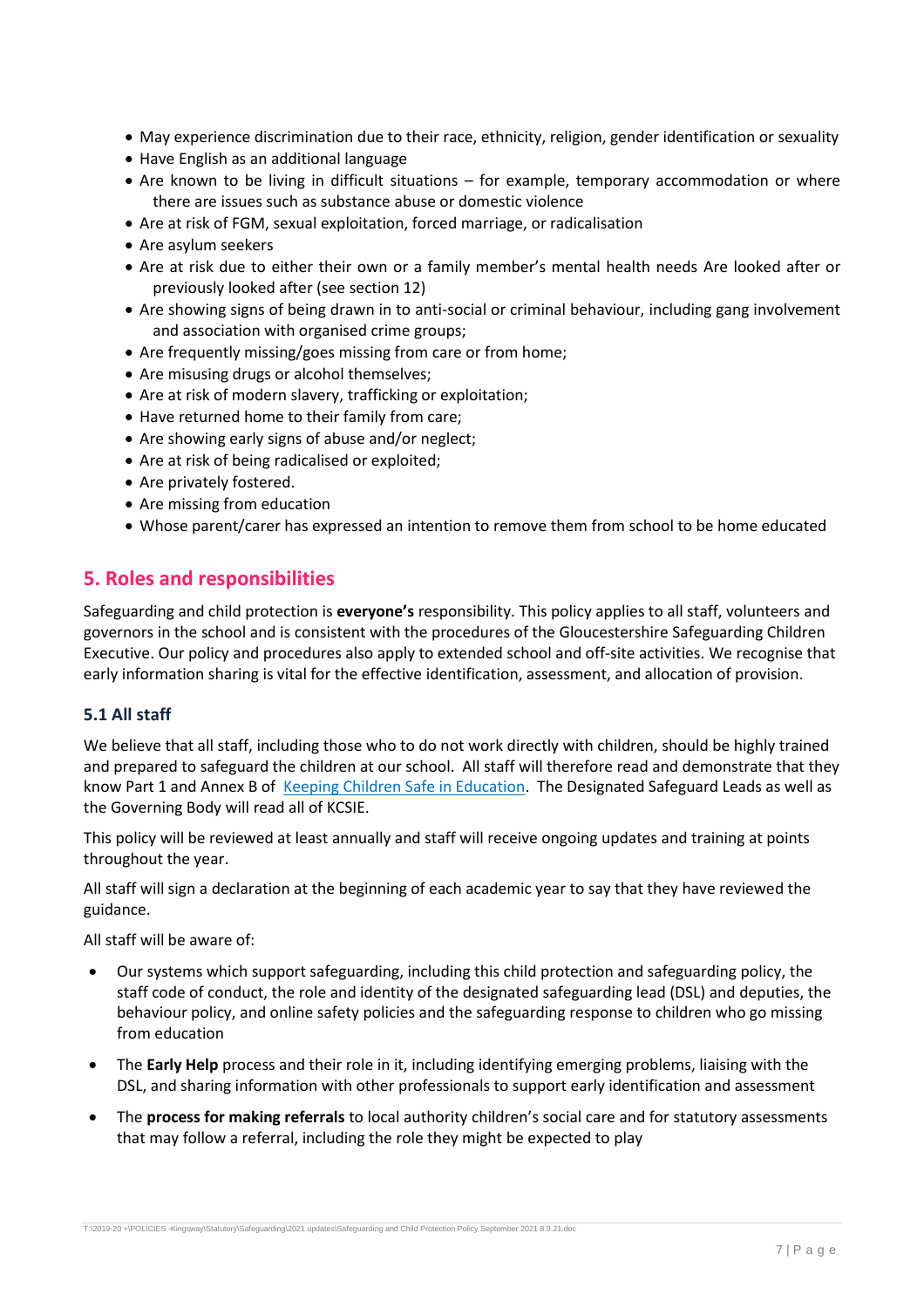- What to do if they identify a safeguarding issue or a child tells them they are being abused or neglected, including specific issues such as FGM, and how to maintain an appropriate level of confidentiality while liaising with relevant professionals
- The signs of different types of abuse and neglect, as well as specific safeguarding issues, such as peeron-peer abuse, child sexual exploitation (CSE), child criminal exploitation (CCE), indicators of being at risk from or involved with serious violent crime, FGM and radicalisation
- The importance of reassuring victims that they are being taken seriously and that they will be supported and kept safe

Section 15 and appendix 4 of this policy outline in more detail how staff are supported to do this.

## **5.2 The designated safeguarding lead (DSL)**

The DSL is a member of the Senior Leadership Team. Our DSL is the Headteacher: Mr. L Pajak. The DSL takes lead responsibility for child protection and wider safeguarding.

During term time, the DSL will be normally be available during school hours for staff to discuss any safeguarding concerns. Sometimes this may be via the phone or e-mail.

In cases of emergency such as during school holidays, the DSL may be contacted on [head@kingsway.gloucs.sch.uk](mailto:head@kingsway.gloucs.sch.uk) Emails should contain URGENT Safeguarding in the subject title.

When the DSL is absent, the deputies outlined at the front of this document, If the DSL and deputies are not available, a member of the Safeguarding Team or Senior Leadership team will act as cover (for example, during out-of-hours/out-of-term activities).

The DSL will be given the time, funding, training, resources and support to:

- Provide advice and support to other staff on child welfare and child protection matters
- Take part in strategy discussions and inter-agency meetings and/or support other staff to do so
- Contribute to the assessment of children
- Refer suspected cases, as appropriate, to the relevant body (local authority children's social care, Channel programme, Disclosure and Barring Service, and/or police), and support staff who make such referrals directly

The DSL, along with the DDSL will be given the time, funding, training, resources and support to:

- Provide advice and support to other staff on child welfare and child protection matters
- Take part in strategy discussions and inter-agency meetings and/or support other staff to do so
- Contribute to the assessment of children
- Refer suspected cases, as appropriate, to the relevant body (local authority children's social care, Channel programme, Disclosure and Barring Service, and/or police), and support staff who make such referrals directly.

The DSL will communicate with other staff and liaise with local authority case managers and designated officers for child protection concerns as appropriate.

The full responsibilities of the DSL and DDSLs are set out in their job description.

## **5.3 The governing board**

T:\2019-20 +\POLICIES -Kingsway\Statutory\Safeguarding\2021 updates\Safeguarding and Child Protection Policy September 2021 8.9.21.doc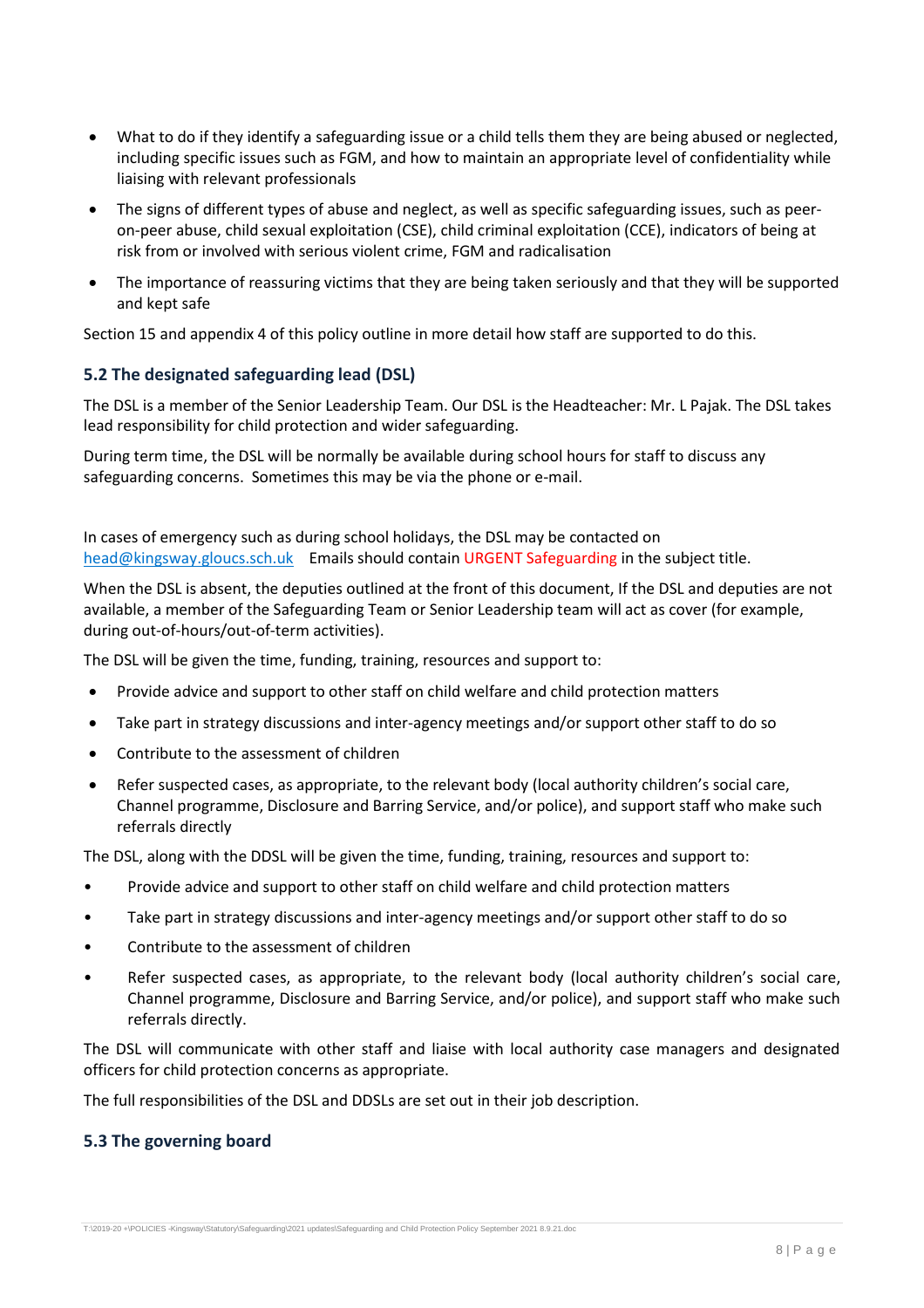The governing board will have strategic leadership responsibility for the school's safeguarding arrangements. In so doing, they will:

- Facilitate a whole-school approach to safeguarding, ensuring that safeguarding and child protection are at the forefront and underpin all relevant aspects of process and policy development
- Evaluate and approve this policy at each review, ensuring it complies with the law, and hold the headteacher to account for its implementation
- The Governing Board will appoint a named governor with relevant training (Level 3), currently Mrs S Higgs, to monitor the effectiveness of this policy in conjunction with the full governing board. This is always a different person from the DSL.

The chair of governors will act as the 'case manager' in the event that an allegation of abuse is made against the headteacher, where appropriate (see appendix 3).

All governors will read Keeping Children Safe in Education in its entirety.

Section 15 of this policy has information on how governors are supported to fulfil their role.

### **5.4 The headteacher**

The Head Teacher is responsible for the implementation of this policy, including:

- Ensuring that staff (including temporary staff) and volunteers are informed of this policy as part of their induction
- Ensuring every member of staff (including temporary and supply), volunteers and governors knows the name of the designated senior person responsible for safeguarding and their role and have received safeguarding induction within their first 7 days of employment. *(All staff will receive information on child protection, Gloucestershire County Council's Staff Code of Conduct and names of the Designated Safeguarding Lead as part of their induction process. This will also be revisited annually as part of the Head Teacher's annual briefing to staff in September)*
- Communicating this policy to parents when their child joins the school and via the school website
- Ensuring that the DSL is a member of the Senior Leadership Team and has appropriate time, funding, training and resources, and that there is always adequate cover if the DSL is absent
- Ensuring that all staff undertake appropriate safeguarding and child protection training and update this regularly
- Ensuring all staff and volunteers understand their responsibilities in being alert to the signs of abuse and responsibility for referring any concerns to the designated senior person responsible for child protection. Although all staff may raise concerns directly with Children's Social Care services if necessary.

*(Teacher Standards 2012 state that teachers, including Headteachers, should safeguard children's wellbeing and maintain public trust in the teaching profession as part of their professional duties.)*

- Acting as the 'case manager' in the event of an allegation of abuse made against another member of staff or volunteer, where appropriate (see appendix 3)
- Ensuring the relevant staffing ratios are met, where applicable
- Making sure each child in the Early Years Foundation Stage is assigned a key person.

## <span id="page-8-0"></span>**6. Confidentiality**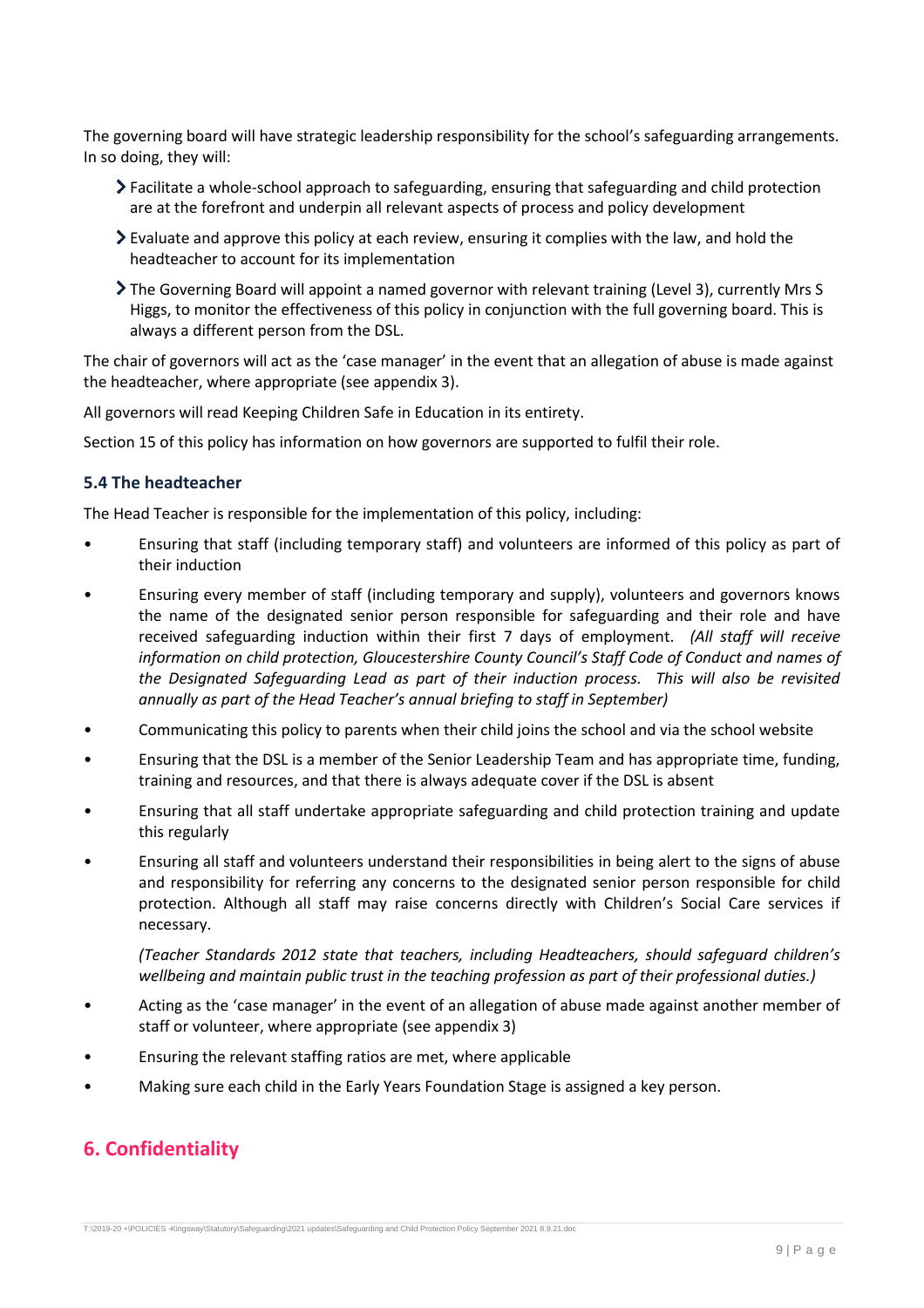We understand our legal responsibilities in respect to confidentiality and data protection with respect to safeguarding and these can be found in the organisation's Data Protection Policy and GDPR Policies.

We note that:

- Timely information sharing is essential to effective safeguarding
- Fears about sharing information must not be allowed to stand in the way of the need to promote the welfare, and protect the safety, of children
- The Data Protection Act (DPA) 2018 and UK GDPR do not prevent, or limit, the sharing of information for the purposes of keeping children safe
- If staff need to share 'special category personal data', the DPA 2018 contains 'safeguarding of children and individuals at risk' as a processing condition that allows practitioners to share information without consent if it is not possible to gain consent, it cannot be reasonably expected that a practitioner gains consent, or if to gain consent would place a child at risk
- Staff should never promise a child that they will not tell anyone about a report of abuse, as this may not be in the child's best interests
- The government's [information sharing advice for safeguarding practitioners](https://www.gov.uk/government/publications/safeguarding-practitioners-information-sharing-advice) includes 7 'golden rules' for sharing information, and will support staff who have to make decisions about sharing information
- If staff are in any doubt about sharing information, they should speak to the designated safeguarding lead (or deputy)
- Confidentiality is also addressed in this policy with respect to record-keeping in section 14, and allegations of abuse against staff in appendix 3

## <span id="page-9-0"></span>**7. Recognising abuse and taking action**

Staff, volunteers and governors must follow the procedures set out below in the event of a safeguarding issue.

Please note – in this and subsequent sections, take any references to the DSL to mean "the DSL (or deputy DSL)".

*All staff should be able to reassure victims that they are being taken seriously and that they will be supported and kept safe. A victim should never be given the impression that they are creating a problem by reporting abuse, sexual violence or sexual harassment. Nor should a victim ever be made to feel ashamed for making a report.*

*Where there is a safeguarding concern, we seek to ensure the child's wishes and feelings are taken into account when determining what action to take and what services to provide.* 

*We will seek the views and thoughts of the child and will ensure that children are aware of how they can report any concerns. We will value pupils' views and actively seek feedback about how we can best support children so that they know their concerns will be treated seriously, and that they can safely express their views and give feedback.*

#### **7.1 If a child is suffering or likely to suffer harm, or in immediate danger**

Make a referral to children's social care and/or the police **immediately** if you believe a child is suffering or likely to suffer from harm, or is in immediate danger. **Anyone can make a referral.**

Tell the DSL (see section 5.2) as soon as possible if you make a referral directly.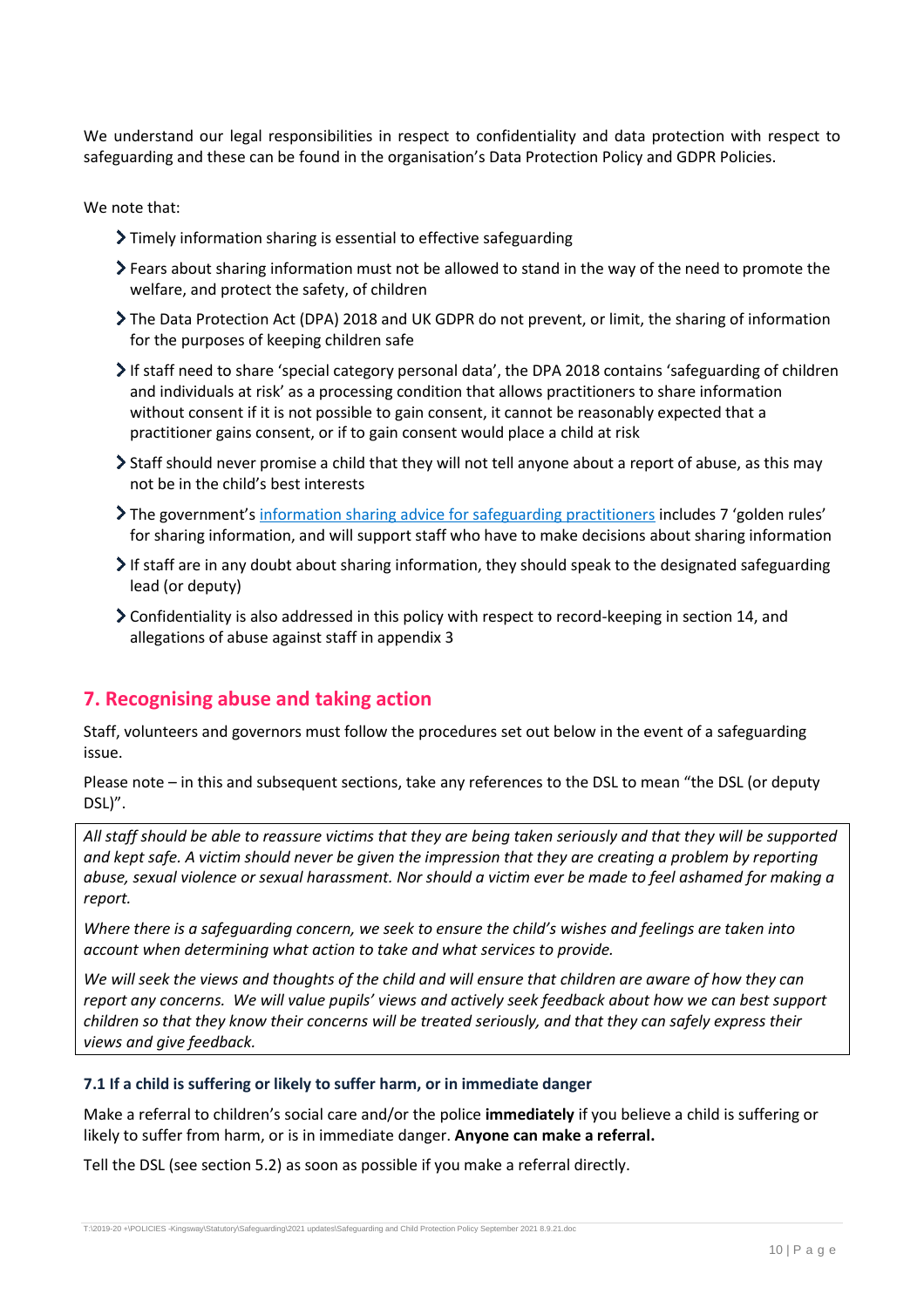If you need to make a referral yourself, you can follow the flow-chart and information at the start of this policy or seek further guidance from: [https://www.gloucestershire.gov.uk/health-and-social-care/children](https://www.gloucestershire.gov.uk/health-and-social-care/children-young-people-and-families/report-a-child-at-risk/)[young-people-and-families/report-a-child-at-risk/](https://www.gloucestershire.gov.uk/health-and-social-care/children-young-people-and-families/report-a-child-at-risk/)

An alternative route to finding support is through: <https://www.gov.uk/report-child-abuse-to-local-council>

### **7.2 If a child makes a disclosure to you**

If a child discloses a safeguarding issue to you, you should:

- Listen to and believe them. Allow them time to talk freely and do not ask leading questions
- Stay calm and do not show that you are shocked or upset
- Tell the child they have done the right thing in telling you. Do not tell them they should have told you sooner
- Explain what will happen next and that you will have to pass this information on. Do not promise to keep it a secret
- Write up your conversation as soon as possible in the child's own words. Stick to the facts, and do not put your own judgement on it
- Speak to the DSL/DDSL as soon as possible who will decide the appropriate course of action; record your write up on CPOMS. Alternatively, if appropriate, make a referral to children's social care and/or the police directly (see 7.1), and tell the DSL as soon as possible that you have done so.
- Follow up with the DSL/DDSL on actions taken; In the unlikely event that you are not happy with the actions taken, then you may contact Social Care yourself.

### **7.3 If you discover that FGM has taken place or a pupil is at risk of FGM**

Keeping Children Safe in Education explains that FGM comprises "all procedures involving partial or total removal of the external female genitalia, or other injury to the female genital organs".

FGM is illegal in the UK and a form of child abuse with long-lasting, harmful consequences. It is also known as 'female genital cutting', 'circumcision' or 'initiation'.

Possible indicators that a pupil has already been subjected to FGM, and factors that suggest a pupil may be at risk, are set out in appendix 4 of this policy.

**Any teacher** who either:

- Is informed by a girl under 18 that an act of FGM has been carried out on her; or
- Observes physical signs which appear to show that an act of FGM has been carried out on a girl under 18 and they have no reason to believe that the act was necessary for the girl's physical or mental health or for purposes connected with labour or birth

**Must immediately report this to the police, personally**. This is a mandatory statutory duty, and teachers will face disciplinary sanctions for failing to meet it.

Unless they have been specifically told not to disclose, they should also discuss the case with the DSL and involve children's social care as appropriate.

**Any other member of staff** who discovers that an act of FGM appears to have been carried out on a **pupil under 18** must speak to the DSL and follow our local safeguarding procedures.

The duty for teachers mentioned above does not apply in cases where a pupil is *at risk* of FGM or FGM is suspected but is not known to have been carried out. **Staff should not examine pupils.**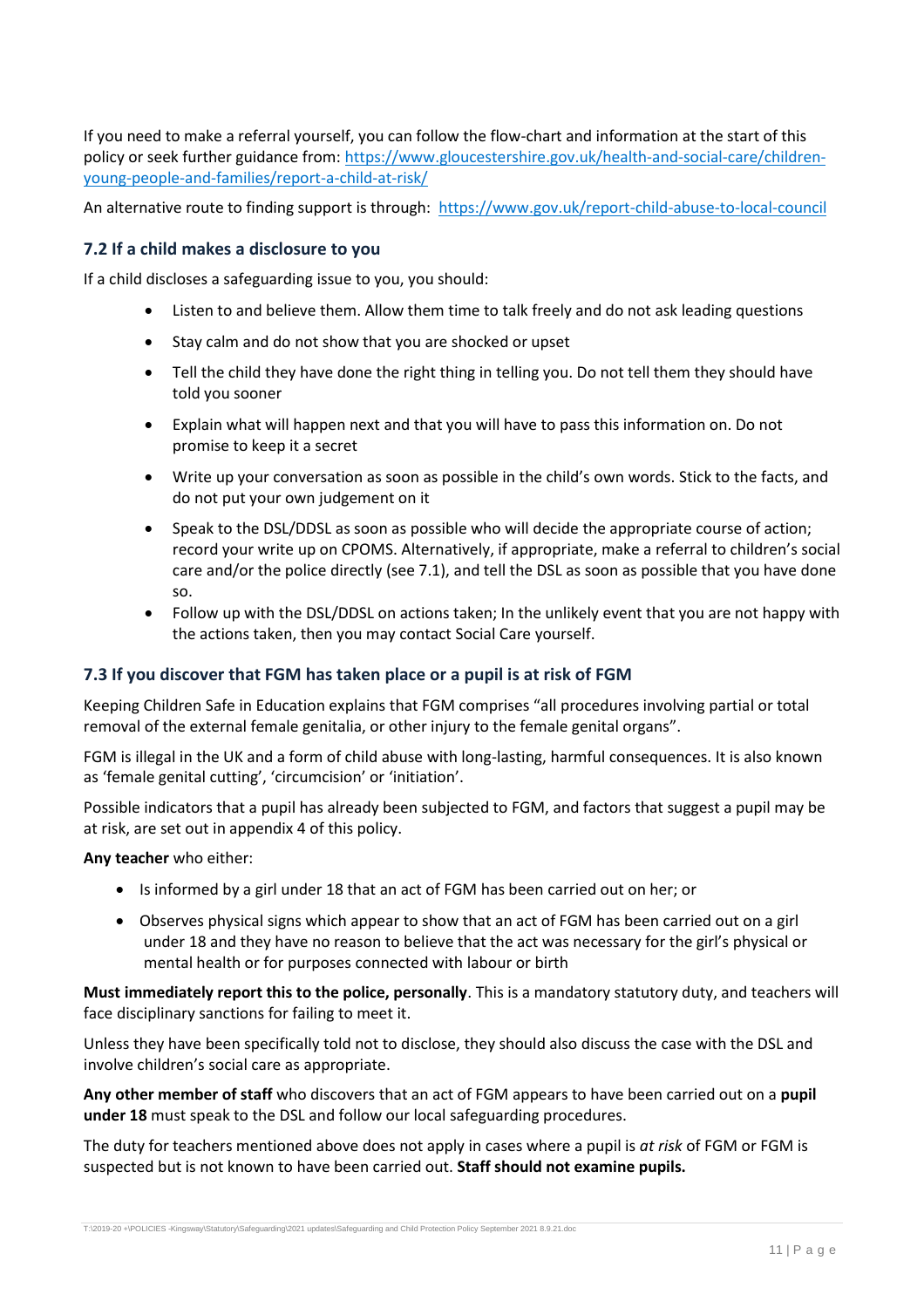**Any member of staff** who suspects a pupil is *at risk* of FGM or suspects that FGM has been carried out must speak to the DSL and follow our local safeguarding procedures.

## **7.4 If you have concerns about a child (as opposed to believing a child is suffering or likely to suffer from harm, or is in immediate danger)**

Figure 1 below, before section 7.7, illustrates the procedure to follow if you have any concerns about a child's welfare.

Where possible, speak to the DSL first to agree a course of action.

If in exceptional circumstances the DSL is not available, this should not delay appropriate action being taken. Speak to a member of the senior leadership team and/or take advice from the **MASH team**. You can also contact the charity **NSPCC on 0808 800 5000** if you need advice on the appropriate action. If appropriate, make a referral to local authority children's social care directly (see 'Referral') below. Share any details of any actions you take with the DSL as soon as possible in person and record on CPOMs.

### **Early help**

If early help is appropriate, the DSL or DDSL will support you in liaising with other agencies and setting up an inter-agency assessment as appropriate. All actions will be recorded on CPOMs

The DSL or DDSL will keep the case under constant review and the school will consider a referral to local authority children's social care if the situation does not seem to be improving. Timelines of interventions will be monitored and reviewed.

#### **Referral**

If it is appropriate to refer the case to local authority children's social care or the police, the DSL will make the referral or support you to do so.

If you make a referral directly (see section 7.1), you must tell the DSL as soon as possible.

The local authority will make a decision within 1 working day of a referral about what course of action to take and will let the person who made the referral know the outcome. The DSL or person who made the referral must follow up with the local authority if this information is not made available, and ensure outcomes are properly recorded.

If the child's situation does not seem to be improving after the referral, the DSL or person who made the referral must follow local escalation procedures to ensure their concerns have been addressed and that the child's situation improves.

### **7.5 If you have concerns about extremism**

If a child is not suffering or likely to suffer from harm, or in immediate danger, where possible speak to the DSL first to agree a course of action.

If in exceptional circumstances the DSL is not available, this should not delay appropriate action being taken. Speak to a member of the senior leadership team and/or seek advice from the MASH. Make a referral to local authority children's social care directly, if appropriate (see 'Referral' above). Inform the DSL or deputy as soon as practically possible after the referral.

Where there is a concern, the DSL will consider the level of risk and decide which agency to make a referral to. This could include [Channel](https://www.gov.uk/government/publications/channel-guidance), the government's programme for identifying and supporting individuals at risk of being drawn into terrorism, or the local authority children's social care team.

The Department for Education also has a dedicated telephone helpline, 020 7340 7264, which school staff and governors can call to raise concerns about extremism with respect to a pupil. You can also email [counter.extremism@education.gov.uk.](mailto:counter.extremism@education.gov.uk) Note that this is not for use in emergency situations.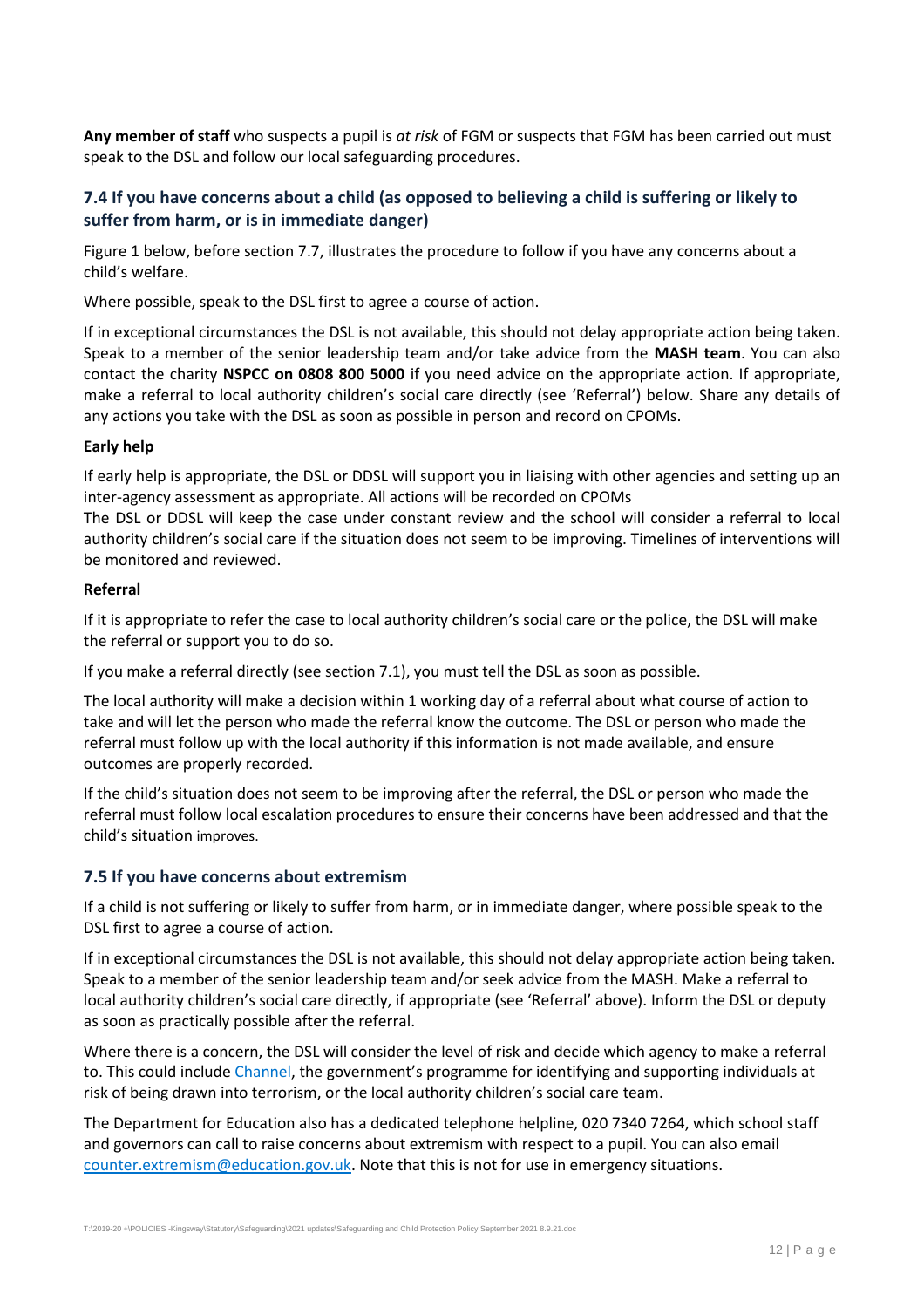In an emergency, call 999 or the confidential anti-terrorist hotline on 0800 789 321 if you:

- Think someone is in immediate danger
- Think someone may be planning to travel to join an extremist group
- See or hear something that may be terrorist-related

### **7.6 If you have a mental health concern**

Mental health problems can, in some cases, be an indicator that a child has suffered or is at risk of suffering abuse, neglect or exploitation.

Staff will be alert to behavioural signs that suggest a child may be experiencing a mental health problem or be at risk of developing one.

If you have a mental health concern about a child that is also a safeguarding concern, take immediate action by following the steps in section 7.4.

If you have a mental health concern that is **not** also a safeguarding concern, speak to the DSL to agree a course of action.

If you have a mental health concern that is not a safeguarding concern then speak with the pastoral team who will agree a course of action – see figure one below.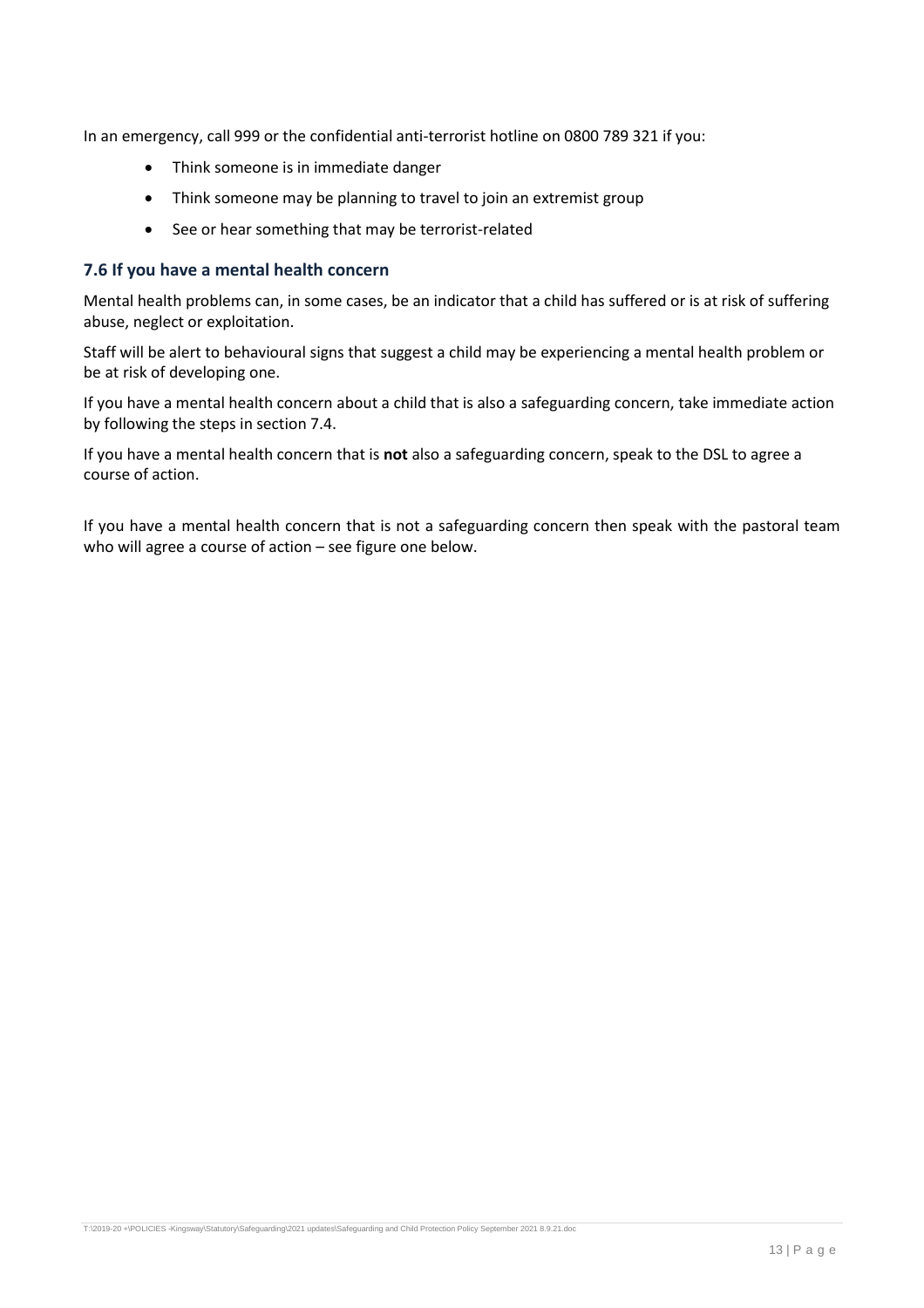## **Figure 1: procedure if you have concerns about a child's welfare (as opposed to believing a child is suffering or likely to suffer from harm, or in immediate danger)**

(Note – if the DSL is unavailable, this should not delay action. See section 7.4 for what to do.)

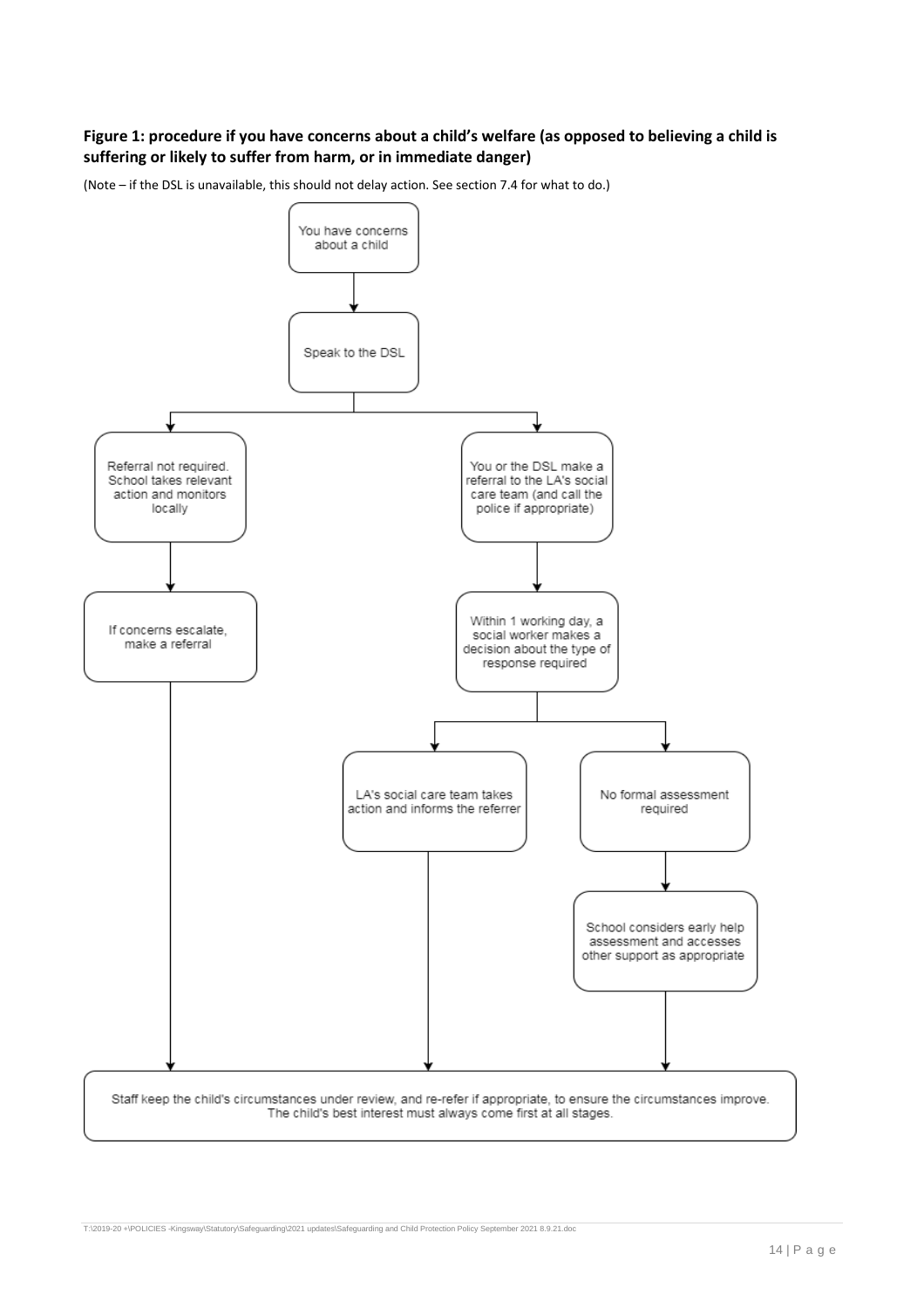## **7.7 Concerns about a staff member, supply teacher, volunteer or contractor**

If you have concerns about a member of staff (including a supply teacher, volunteer or contractor), or an allegation is made about a member of staff (including a supply teacher, volunteer or contractor) posing a risk of harm to children, speak to the headteacher as soon as possible. If the concerns/allegations are about the headteacher, speak to the chair of governors.

The headteacher/chair of governors will then follow the procedures set out in appendix 3, if appropriate.

Where you believe there is a conflict of interest in reporting a concern or allegation about a member of staff (including a supply teacher, volunteer or contractor) to the headteacher, report it directly to the local authority designated officer (LADO).

Where appropriate, the school will inform Ofsted of the allegation and actions taken, within the necessary timescale (see appendix 3 for more detail).

## **7.8 Allegations of abuse made against other pupils**

We recognise that children are capable of abusing their peers. Abuse will never be tolerated or passed off as "banter", "just having a laugh" or "part of growing up", as this can lead to a culture of unacceptable behaviours and an unsafe environment for pupils.

We also recognise the gendered nature of peer-on-peer abuse. However, all peer-on-peer abuse is unacceptable and will be taken seriously.

Most cases of pupils hurting other pupils will be dealt with under our school's behaviour policy, but this child protection and safeguarding policy will apply to any allegations that raise safeguarding concerns. This might include where the alleged behaviour:

- Is serious, and potentially a criminal offence
- Could put pupils in the school at risk
- Is violent
- Involves pupils being forced to use drugs or alcohol
- Involves sexual exploitation, sexual abuse or sexual harassment, such as indecent exposure, sexual assault, upskirting or sexually inappropriate pictures or videos (including the sharing of nudes and semi-nudes)

See appendix 4 for more information about peer-on-peer abuse.

### **Procedures for dealing with allegations of peer-on-peer abuse**

If a pupil makes an allegation of abuse against another pupil:

- You must record the allegation and tell the DSL, but do not investigate it
- The DSL will contact the local authority children's social care team and follow its advice, as well as the police if the allegation involves a potential criminal offence
- The DSL will put a risk assessment and support plan into place for all children involved (including the victim(s), the child(ren) against whom the allegation has been made and any others affected) with a named person they can talk to if needed
- The DSL will contact the children and adolescent mental health services (CAMHS), if appropriate
- The school will act on all advice to provide support to both the victim and perpetrator of the abuse.

### **Creating a supportive environment in school and minimising the risk of peer-on-peer abuse**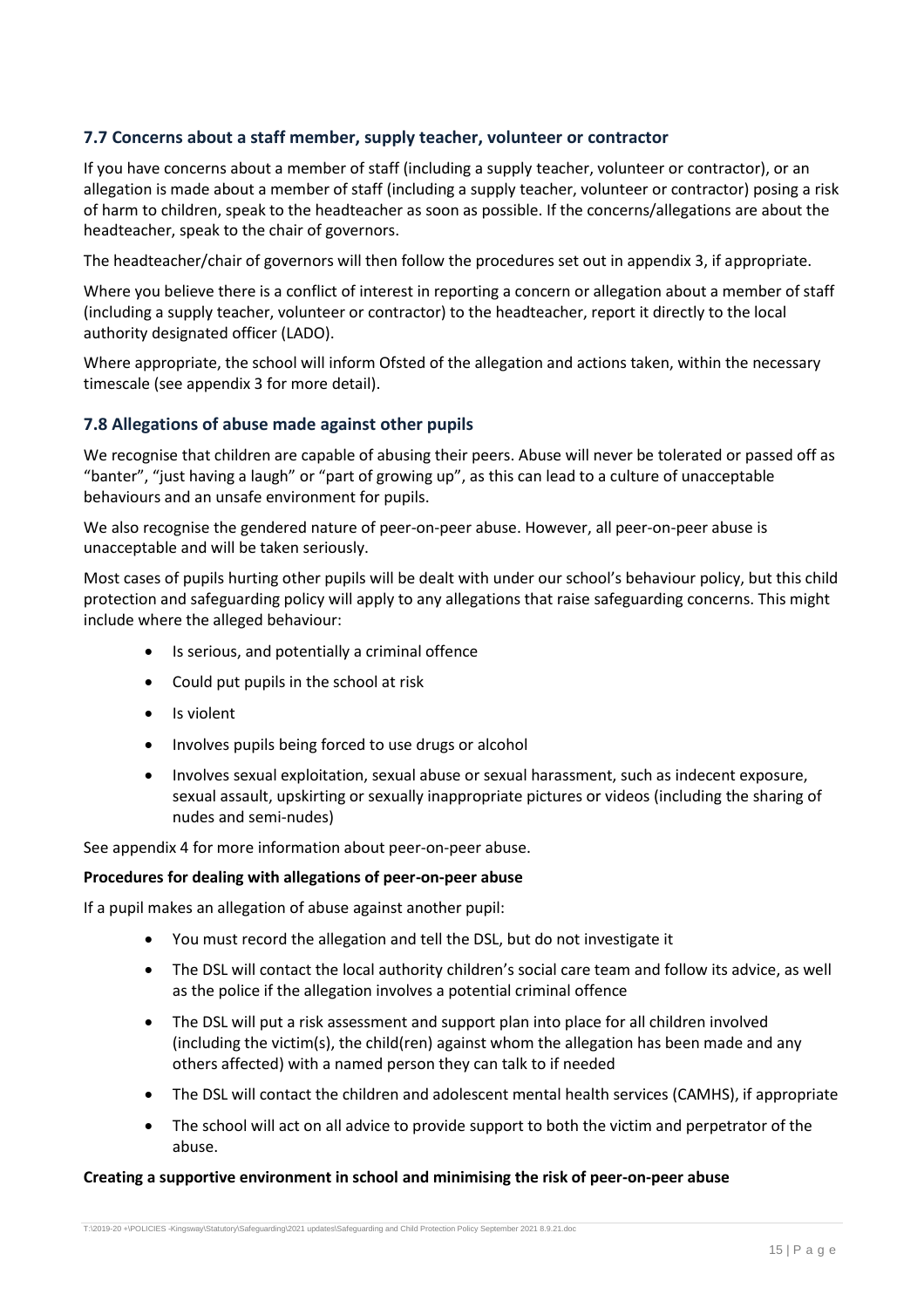We recognise the importance of taking proactive action to minimise the risk of peer-on-peer abuse, and of creating a supportive environment where victims feel confident in reporting incidents.

To achieve this, we will:

- Challenge any form of derogatory or sexualised language or inappropriate behaviour between peers, including requesting or sending sexual images
- $\geq$  Be vigilant to issues that particularly affect different genders for example, sexualised or aggressive touching or grabbing towards female pupils, and initiation or hazing type violence with respect to boys
- Ensure our curriculum helps to educate pupils about appropriate behaviour and consent
- Ensure pupils are able to easily and confidently report abuse using our reporting systems (as described in section 7.10 below)
- Ensure staff reassure victims that they are being taken seriously
- Ensure staff are trained to understand:
	- o How to recognise the indicators and signs of peer-on-peer abuse, and know how to identify it and respond to reports
	- o That even if there are no reports of peer-on-peer abuse in school, it does not mean it is not happening – staff should maintain an attitude of "it could happen here"
	- $\circ$  That if they have any concerns about a child's welfare, they should act on them immediately rather than wait to be told, and that victims may not always make a direct report. For example:
		- Children can show signs or act in ways they hope adults will notice and react to
		- A friend may make a report
		- A member of staff may overhear a conversation
		- A child's behaviour might indicate that something is wrong
	- $\circ$  That certain children may face additional barriers to telling someone because of their vulnerability, disability, gender, ethnicity and/or sexual orientation
	- $\circ$  That a pupil harming a peer could be a sign that the child is being abused themselves, and that this would fall under the scope of this policy
	- $\circ$  The important role they have to play in preventing peer-on-peer abuse and responding where they believe a child may be at risk from it
	- o That they should speak to the DSL if they have any concerns

### **7.9 Sharing of nudes and semi-nudes ('sexting')**

The approach adopted below is based on [guidance from the UK Council for Internet Safety](https://www.gov.uk/government/publications/sharing-nudes-and-semi-nudes-advice-for-education-settings-working-with-children-and-young-people) for all staff and for [DSLs and senior leaders.](https://assets.publishing.service.gov.uk/government/uploads/system/uploads/attachment_data/file/609874/6_2939_SP_NCA_Sexting_In_Schools_FINAL_Update_Jan17.pdf)

#### **Your responsibilities when responding to an incident**

If you are made aware of an incident involving the consensual or non-consensual sharing of nude or seminude images/videos (also known as 'sexting' or 'youth produced sexual imagery'), you must report it to the DSL immediately.

You must **not**: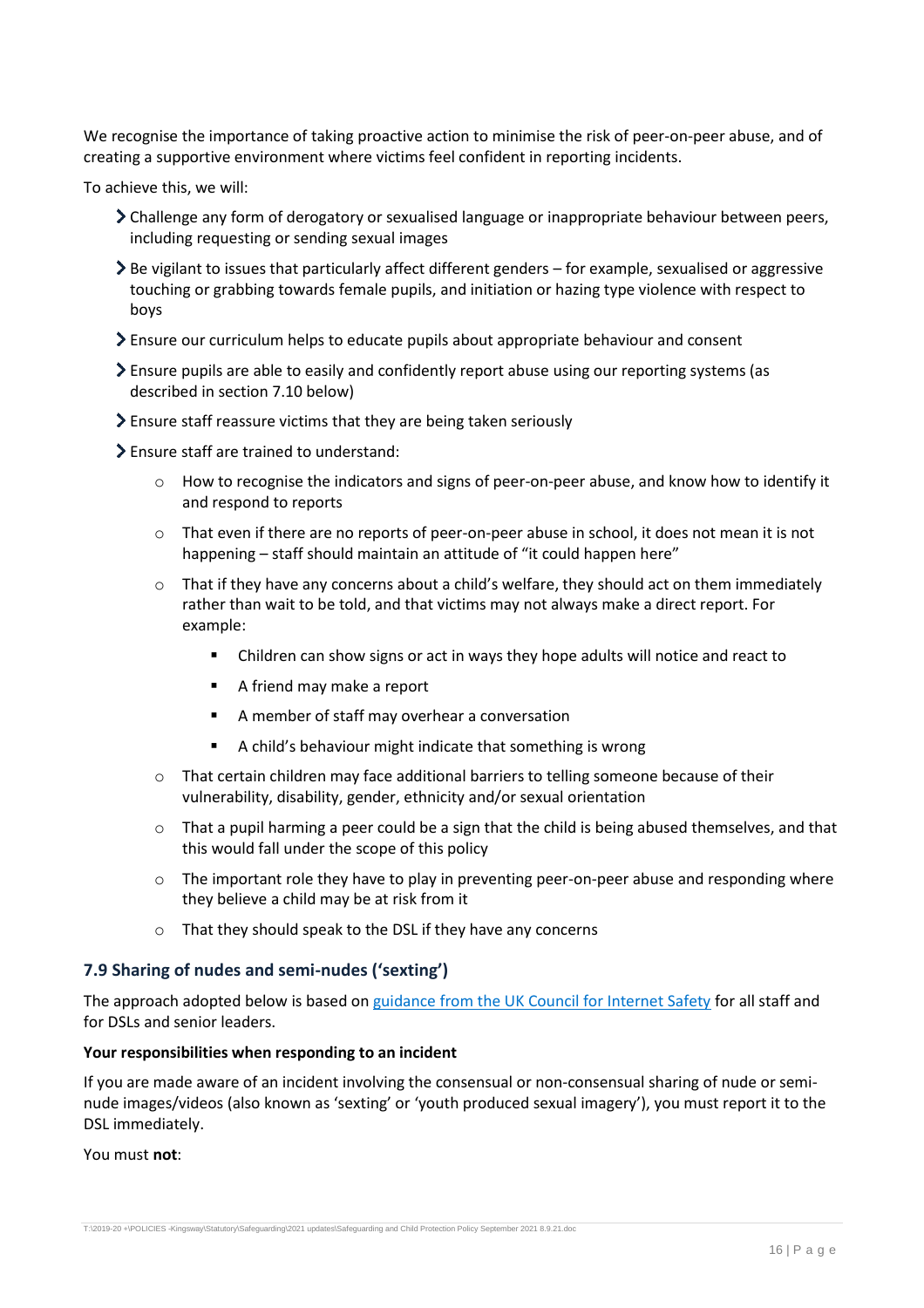- View, copy, print, share, store or save the imagery yourself, or ask a pupil to share or download it (if you have already viewed the imagery by accident, you must report this to the DSL)
- Delete the imagery or ask the pupil to delete it
- Ask the pupil(s) who are involved in the incident to disclose information regarding the imagery (this is the DSL's responsibility)
- Share information about the incident with other members of staff, the pupil(s) it involves or their, or other, parents and/or carers
- Say or do anything to blame or shame any young people involved

You should explain that you need to report the incident, and reassure the pupil(s) that they will receive support and help from the DSL.

### **Initial review meeting**

Following a report of an incident, the DSL will hold an initial review meeting with appropriate school staff – this may include the staff member who reported the incident and the safeguarding or leadership team that deals with safeguarding concerns. This meeting will consider the initial evidence and aim to determine:

Whether there is an immediate risk to pupil(s)

- If a referral needs to be made to the police and/or children's social care
- If it is necessary to view the image(s) in order to safeguard the young person (in most cases, images or videos should not be viewed)
- What further information is required to decide on the best response
- Whether the image(s) has been shared widely and via what services and/or platforms (this may be unknown)
- Whether immediate action should be taken to delete or remove images or videos from devices or online services
- Any relevant facts about the pupils involved which would influence risk assessment
- If there is a need to contact another school, college, setting or individual
- Whether to contact parents or carers of the pupils involved (in most cases parents/carers should be involved)

The DSL will make an immediate referral to police and/or children's social care if:

- > The incident involves an adult
- There is reason to believe that a young person has been coerced, blackmailed or groomed, or if there are concerns about their capacity to consent (for example owing to special educational needs)
- What the DSL knows about the images or videos suggests the content depicts sexual acts which are unusual for the young person's developmental stage, or are violent
- $\blacktriangleright$  The imagery involves sexual acts and any pupil in the images or videos is under 13
- The DSL has reason to believe a pupil is at immediate risk of harm owing to the sharing of nudes and semi-nudes (for example, the young person is presenting as suicidal or self-harming)

If none of the above apply then the DSL, in consultation with the headteacher and other members of staff as appropriate, may decide to respond to the incident without involving the police or children's social care. The decision will be made and recorded in line with the procedures set out in this policy.

### **Further review by the DSL**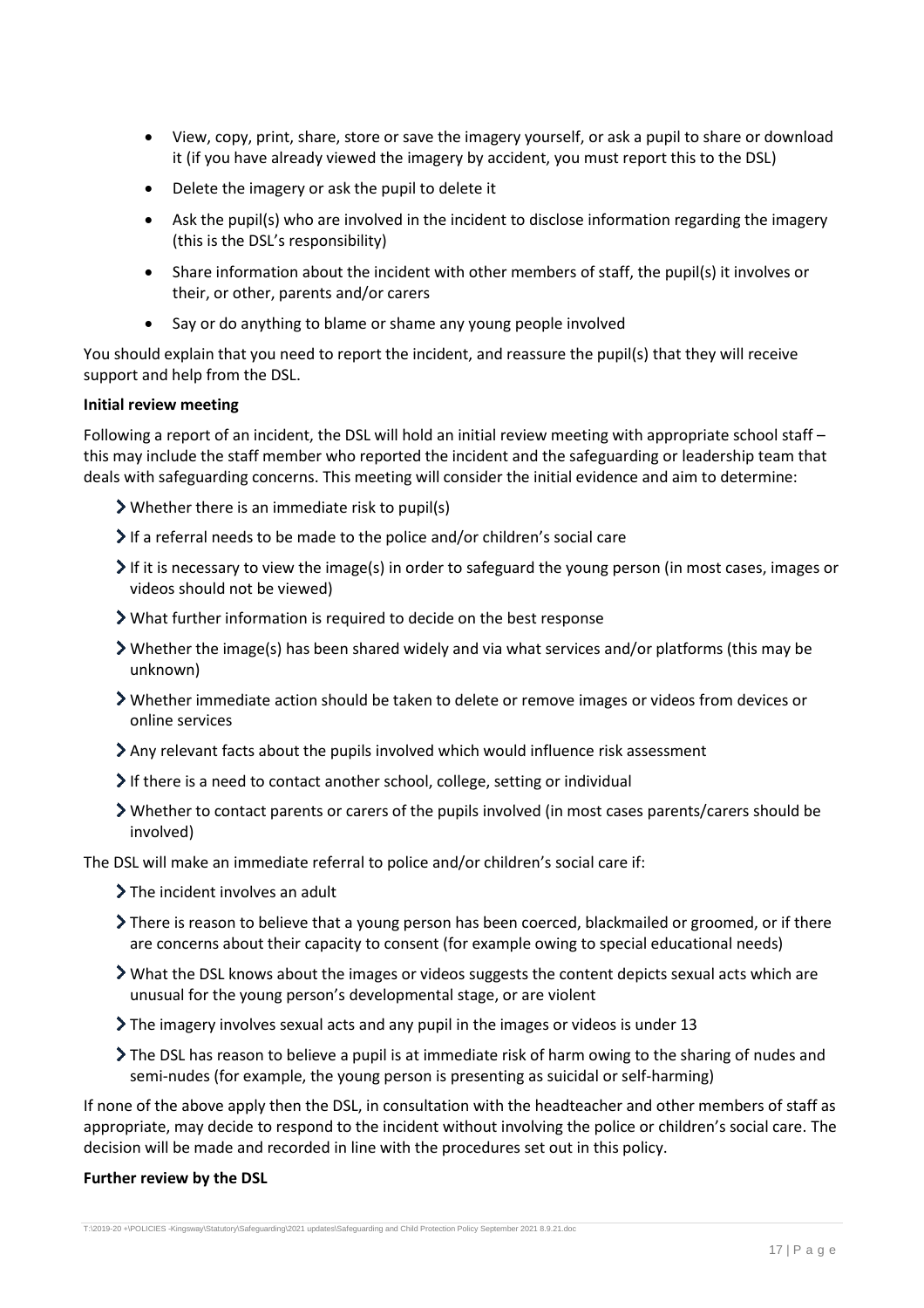If at the initial review stage a decision has been made not to refer to police and/or children's social care, the DSL will conduct a further review to establish the facts and assess the risks.

They will hold interviews with the pupils involved (if appropriate).

If at any point in the process there is a concern that a pupil has been harmed or is at risk of harm, a referral will be made to children's social care and/or the police immediately.

### **Informing parents/carers**

The DSL will inform parents/carers at an early stage and keep them involved in the process, unless there is a good reason to believe that involving them would put the pupil at risk of harm.

### **Referring to the police**

If it is necessary to refer an incident to the police, this will be done through our Schools Beat Officer: PC Kimberley Murphy or by calling 101.

### **Recording incidents**

All incidents of sharing of nudes and semi-nudes, and the decisions made in responding to them, will be recorded. The record-keeping arrangements set out in section 14 of this policy also apply to recording these incidents.

### **Curriculum coverage**

The curriculum draws from a number of sources according to the subjects and topics being taught. Throughout the curriculum, there is a strong focus on staying safe in all aspects of life, including on line. We do not teach specifically about sharing nudes or semi-nudes but explore the fundamentals of staying safe online and managing incidents of online bullying; maintaining anonymity online; the consequences of promoting inappropriate content and how to stop this behaviour.

### **The PINK Curriculum (People in the Know)**

This curriculum has been written by the Healthy Living and Learning team of Lead Teachers to meet the needs of all children and young people in Gloucestershire in primary, secondary and FE settings. Its aim is to support the development of the necessary skills and knowledge that our children need to lead a happy, safe, healthy life.

Topics include advice on:

- Relationship Abuse (including online)
- Gangs & Youth Violence
- Mental Health
- Gender Identity & Sexuality
- Equality and Anti-bullying (including online bullying)
- Keeping myself safe / Protective behaviours
- Peer Mediation training

### **Relationships, Health and Sex Education and Personal, Social, Health and Economic curriculum**

The curriculum and policies develop an age appropriate awareness of being safe and maintaining health relationships with all, including peers. Children learn how to manage relationships and respond to unwanted behaviours from both in face to face relationships and online. We also follow the guidance from Gloucestershire Healthy Living and Learning (GHLL) units.

For further information, please refer to our PSHE and RHSE curricula which can be found on our school website.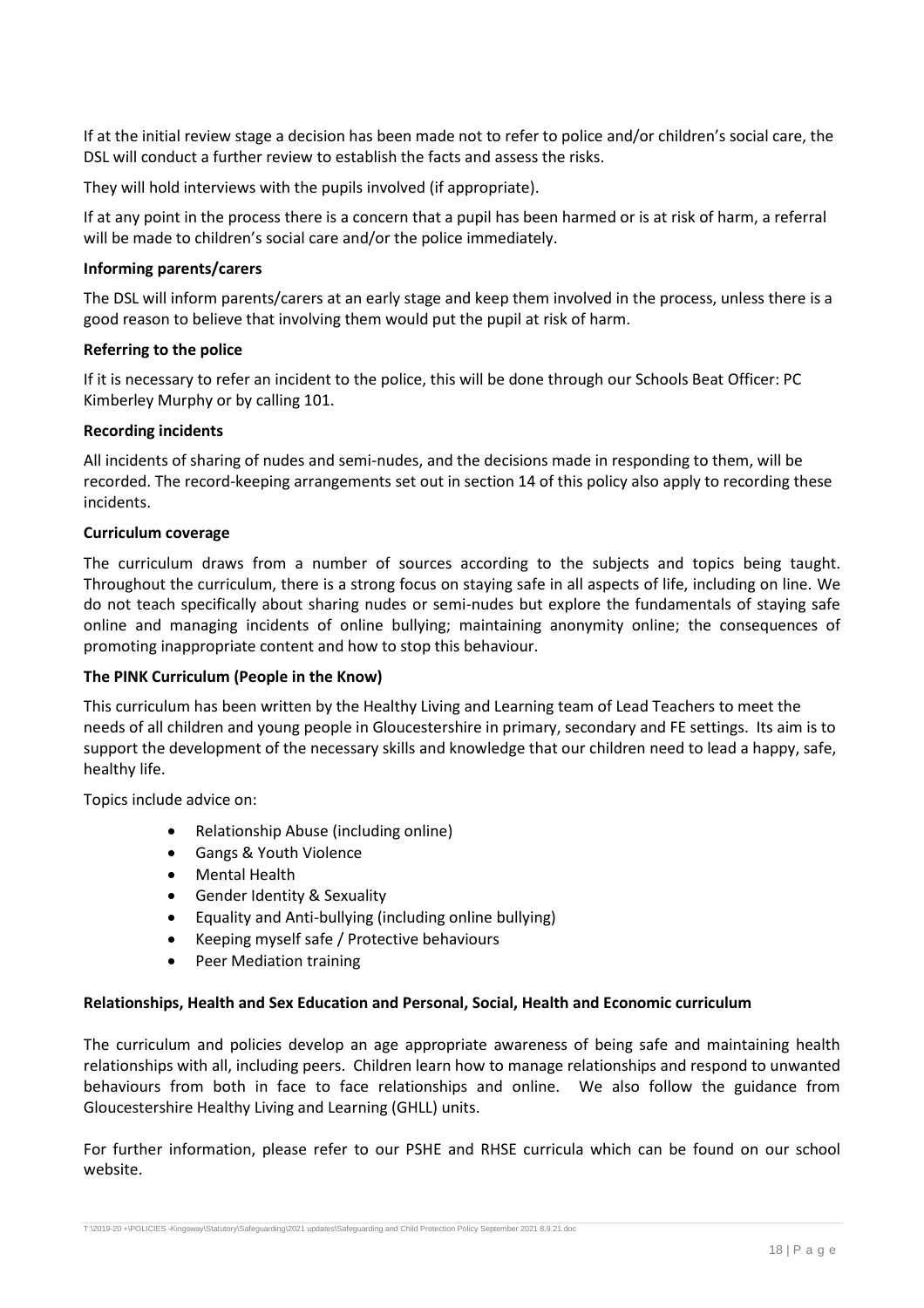#### **Partnership with other agencies**

Kingsway School joins with other agencies and charities to support our work with children. Year 6 have modules taught directly by the Police on online safety.

### **7.10 Reporting systems for our pupils**

Where there is a safeguarding concern, we will take the child's wishes and feelings into account when determining what action to take and what services to provide.

We recognise the importance of ensuring pupils feel safe and comfortable to come forward and report any concerns and/or allegations.

To achieve this, we will:

- Put systems in place for pupils to confidently report abuse
- Ensure our reporting systems are well promoted, easily understood and easily accessible for pupils
- Make it clear to pupils that their concerns will be taken seriously, and that they can safely express their views and give feedback

## <span id="page-18-0"></span>**8. Online safety and the use of mobile technology**

We recognise the importance of safeguarding children from potentially harmful and inappropriate online material, and we understand that technology is a significant component in many safeguarding and wellbeing issues.

To address this, our school aims to:

- Have robust processes in place to ensure the online safety of pupils, staff, volunteers and governors
- Protect and educate the whole school community in its safe and responsible use of technology, including mobile and smart technology (which we refer to as 'mobile phones')
- Set clear guidelines for the use of mobile phones for the whole school community
- Establish clear mechanisms to identify, intervene in and escalate any incidents or concerns, where appropriate

#### **The 4 key categories of risk**

Our approach to online safety is based on addressing the following categories of risk:

- **Content** being exposed to illegal, inappropriate or harmful content, such as pornography, fake news, racism, misogyny, self-harm, suicide, anti-Semitism, radicalisation and extremism
- **Contact** being subjected to harmful online interaction with other users, such as peer-to-peer pressure, commercial advertising and adults posing as children or young adults with the intention to groom or exploit them for sexual, criminal, financial or other purposes
- **Conduct** personal online behaviour that increases the likelihood of, or causes, harm, such as making, sending and receiving explicit images (e.g. consensual and non-consensual sharing of nudes and seminudes and/or pornography), sharing other explicit images and online bullying; and
- **Commerce** risks such as online gambling, inappropriate advertising, phishing and/or financial scams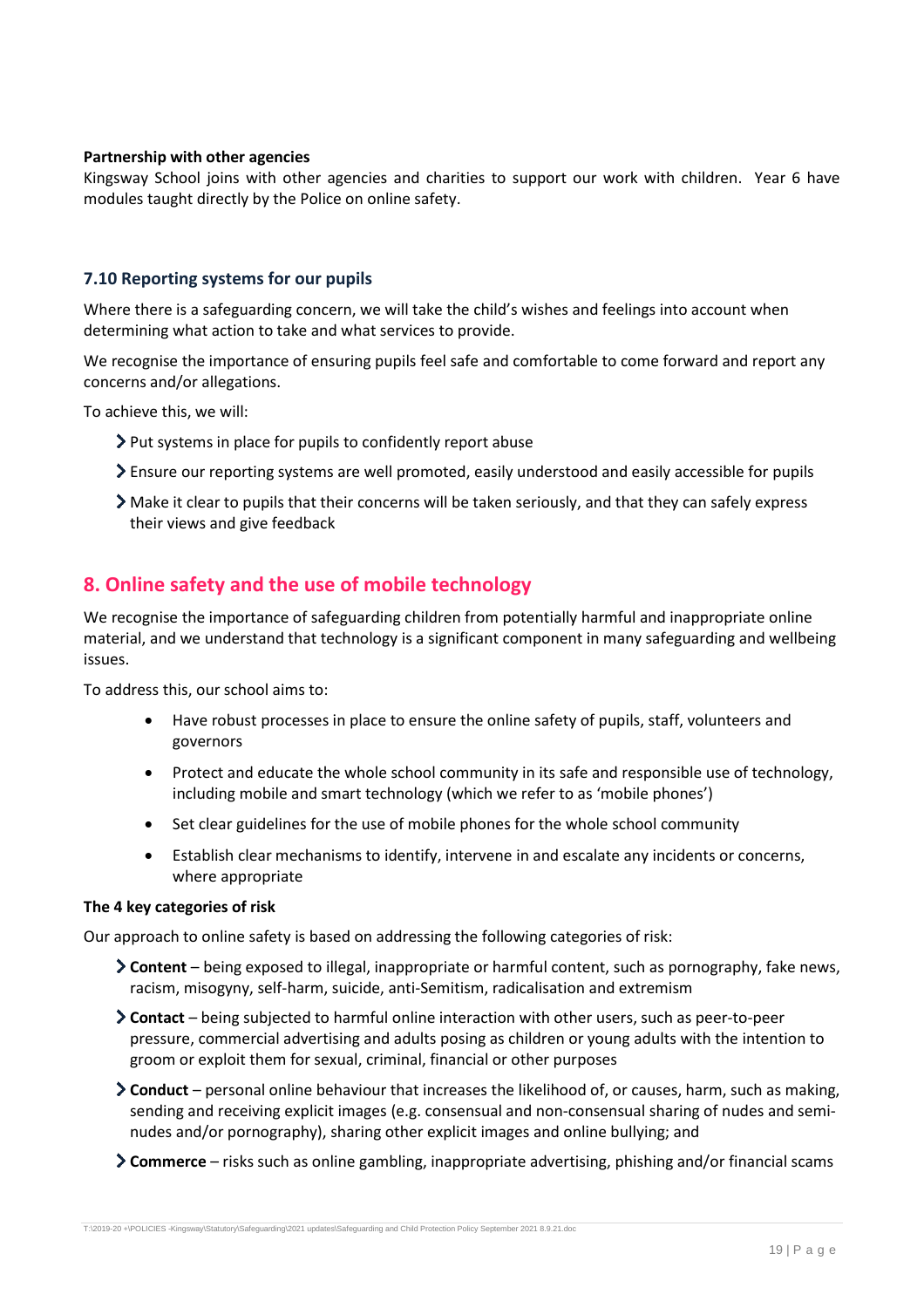## **To meet our aims and address the risks above we will:**

Educate pupils about online safety as part of our curriculum. For example:

- o The safe use of social media, the internet and technology
- o Keeping personal information private
- o How to recognise unacceptable behaviour online
- $\circ$  How to report any incidents of cyber-bullying, ensuring pupils are encouraged to do so, including where they are a witness rather than a victim
- $\sum$  Train staff, as part of their induction, on safe internet use and online safeguarding issues including cyber-bullying and the risks of online radicalisation. All staff members will receive refresher training at least once each academic year and the acceptable use policy will be revisited as part of the school's suite of safeguarding training.
- Educate parents/carers about online safety via our website, communications sent directly to them and during parents' evenings. We will also share clear procedures with them so they know how to raise concerns about online safety
- Make sure staff are aware of any restrictions placed on them with regards to the use of their mobile phone and cameras, for example that:
	- $\circ$  Staff are allowed to bring their personal phones to school for their own use, but will limit such use to non-contact time when pupils are not present
	- $\circ$  Staff will not take pictures or recordings of pupils on their personal phones or cameras
	- o Staff in EYFS must never have personal mobile devices accessible when working with children
- Make all pupils, parents/carers, staff, volunteers and governors aware that they are expected to sign an agreement regarding the acceptable use of the internet in school, use of the school's ICT systems and use of their mobile and smart technology
- Explain the sanctions we will use if a pupil is in breach of our policies on the acceptable use of the internet and mobile phones
- Make sure all staff, pupils and parents/carers are aware that staff have the power to search pupils' phones, as set out in the [DfE's guidance on searching, screening and confiscation](https://www.gov.uk/government/publications/searching-screening-and-confiscation)
- $\triangleright$  Put in place robust filtering and monitoring systems to limit children's exposure to the 4 key categories of risk (described above) from the school's IT systems
- Carry out an annual review of our approach to online safety, supported by an annual risk assessment that considers and reflects the risks faced by our school community

This section summarises our approach to online safety and mobile phone use. For comprehensive details about our school's policy on online safety and the use of mobile phones, please refer to our online safety policy and mobile phone policy, which you can find on our website **https://kingswayprimary.org.uk/**

## <span id="page-19-0"></span>**9. Notifying parents or carers**

Where appropriate, we will discuss any concerns about a child with the child's parents or carers. The DSL will normally do this in the event of a suspicion or disclosure.

Other staff will only talk to parents or carers about any such concerns following consultation with the DSL.

If we believe that notifying the parents or carers would increase the risk to the child, we will discuss this with the local authority children's social care team before doing so.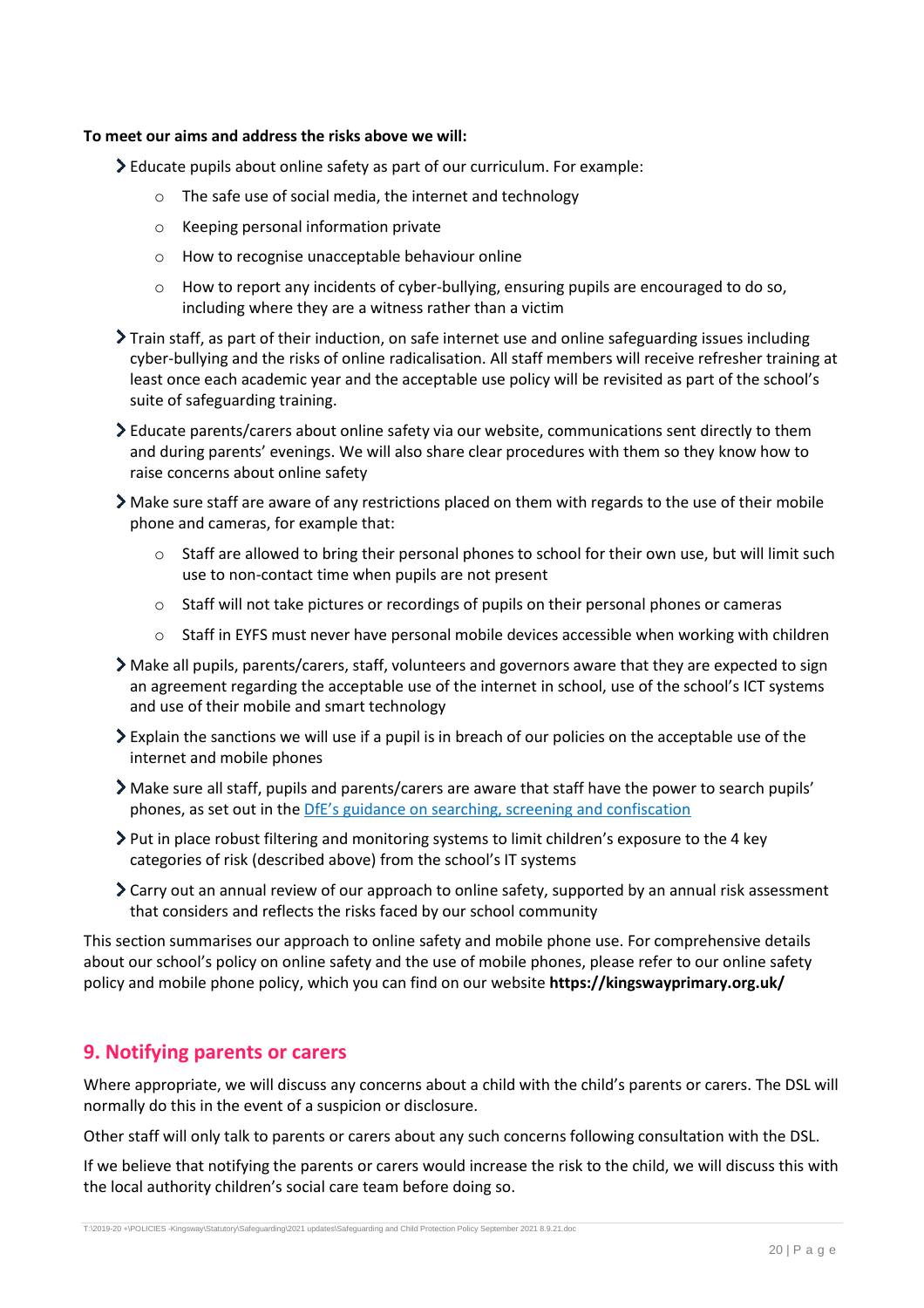In the case of allegations of abuse made against other children, we will normally notify the parents or carers of all the children involved.

## <span id="page-20-0"></span>**10. Pupils with special educational needs, disabilities or health issues**

We recognise that pupils with special educational needs (SEN) or disabilities or certain health conditions can face additional safeguarding challenges and understands that further barriers may exist when determining abuse and neglect in this group of pupils. Additional barriers can exist when recognising abuse and neglect in this group, including:

- Assumptions that indicators of possible abuse such as behaviour, mood and injury relate to the child's condition without further exploration
- Pupils being more prone to peer group isolation or bullying (including prejudice-based bullying) than other pupils
- The potential for pupils with SEN, disabilities or certain health conditions being disproportionally impacted by behaviours such as bullying, without outwardly showing any signs
- Communication barriers and difficulties in managing or reporting these challenges When reporting concerns or making referrals for pupils with SEND, the above factors will always be taken into consideration.

We offer extra pastoral support for these pupils. This includes:

- Personalised support to capture the child's views through pupil voice meetings that allow children with specific needs to engage effectively
- Individualised plans (My Plans, My Plan + or EHCPs) that minimised barriers to communication
- High quality pastoral support that is personalised from experienced and trained staff
- A clear focus on hearing the voice of every child
- Training for staff on supporting children with communication and interaction needs
- Additional training for lunchtime staff

## <span id="page-20-1"></span>**11. Pupils with a social worker**

Pupils may need a social worker due to safeguarding or welfare needs. We recognise that a child's experiences of adversity and trauma can leave them vulnerable to further harm as well as potentially creating barriers to attendance, learning, behaviour and mental health.

The DSL and all members of staff will work with and support social workers to help protect vulnerable children.

Where we are aware that a pupil has a social worker, the DSL will always consider this fact to ensure any decisions are made in the best interests of the pupil's safety, welfare and educational outcomes. For example, it will inform decisions about:

- Responding to unauthorised absence or missing education where there are known safeguarding risks
- The provision of pastoral and/or academic support
- Behavioural support or personalised plans

## <span id="page-20-2"></span>**12. Looked-after and previously looked-after children**

We will ensure that staff have the skills, knowledge and understanding to keep looked-after children and previously looked-after children safe. In particular, we will ensure that: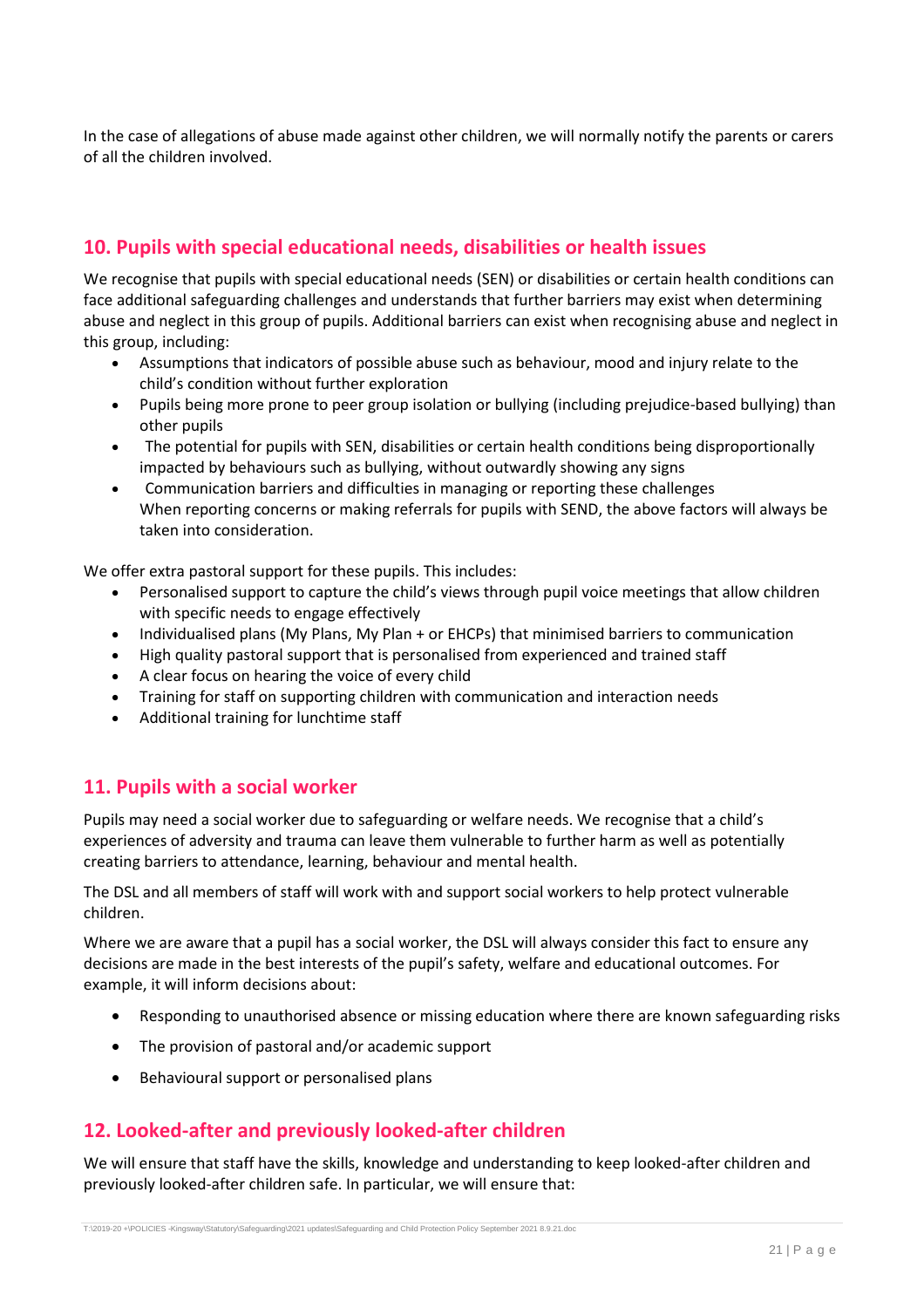- Appropriate staff have relevant information about children's looked after legal status, contact arrangements with birth parents or those with parental responsibility, and care arrangements
- The DSL has details of children's social workers and relevant virtual school heads

We have appointed a designated teacher, Mrs Amy Platt, who is responsible for promoting the educational achievement of looked-after children and previously looked-after children in line with [statutory guidance.](https://www.gov.uk/government/publications/designated-teacher-for-looked-after-children)

The designated teacher is appropriately trained and has the relevant qualifications and experience to perform the role.

As part of their role, the designated teacher will:

- Work closely with the DSL to ensure that any safeguarding concerns regarding looked-after and previously looked-after children are quickly and effectively responded to
- Work with virtual school heads to promote the educational achievement of looked-after and previously looked-after children, including discussing how pupil premium plus funding can be best used to support looked-after children and meet the needs identified in their personal education plans
- Report to the Governing Body about the development and progress of looked-after and previously looked-after children each term.

## <span id="page-21-0"></span>**13. Complaints and concerns about school safeguarding policies**

## **13.1 Complaints against staff**

Complaints against staff that are likely to require a child protection investigation will be handled in accordance with our procedures for dealing with allegations of abuse made against staff (see appendix 3).

## **13.2 Other complaints**

Our complaints procedure can be found on the school website. It is designed to allow any person, including member of the public to raise a concern or complaint to the school about any service that is provided. Typically, complaints should be raised at the lowest level of concern, ie: with the person who is the subject of complaint. However, if this presents difficulty, complaints about safeguarding can be made to any of the DSLs or DDSLs or, if the subject of the complaint is the headteacher to the Chair of Governors. This policy is also applicable to EYFS settings at our school.

## **13.3 Whistle-blowing**

Whistleblowing is a procedure which enables employees, partners and suppliers to express any concerns have about the safe and effective practices of the school. Details of the whistleblowing procedures within our school can be found in our Code of Conduct (including Whistleblowing) policy.

If you have concerns about practice beyond the school, you can raise your concerns without fear of victimisation, discrimination or disadvantage.

Gloucestershire County Council has a [whistleblowing policy](https://www.gloucestershire.gov.uk/media/1518445/whistleblowing-june-2019.pdf) which enables employees, partners and suppliers to express any concerns they have about illegal or illegitimate practices involving the organisation or its employees.

Whilst it is primarily designed for use by people who work for the council, you can raise your concerns in confidence by: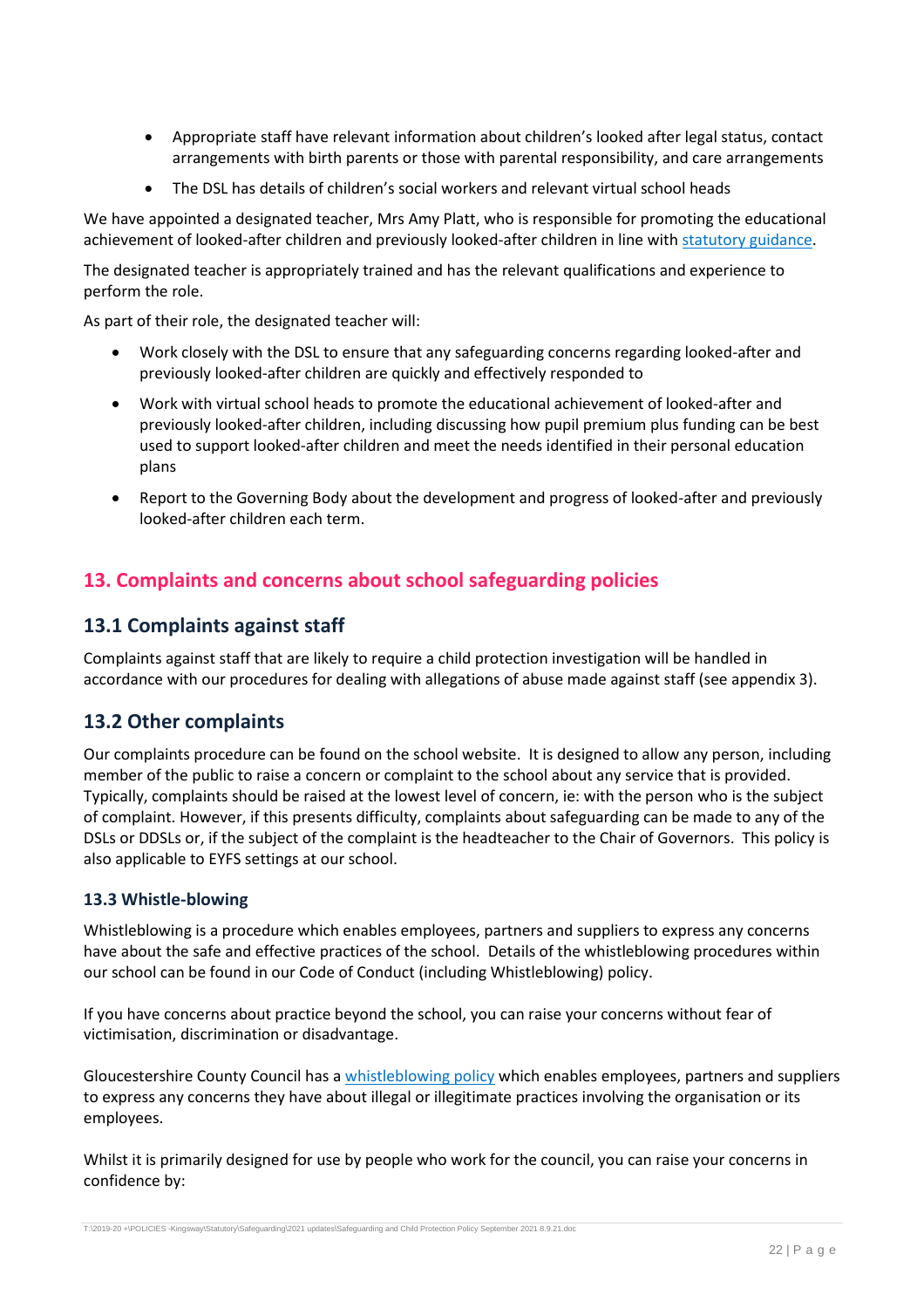The form can be found [here](https://www.gscb.org.uk/i-work-with-children-young-people-and-parents/guidance-for-working-with-children-and-young-people/) under 'Escalation of Professional concerns.'

Writing (in an envelope marked 'Confidential') to Director of Strategy and Challenge, Gloucestershire County Council, Shire Hall, Gloucester, GL1 2TZ

Call the whistleblowing phone line in confidence on 01452 427052.

## <span id="page-22-0"></span>**14. Record-keeping**

We will hold records in line with our records retention schedule.

All safeguarding concerns, discussions, decisions made and the reasons for those decisions, must be recorded in writing, usually on CPOMs. If you are in any doubt about whether to record something, discuss it with the DSL.

Records will include:

- A clear and comprehensive summary of the concern
- Details of how the concern was followed up and resolved
- A note of any action taken, decisions reached and the outcome

Concerns and referrals will be kept in a separate child protection file for each child usually on CPOMs.

Any non-confidential records will be readily accessible and available. Confidential information and records will be held securely and only available to those who have a right or professional need to see them.

Safeguarding records relating to individual children will be retained for a reasonable period of time after they have left the school.

Safeguarding records which contain information about allegations of sexual abuse will be retained for the Independent Inquiry into Child Sexual Abuse (IICSA), for the term of the inquiry.

If a child for whom the school has, or has had, safeguarding concerns moves to another school, the DSL will ensure that their child protection file is forwarded promptly and securely, and separately from the main pupil file. In addition, if the concerns are significant or complex, and/or social services are involved, the DSL will speak to the DSL of the receiving school and provide information to enable them to have time to make any necessary preparations to ensure the safety of the child.

- The school may hold records in either paper or electronic form via our CPOMs system.
- Paper records are stored securely in a locked cupboard away from the pupil's main file. Only those authorised or with the right to see these records may gain access to them.
- When a child leaves the school, all records pertaining to Child Protection will be transferred by secure methods to their new school. Any records held electronically will be archived by CPOMs
- Information will only be kept as long as a member of that family remains at Kingsway Primary School. Once all siblings have left, no records will be retained as they will all be with the appropriate receiving school.
- Information regarding Child Protection is available to the DSL, Deputy DSL and other members of the Safeguarding team where they are responsible for case management or require the information in the execution of their duties.

In addition: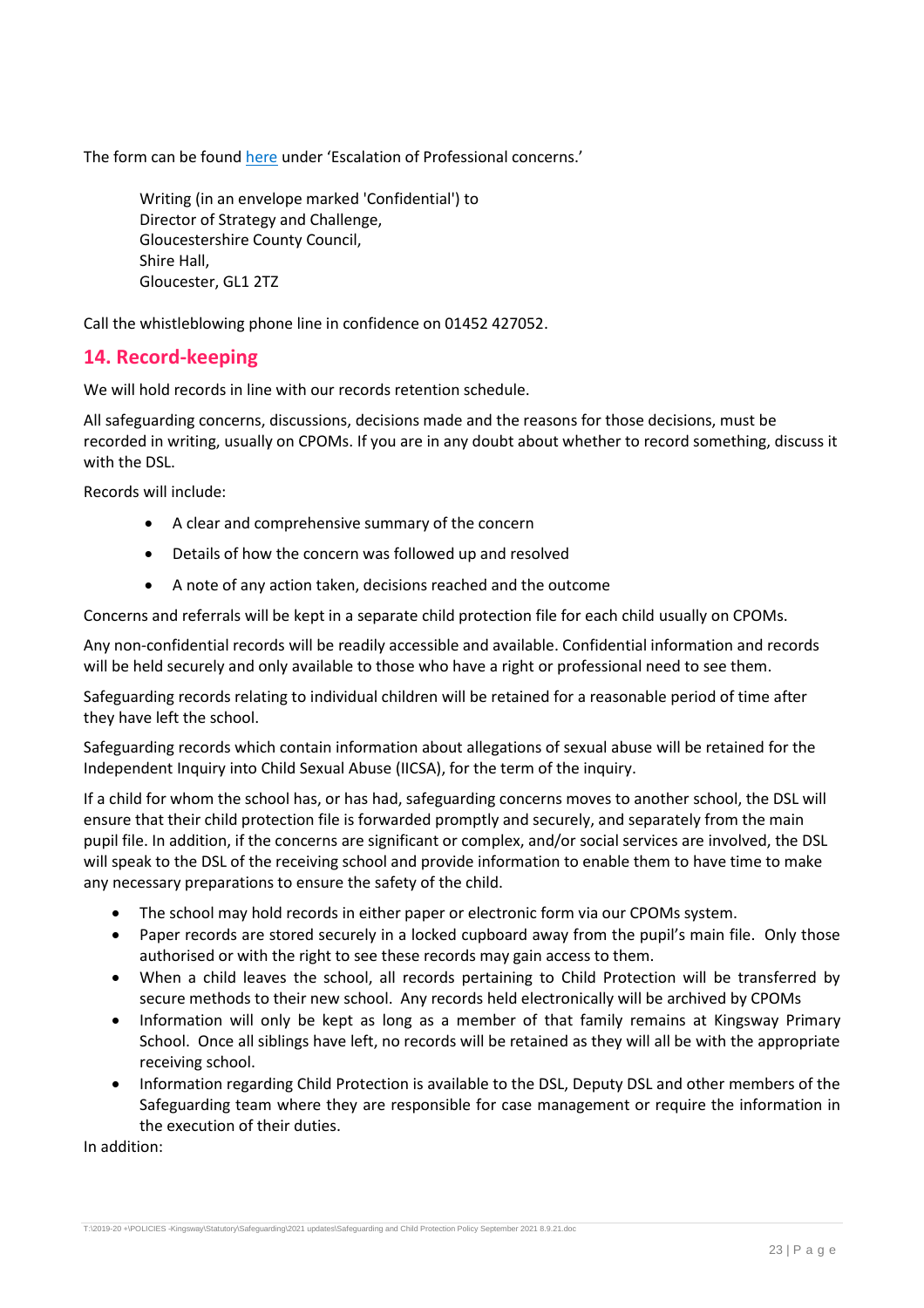- Appendix 2 sets out our policy on record-keeping specifically with respect to recruitment and preappointment checks
- Appendix 3 sets out our policy on record-keeping with respect to allegations of abuse made against staff

## <span id="page-23-0"></span>**15. Training**

## **15.1 All staff**

All staff members will undertake safeguarding and child protection training at induction, including on whistle-blowing procedures and online safety, to ensure they understand the school's safeguarding systems and their responsibilities, and can identify signs of possible abuse or neglect.

This training will be regularly updated and will:

- Be integrated, aligned and considered as part of the whole-school safeguarding approach and wider staff training, and curriculum planning
- > Be in line with advice from the Gloucestershire Safeguarding Children Executive

Have regard to the Teachers' Standards to support the expectation that all teachers:

- o Manage behaviour effectively to ensure a good and safe environment
- o Have a clear understanding of the needs of all pupils

All staff will have training on the government's anti-radicalisation strategy, Prevent, to enable them to identify children at risk of being drawn into terrorism and to challenge extremist ideas.

Staff will also receive regular safeguarding and child protection updates, including on online safety, as required but at least annually (for example, through emails, e-bulletins and staff meetings).

Contractors who are provided through a private finance initiative (PFI) or similar contract will also receive safeguarding training.

Volunteers will receive appropriate training, if applicable.

## **15.2 The DSL and deputies**

The DSL and deputies will undertake at least level 3 Multi-agency child protection and safeguarding training at least every 2 years.

In addition, they will update their knowledge and skills as well as understand local and national developments through regular reading and CPD activities; they have a duty to ensure that significant updates are shared with all staff. The DSL and DDSLS will sign up to GSCE alerts. Safeguarding updates and training is a frequent item in staff meeting minutes

They will also undertake Prevent awareness training.

## **15.3 Governors**

All governors receive training about safeguarding, to make sure they have the knowledge and information needed to perform their functions and understand their responsibilities. Safeguarding is a standing item on every full Governing Body meeting. The Safeguarding governor is trained to the same level as members of the school safeguarding team.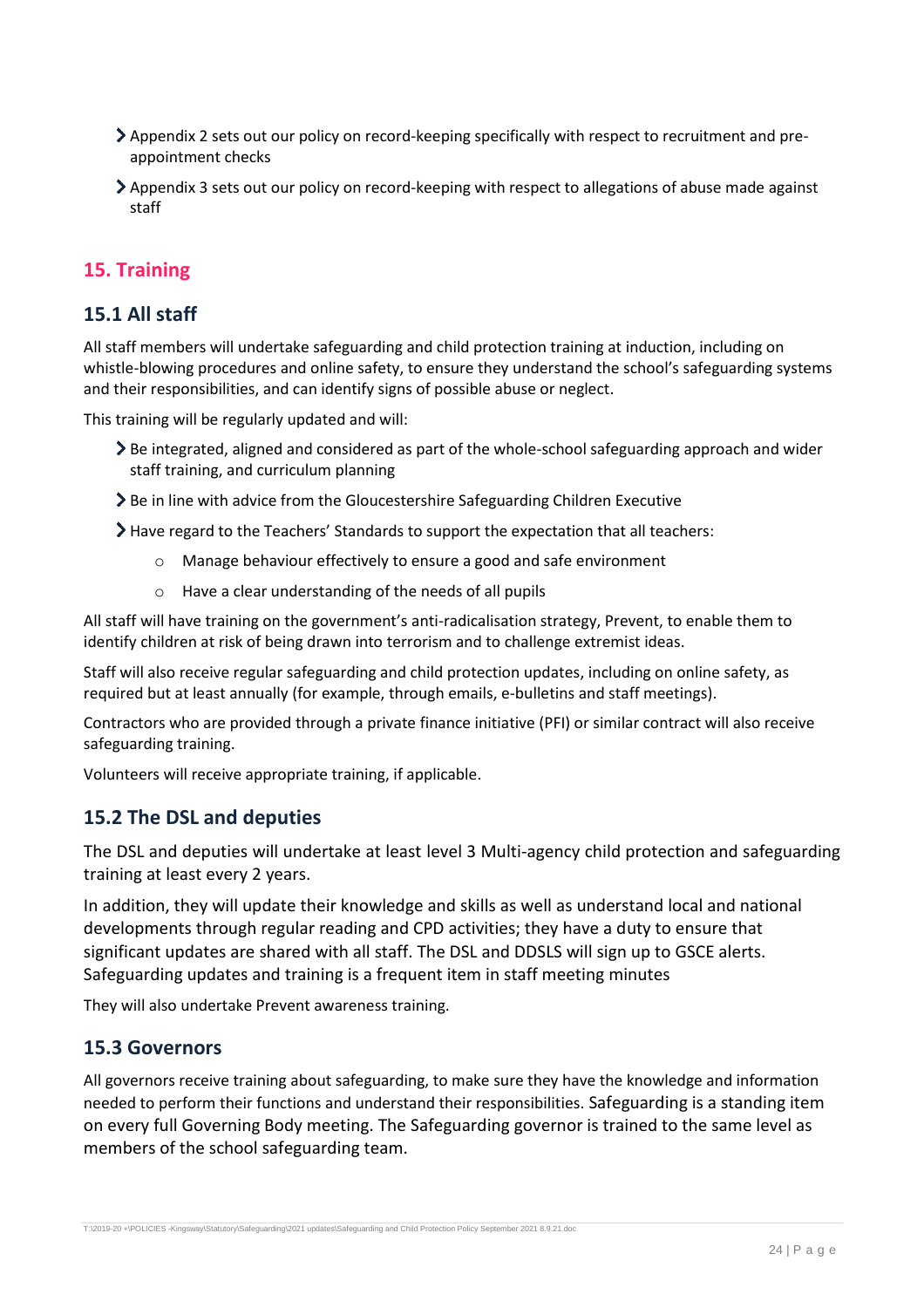As the chair of governors may be required to act as the 'case manager' in the event that an allegation of abuse is made against the headteacher, they receive training in managing allegations for this purpose.

## **15.4 Recruitment – interview panels**

At least one person conducting any interview for any post at the school will have undertaken safer recruitment training. This will cover, as a minimum, the contents of Keeping Children Safe in Education, and will be in line with local safeguarding procedures.

See appendix 2 of this policy for more information about our safer recruitment procedures.

### **Safer Recruitment**:

At Kingsway School, the accredited persons for Safer Recruiting are:

- Mr. Lee Pajak Head Teacher
- Mr. James Hill Chair of Governors
- Mrs. Lisa Smith Deputy Head Teacher
- Mrs. Claire Smith School Business Manager
- Ms. Gemma Buckingham Nursery Manager

### **15.5 Early Years (KEY Nursery): staff who have contact with pupils and families**

All staff who have contact with children and families will have supervisions which will provide them with support, coaching and training, promote the interests of children and allow for confidential discussions of sensitive issues.

## <span id="page-24-0"></span>**16. Monitoring arrangements**

This policy will be reviewed **annually** by the Designated Safeguarding Lead and the named governor. At every review, it will be approved by the full governing board.

## <span id="page-24-1"></span>**17. Links with other policies**

This policy links to the following policies and procedures:

- Acceptable Use Policy
- Anti-bullying and Anti-Hate
- Attendance
- Behaviour
- Complaints
- Conduct
- Designated Teacher
- GDPR
- Guidance for Safer Working Practices
- Health and safety
- Special Educational Needs
- Staff Code of Conduct (Whistleblowing)
- Early Help Offer
- Online safety including acceptable use policy
- Mobile phone/technology use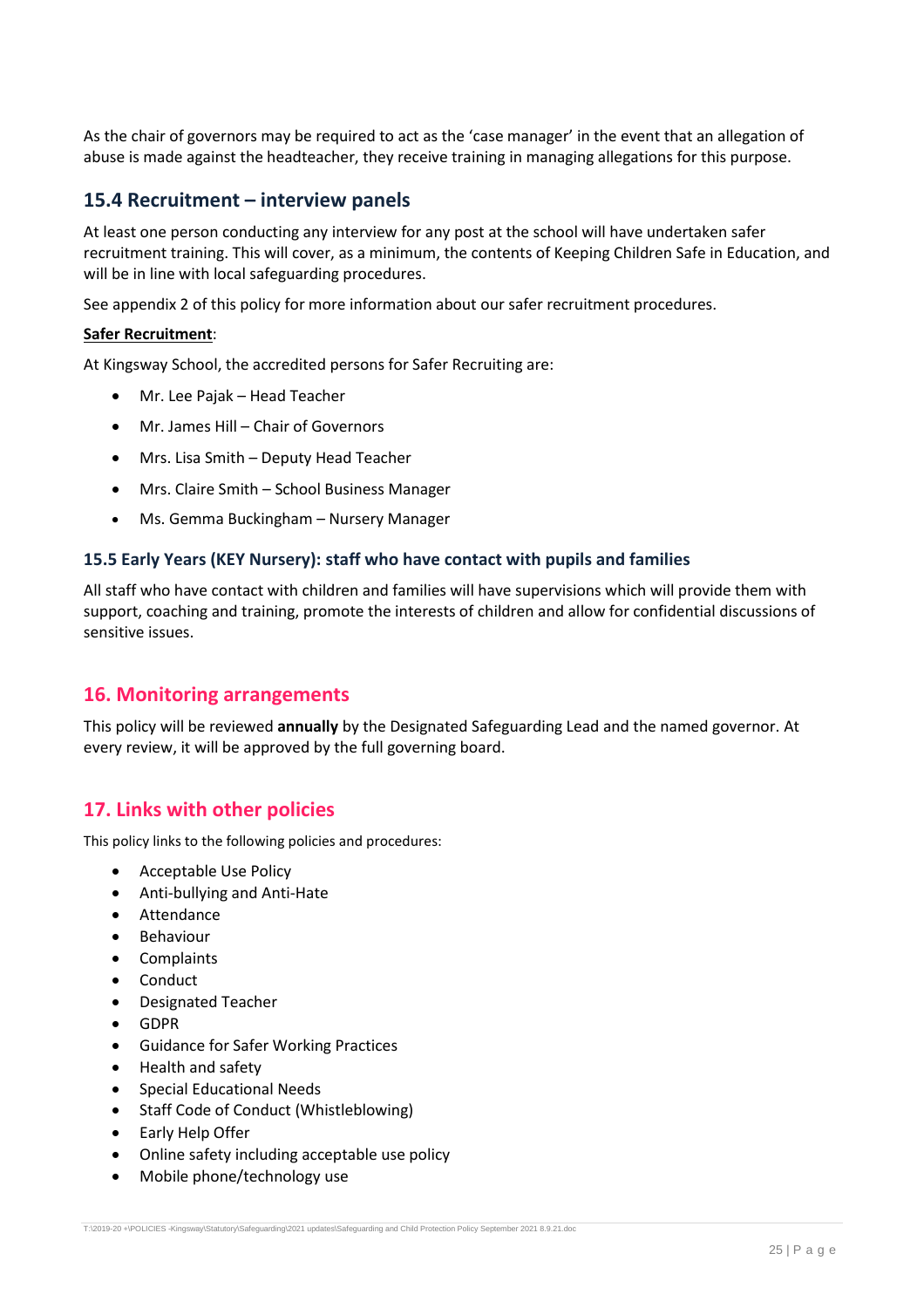- **•** Equality
- Relationships, Health and Sex Education
- First aid
- Curriculum
- Designated teacher for looked-after and previously looked-after children
- Privacy notices

### **The following appendices are based on the Department for Education's statutory guidance, Keeping Children Safe in Education**

#### <span id="page-25-0"></span>**Appendix 1: types of abuse**

**Abuse**, including neglect, and safeguarding issues are rarely standalone events that can be covered by one definition or label. In most cases, multiple issues will overlap.

**Physical abuse** may involve hitting, shaking, throwing, poisoning, burning or scalding, drowning, suffocating or otherwise causing physical harm to a child. Physical harm may also be caused when a parent or carer fabricates the symptoms of, or deliberately induces, illness in a child.

**Emotional abuse** is the persistent emotional maltreatment of a child such as to cause severe and adverse effects on the child's emotional development. Some level of emotional abuse is involved in all types of maltreatment of a child, although it may occur alone.

Emotional abuse may involve:

- Conveying to a child that they are worthless or unloved, inadequate, or valued only insofar as they meet the needs of another person
- Not giving the child opportunities to express their views, deliberately silencing them or 'making fun' of what they say or how they communicate
- Age or developmentally inappropriate expectations being imposed on children. These may include interactions that are beyond a child's developmental capability, as well as overprotection and limitation of exploration and learning, or preventing the child participating in normal social interaction
- Seeing or hearing the ill-treatment of another
- Serious bullying (including cyber-bullying), causing children frequently to feel frightened or in danger, or the exploitation or corruption of children

**Sexual abuse** involves forcing or enticing a child or young person to take part in sexual activities, not necessarily involving a high level of violence, whether or not the child is aware of what is happening. The activities may involve:

- Physical contact, including assault by penetration (for example rape or oral sex) or non-penetrative acts such as masturbation, kissing, rubbing and touching outside of clothing
- Non-contact activities, such as involving children in looking at, or in the production of, sexual images, watching sexual activities, encouraging children to behave in sexually inappropriate ways, or grooming a child in preparation for abuse (including via the internet)

Sexual abuse is not solely perpetrated by adult males. Women can also commit acts of sexual abuse, as can other children.

**Neglect** is the persistent failure to meet a child's basic physical and/or psychological needs, likely to result in the serious impairment of the child's health or development. Neglect may occur during pregnancy as a result of maternal substance abuse.

Once a child is born, neglect may involve a parent or carer failing to:

- Provide adequate food, clothing and shelter (including exclusion from home or abandonment)
- Protect a child from physical and emotional harm or danger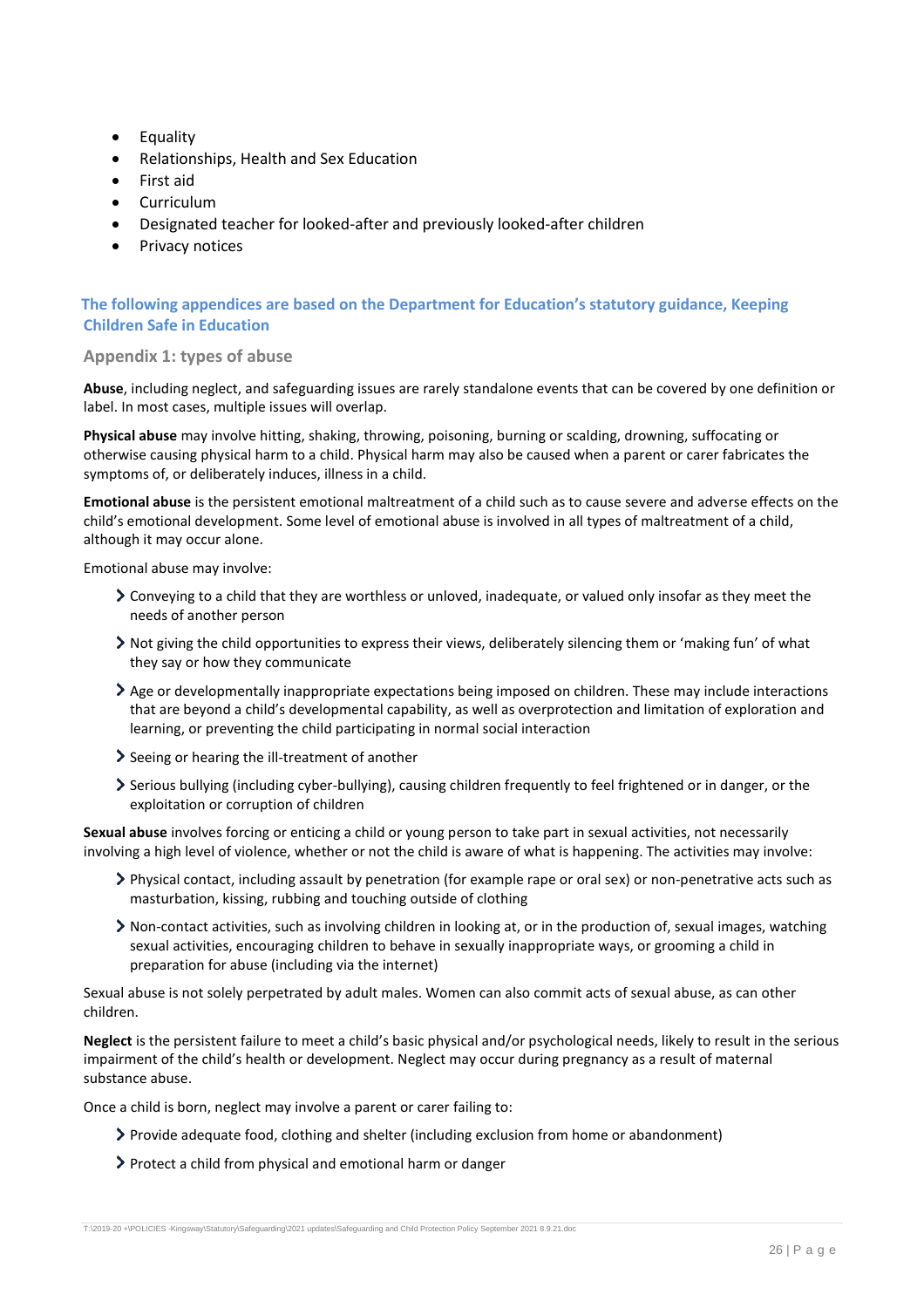- Ensure adequate supervision (including the use of inadequate care-givers)
- Ensure access to appropriate medical care or treatment

It may also include neglect of, or unresponsiveness to, a child's basic emotional needs.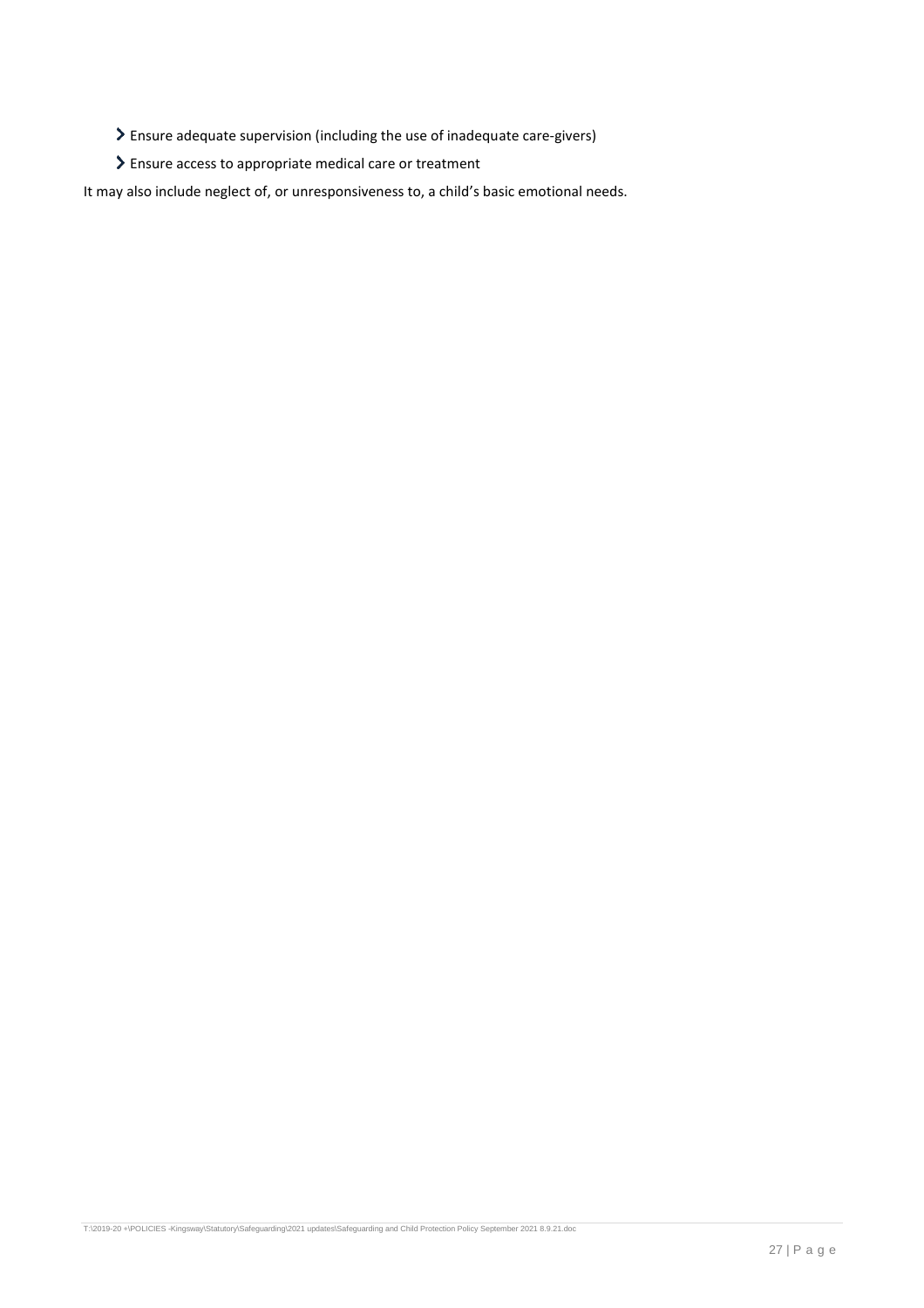### <span id="page-27-0"></span>**Appendix 2: safer recruitment and DBS checks – policy and procedures**

### **Recruitment and selection process**

To make sure we recruit suitable people, we will ensure that those involved in the recruitment and employment of staff to work with children have received appropriate safer recruitment training.

We have put the following steps in place during our recruitment and selection process to ensure we are committed to safeguarding and promoting the welfare of children.

#### **Advertising**

When advertising roles, we will make clear:

- Our school's commitment to safeguarding and promoting the welfare of children
- That safeguarding checks will be undertaken
- The safeguarding requirements and responsibilities of the role, such as the extent to which the role will involve contact with children
- Whether or not the role is exempt from the Rehabilitation of Offenders Act 1974 and the amendments to the Exceptions Order 1975, 2013 and 2020. If the role is exempt, certain spent convictions and cautions are 'protected', so they do not need to be disclosed, and if they are disclosed, we cannot take them into account

#### **Application forms**

Our application forms will:

- Include a statement saying that it is an offence to apply for the role if an applicant is barred from engaging in regulated activity relevant to children (where the role involves this type of regulated activity)
- Include a copy of, or link to, our child protection and safeguarding policy and our policy on the employment of ex-offenders

#### **Shortlisting**

Our shortlisting process will involve at least 2 people and will:

- Consider any inconsistencies and look for gaps in employment and reasons given for them
- Explore all potential concerns

Once we have shortlisted candidates, we will ask shortlisted candidates to:

- Complete a self-declaration of their criminal record or any information that would make them unsuitable to work with children, so that they have the opportunity to share relevant information and discuss it at interview stage. The information we will ask for includes:
	- o If they have a criminal history
	- o Whether they are included on the barred list
	- o Whether they are prohibited from teaching
	- $\circ$  Information about any criminal offences committed in any country in line with the law as applicable in England and Wales
	- o Any relevant overseas information
	- o Sign a declaration confirming the information they have provided is true

#### **Seeking references and checking employment history**

We will obtain references before interview. Any concerns raised will be explored further with referees and taken up with the candidate at interview.

When seeking references we will: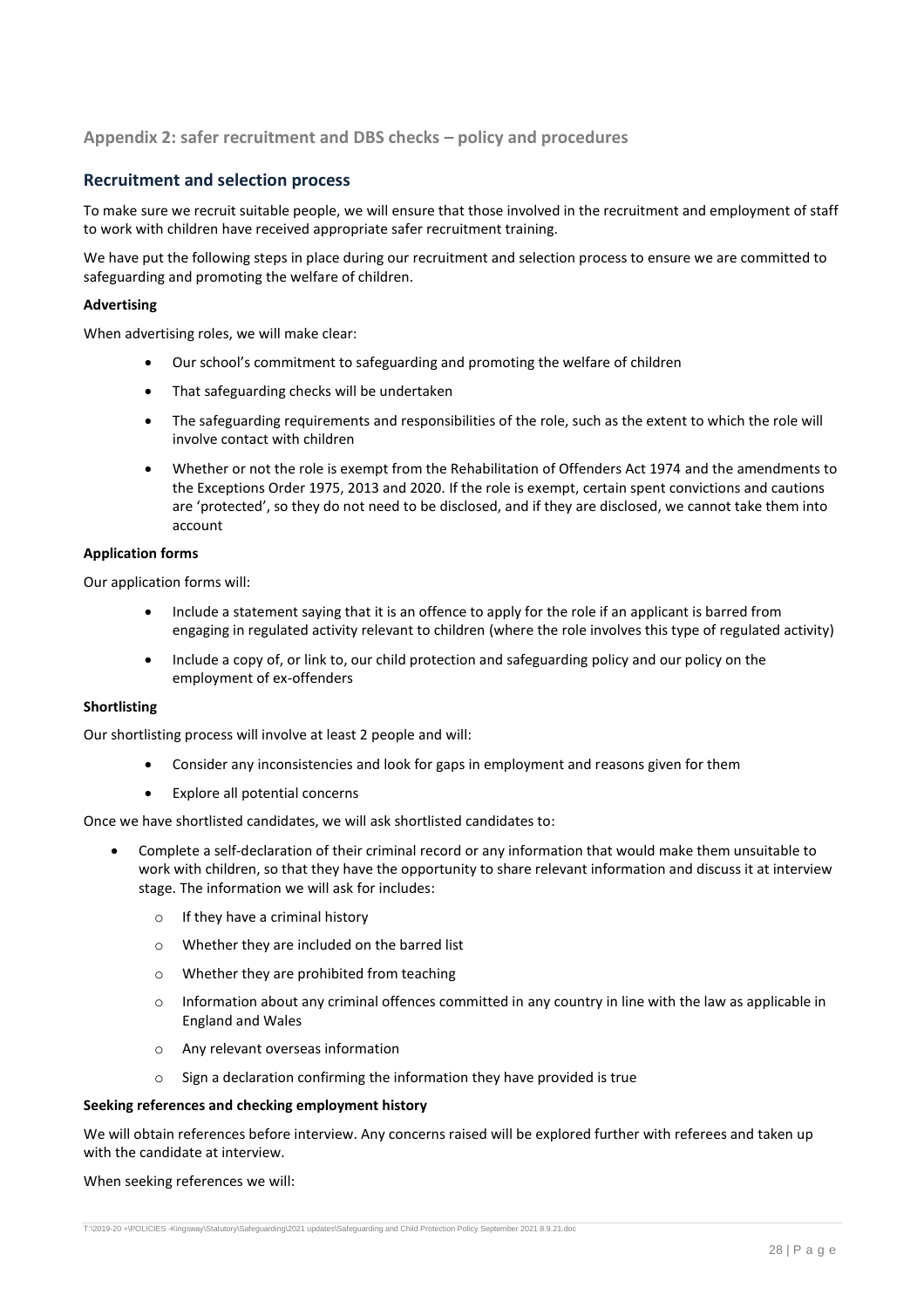- Not accept open references
- Liaise directly with referees and verify any information contained within references with the referees
- Ensure any references are from the candidate's current employer and completed by a senior person. Where the referee is school based, we will ask for the reference to be confirmed by the headteacher/principal as accurate in respect to disciplinary investigations
- Obtain verification of the candidate's most recent relevant period of employment if they are not currently employed
- Secure a reference from the relevant employer from the last time the candidate worked with children if they are not currently working with children
- Compare the information on the application form with that in the reference and take up any inconsistencies with the candidate
- Resolve any concerns before any appointment is confirmed

#### **Interview and selection**

When interviewing candidates, we will:

- Probe any gaps in employment, or where the candidate has changed employment or location frequently, and ask candidates to explain this
- Explore any potential areas of concern to determine the candidate's suitability to work with children
- Record all information considered and decisions made

### **Pre-appointment vetting checks**

We will record all information on the checks carried out in the school's single central record (SCR). Copies of these checks, where appropriate, will be held in individuals' personnel files. We follow requirements and best practice in retaining copies of these checks, as set out below.

#### **New staff**

All offers of appointment will be conditional until satisfactory completion of the necessary pre-employment checks. When appointing new staff, we will:

- Verify their identity
- Obtain (via the applicant) an enhanced DBS certificate, including barred list information for those who will be engaging in regulated activity (see definition below). We will obtain the certificate before, or as soon as practicable after, appointment, including when using the DBS update service. We will not keep a copy of the certificate for longer than 6 months, but when the copy is destroyed we may still keep a record of the fact that vetting took place, the result of the check and recruitment decision taken
- Obtain a separate barred list check if they will start work in regulated activity before the DBS certificate is available
- Verify their mental and physical fitness to carry out their work responsibilities
- Verify their right to work in the UK. We will keep a copy of this verification for the duration of the member of staff's employment and for 2 years afterwards
- Verify their professional qualifications, as appropriate
- Ensure they are not subject to a prohibition order if they are employed to be a teacher
- Carry out further additional checks, as appropriate, on candidates who have lived or worked outside of the UK. Where available, these will include:
	- o For all staff, including teaching positions: [criminal records checks for overseas applicants](https://www.gov.uk/government/publications/criminal-records-checks-for-overseas-applicants)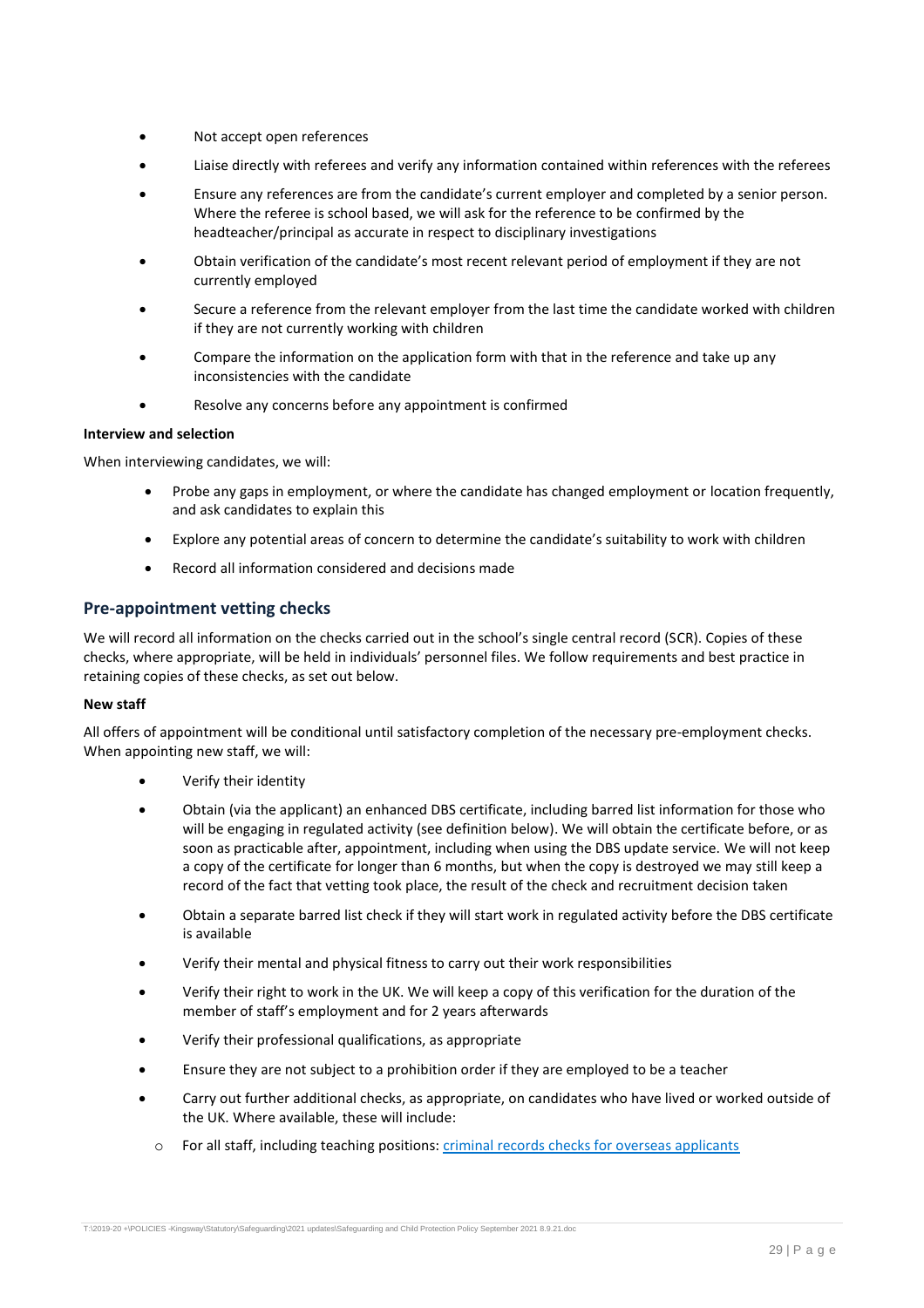$\circ$  For teaching positions: obtaining a letter of professional standing from the professional regulating authority in the country where the applicant has worked

We will ensure that appropriate checks are carried out to ensure that individuals are not disqualified under the 2018 Childcare Disqualification Regulations and Childcare Act 2006. Where we take a decision that an individual falls outside of the scope of these regulations and we do not carry out such checks, we will retain a record of our assessment on the individual's personnel file. This will include our evaluation of any risks and control measures put in place, and any advice sought.

**Regulated activity** means a person who will be:

- Responsible, on a regular basis in a school or college, for teaching, training, instructing, caring for or supervising children; or
- Carrying out paid, or unsupervised unpaid, work regularly in a school or college where that work provides an opportunity for contact with children; or
- Engaging in intimate or personal care or overnight activity, even if this happens only once and regardless of whether they are supervised or not

#### **Existing staff**

In certain circumstances we will carry out all the relevant checks on existing staff as if the individual was a new member of staff. These circumstances are when:

- There are concerns about an existing member of staff's suitability to work with children; or
- An individual moves from a post that is not regulated activity to one that is; or
- There has been a break in service of 12 weeks or more

We will refer to the DBS anyone who has harmed, or poses a risk of harm, to a child or vulnerable adult where:

- **>** We believe the individual has engaged in [relevant conduct;](https://www.gov.uk/guidance/making-barring-referrals-to-the-dbs#relevant-conduct-in-relation-to-children) or
- $\triangleright$  We believe the individual has received a caution or conviction for a relevant (automatic barring either with or without the right to make representations) offence, under the Safeguarding [Vulnerable Groups Act 2006](http://www.legislation.gov.uk/uksi/2009/37/contents/made)  [\(Prescribed Criteria and Miscellaneous Provisions\) Regulations 2009;](http://www.legislation.gov.uk/uksi/2009/37/contents/made) or
- We believe the 'harm test' is satisfied in respect of the individual (i.e. they may harm a child or vulnerable adult or put them at risk of harm); and
- The individual has been removed from working in regulated activity (paid or unpaid) or would have been removed if they had not left

#### **Agency and third-party staff**

We will obtain written notification from any agency or third-party organisation that it has carried out the necessary safer recruitment checks that we would otherwise perform. We will also check that the person presenting themselves for work is the same person on whom the checks have been made.

#### **Contractors**

We will ensure that any contractor, or any employee of the contractor, who is to work at the school has had the appropriate level of DBS check (this includes contractors who are provided through a PFI or similar contract). This will be:

- An enhanced DBS check with barred list information for contractors engaging in regulated activity
- An enhanced DBS check, not including barred list information, for all other contractors who are not in regulated activity but whose work provides them with an opportunity for regular contact with children

We will obtain the DBS check for self-employed contractors.

We will not keep copies of such checks for longer than 6 months.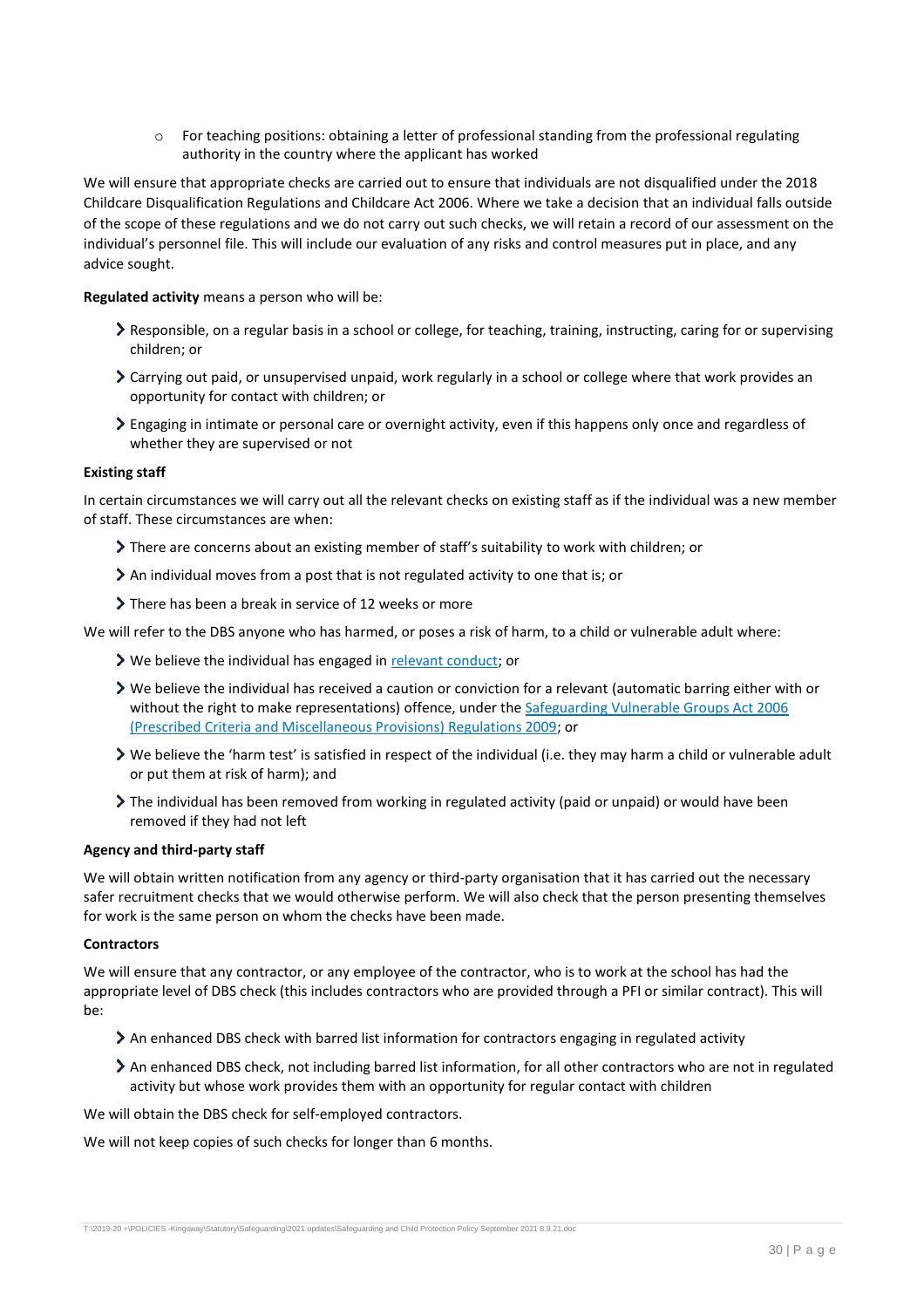Contractors who have not had any checks will not be allowed to work unsupervised or engage in regulated activity under any circumstances.

We will check the identity of all contractors and their staff on arrival at the school.

For self-employed contractors such as music teachers or sports coaches, we will ensure that appropriate checks are carried out to ensure that individuals are not disqualified under the 2018 Childcare Disqualification Regulations and Childcare Act 2006. Where we decide that an individual falls outside of the scope of these regulations and we do not carry out such checks, we will retain a record of our assessment. This will include our evaluation of any risks and control measures put in place, and any advice sought.

#### **Trainee/student teachers**

Where applicants for initial teacher training are salaried by us, we will ensure that all necessary checks are carried out.

Where trainee teachers are fee-funded, we will obtain written confirmation from the training provider that necessary checks have been carried out and that the trainee has been judged by the provider to be suitable to work with children.

In both cases, this includes checks to ensure that individuals are not disqualified under the 2018 Childcare Disqualification Regulations and Childcare Act 2006.

#### **Volunteers**

We will:

- $\sum$  Never leave an unchecked volunteer unsupervised or allow them to work in regulated activity
- Obtain an enhanced DBS check with barred list information for all volunteers who are new to working in regulated activity
- Carry out a risk assessment when deciding whether to seek an enhanced DBS check without barred list information for any volunteers not engaging in regulated activity. We will retain a record of this risk assessment
- Ensure that appropriate checks are carried out to ensure that individuals are not disqualified under the 2018 Childcare Disqualification Regulations and Childcare Act 2006. Where we decide that an individual falls outside of the scope of these regulations and we do not carry out such checks, we will retain a record of our assessment. This will include our evaluation of any risks and control measures put in place, and any advice sought

#### **Governors**

All governors will have an enhanced DBS check without barred list information.

They will have an enhanced DBS check with barred list information if working in regulated activity.

All governors will also have a section 128 check (as a section 128 direction disqualifies an individual from being a maintained school governor).

#### **Staff working in alternative provision settings**

<span id="page-30-0"></span>Where we place a pupil with an alternative provision provider, we obtain written confirmation from the provider that they have carried out the appropriate safeguarding checks on individuals working there that we would otherwise perform.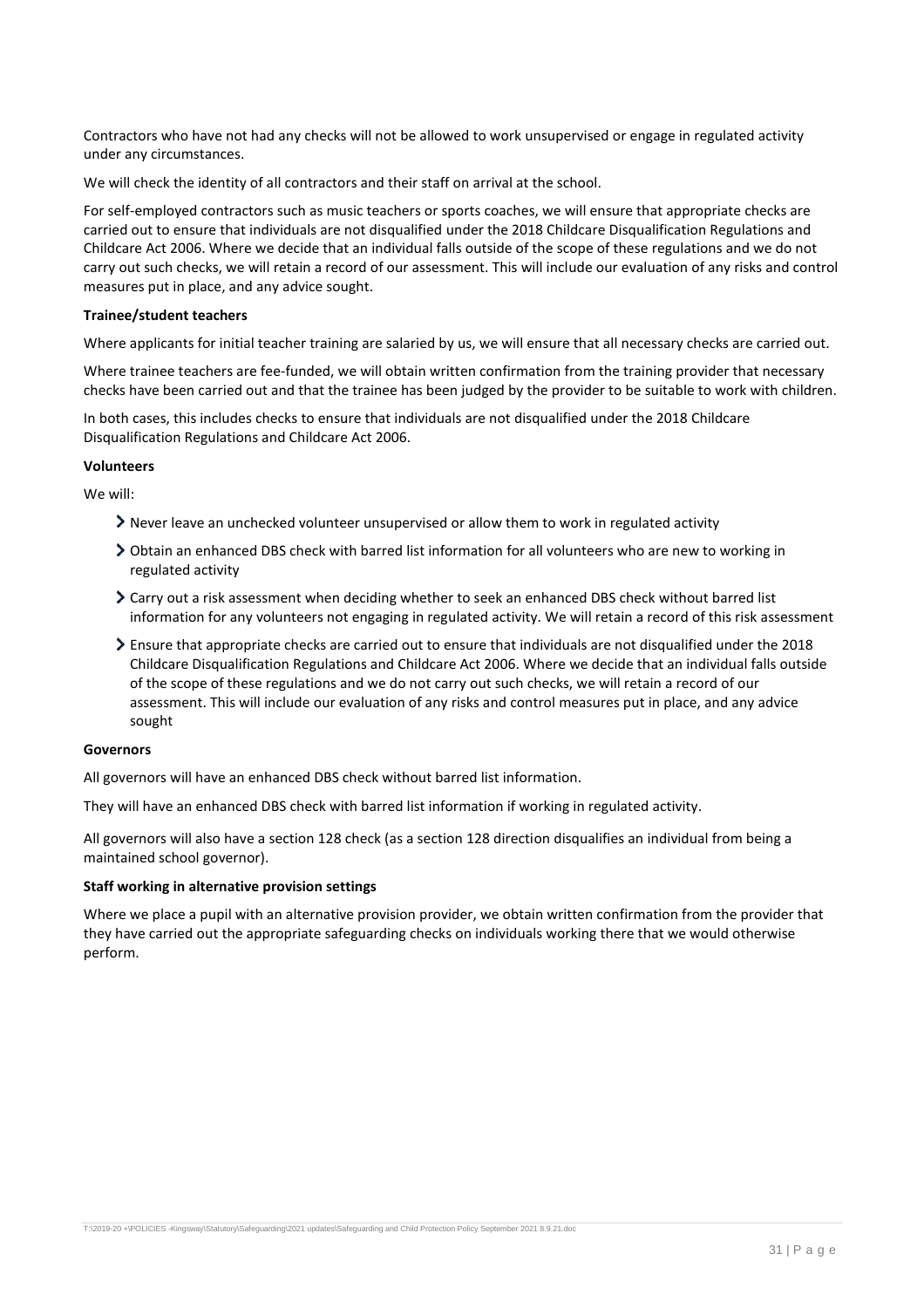**Appendix 3: allegations of abuse made against staff**

### **Section 1: allegations that may meet the harms threshold**

This section applies to all cases in which it is alleged that a current member of staff, including a supply teacher, volunteer or contractor, has:

- Behaved in a way that has harmed a child, or may have harmed a child, and/or
- Possibly committed a criminal offence against or related to a child, and/or
- Behaved towards a child or children in a way that indicates he or she may pose a risk of harm to children, and/or
- Behaved or may have behaved in a way that indicates they may not be suitable to work with children this includes behaviour taking place both inside and outside of school

We will deal with any allegation of abuse quickly, in a fair and consistent way that provides effective child protection while also supporting the individual who is the subject of the allegation.

A 'case manager' will lead any investigation. This will be the headteacher, or the chair where the headteacher is the subject of the allegation. The case manager will be identified at the earliest opportunity.

Our procedures for dealing with allegations will be applied with common sense and judgement.

#### **Suspension of the accused until the case is resolved**

Suspension of the accused will not be the default position, and will only be considered in cases where there is reason to suspect that a child or other children is/are at risk of harm, or the case is so serious that there might be grounds for dismissal. In such cases, we will only suspend an individual if we have considered all other options available and there is no reasonable alternative.

Based on an assessment of risk, we will consider alternatives such as:

- Redeployment within the school so that the individual does not have direct contact with the child or children concerned
- $\triangleright$  Providing an assistant to be present when the individual has contact with children
- Redeploying the individual to alternative work in the school so that they do not have unsupervised access to children
- Moving the child or children to classes where they will not come into contact with the individual, making it clear that this is not a punishment and parents/carers have been consulted
- Temporarily redeploying the individual to another role in a different location, for example to an alternative school or other work for the local authority

If in doubt, the case manager will seek views from the school's HR adviser and the designated officer at the local authority, as well as the police and children's social care where they have been involved.

### **Definitions for outcomes of allegation investigations**

- **Substantiated:** there is sufficient evidence to prove the allegation
- **Malicious:** there is sufficient evidence to disprove the allegation and there has been a deliberate act to deceive, or to cause harm to the subject of the allegation
- **False:** there is sufficient evidence to disprove the allegation
- **Unsubstantiated:** there is insufficient evidence to either prove or disprove the allegation (this does not imply guilt or innocence)
- **Unfounded**: to reflect cases where there is no evidence or proper basis which supports the allegation being made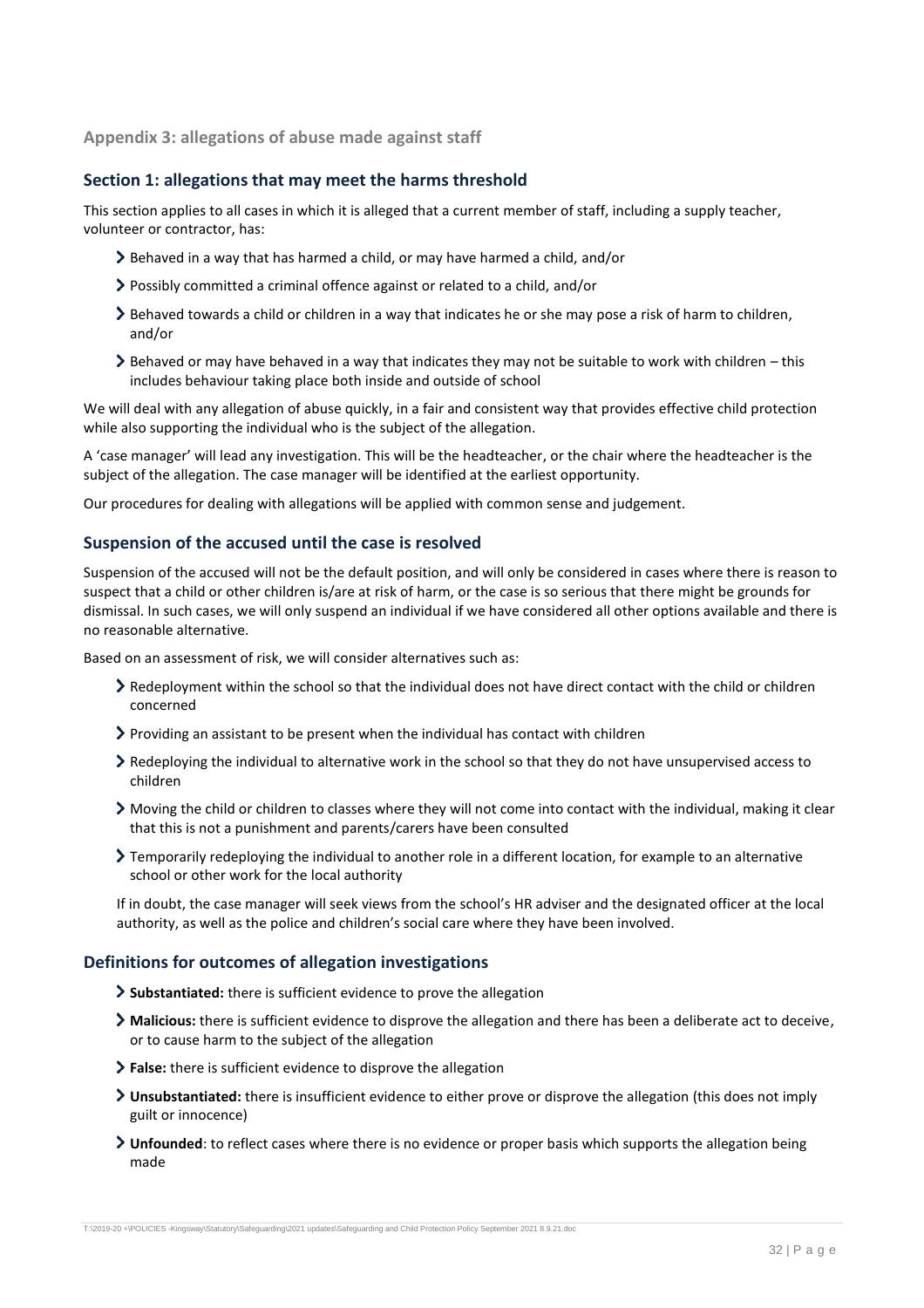### **Procedure for dealing with allegations**

In the event of an allegation that meets the criteria above, the case manager will take the following steps:

- Conduct basic enquiries in line with local procedures to establish the facts to help determine whether there is any foundation to the allegation before carrying on with the steps below
- Discuss the allegation with the designated officer at the local authority. This is to consider the nature, content and context of the allegation and agree a course of action, including whether further enquiries are necessary to enable a decision on how to proceed, and whether it is necessary to involve the police and/or children's social care services. (The case manager may, on occasion, consider it necessary to involve the police *before* consulting the designated officer – for example, if the accused individual is deemed to be an immediate risk to children or there is evidence of a possible criminal offence. In such cases, the case manager will notify the designated officer as soon as practicably possible after contacting the police)
- Inform the accused individual of the concerns or allegations and likely course of action as soon as possible after speaking to the designated officer (and the police or children's social care services, where necessary). Where the police and/or children's social care services are involved, the case manager will only share such information with the individual as has been agreed with those agencies
- Where appropriate (in the circumstances described above), carefully consider whether suspension of the individual from contact with children at the school is justified or whether alternative arrangements such as those outlined above can be put in place. Advice will be sought from the designated officer, police and/or children's social care services, as appropriate
- Where the case manager is concerned about the welfare of other children in the community or the individual's family, they will discuss these concerns with Gloucestershire Safeguarding Children's Partnership and school advisor and make a risk assessment of the situation. If necessary, a referral to children's social care may be made
- **If immediate suspension is considered necessary**, agree and record the rationale for this with the designated officer. The record will include information about the alternatives to suspension that have been considered, and why they were rejected. Written confirmation of the suspension will be provided to the individual facing the allegation or concern within 1 working day, and the individual will be given a named contact at the school and their contact details
- **If it is decided that no further action is to be taken** in regard to the subject of the allegation or concern, record this decision and the justification for it and agree with the designated officer what information should be put in writing to the individual and by whom, as well as what action should follow both in respect of the individual and those who made the initial allegation
- **If it is decided that further action is needed**, take steps as agreed with the designated officer to initiate the appropriate action in school and/or liaise with the police and/or children's social care services as appropriate
- $\triangleright$  Provide effective support for the individual facing the allegation or concern, including appointing a named representative to keep them informed of the progress of the case and considering what other support is appropriate. Individuals will also be referred to Occupational Health for mental health support/welfare counselling; they will be reminded explicitly of the Employee Assistance Programme available through Health Assured - 0800 030 5182; they will be encouraged to make contact with their trade union.
- Inform the parents or carers of the child/children involved about the allegation as soon as possible if they do not already know (following agreement with children's social care services and/or the police, if applicable). The case manager will also inform the parents or carers of the requirement to maintain confidentiality about any allegations made against teachers (where this applies) while investigations are ongoing. Any parent or carer who wishes to have the confidentiality restrictions removed in respect of a teacher will be advised to seek legal advice
- Keep the parents or carers of the child/children involved informed of the progress of the case (only in relation to their child – no information will be shared regarding the staff member)
- Make a referral to the DBS where it is thought that the individual facing the allegation or concern has engaged in conduct that harmed or is likely to harm a child, or if the individual otherwise poses a risk of harm to a child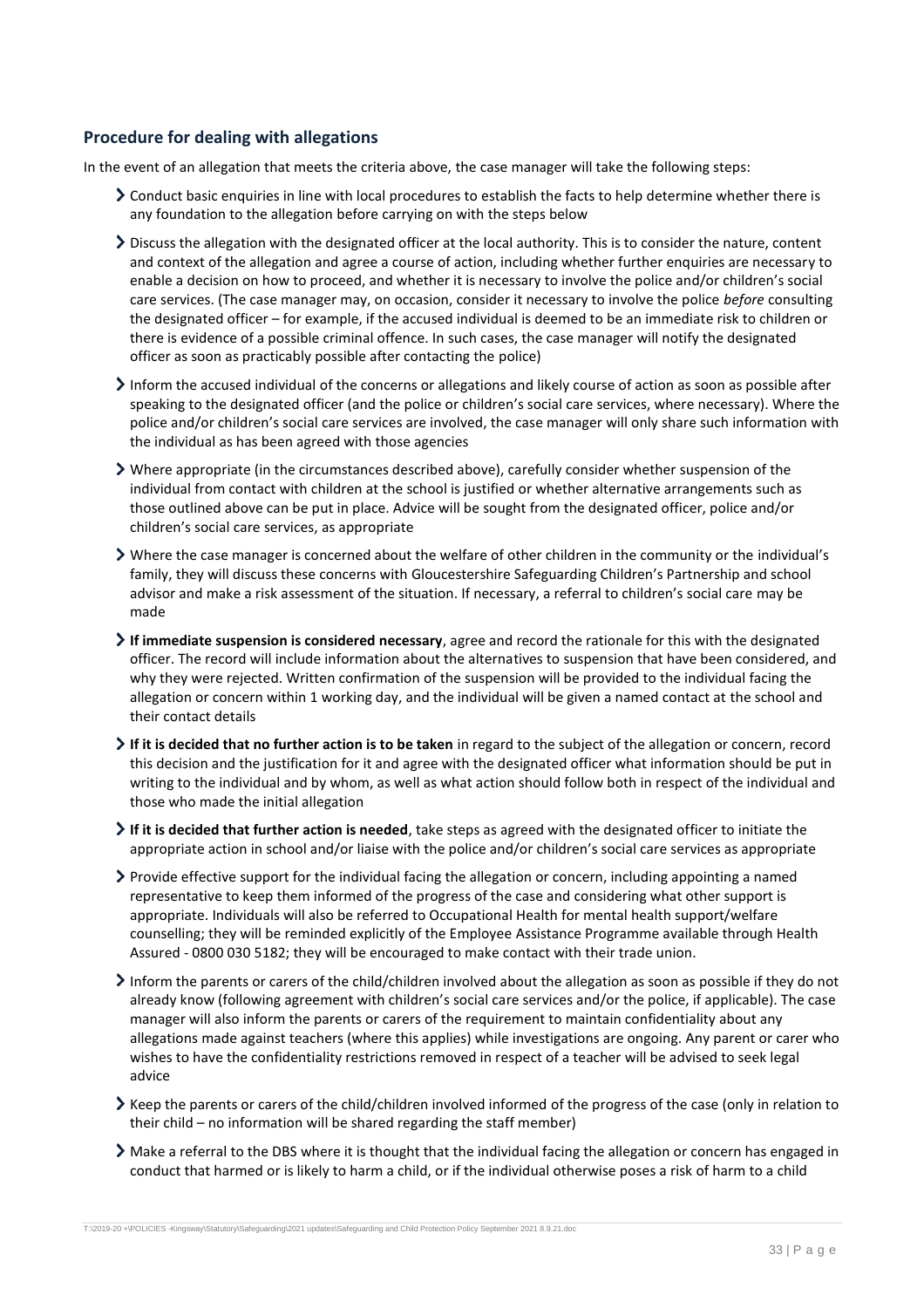#### **With specific reference to the KEY Nursery:**

We will inform Ofsted of any allegations of serious harm or abuse by any person living, working, or looking after children at the premises (whether the allegations relate to harm or abuse committed on the premises or elsewhere), and any action taken in respect of the allegations. This notification will be made as soon as reasonably possible and always within 14 days of the allegations being made.

If the school is made aware that the secretary of state has made an interim prohibition order in respect of an individual, we will immediately suspend that individual from teaching, pending the findings of the investigation by the Teaching Regulation Agency.

Where the police are involved, wherever possible the school will ask the police at the start of the investigation to obtain consent from the individuals involved to share their statements and evidence for use in the school's disciplinary process, should this be required at a later point.

#### **Additional considerations for supply teachers and all contracted staff**

If there are concerns or an allegation is made against someone not directly employed by the school, such as a supply teacher or contracted staff member provided by an agency, we will take the actions below in addition to our standard procedures:

- $\triangleright$  We will not decide to stop using an individual due to safeguarding concerns without finding out the facts and liaising with our LADO to determine a suitable outcome
- The governing board will discuss with the agency whether it is appropriate to suspend the individual, or redeploy them to another part of the school, while the school carries out the investigation
- $\triangleright$  We will involve the agency fully, but the school will take the lead in collecting the necessary information and providing it to the LADO as required
- We will address issues such as information sharing, to ensure any previous concerns or allegations known to the agency are taken into account (we will do this, for example, as part of the allegations management meeting or by liaising directly with the agency where necessary)

When using an agency, we will inform them of our process for managing allegations, and keep them updated about our policies as necessary, and will invite the agency's HR manager or equivalent to meetings as appropriate.

### **Timescales**

We will deal with all allegations as quickly and effectively as possible and will endeavour to comply with the following timescales, where reasonably practicable:

- Any cases where it is clear immediately that the allegation is unsubstantiated or malicious should be resolved within 1 week
- If the nature of an allegation does not require formal disciplinary action, appropriate action should be taken within 3 working days
- If a disciplinary hearing is required and can be held without further investigation, this should be held within 15 working days

However, these are objectives only and where they are not met, we will endeavour to take the required action as soon as possible thereafter.

### **Specific actions**

#### **Action following a criminal investigation or prosecution**

The case manager will discuss with the local authority's designated officer whether any further action, including disciplinary action, is appropriate and, if so, how to proceed, taking into account information provided by the police and/or children's social care services.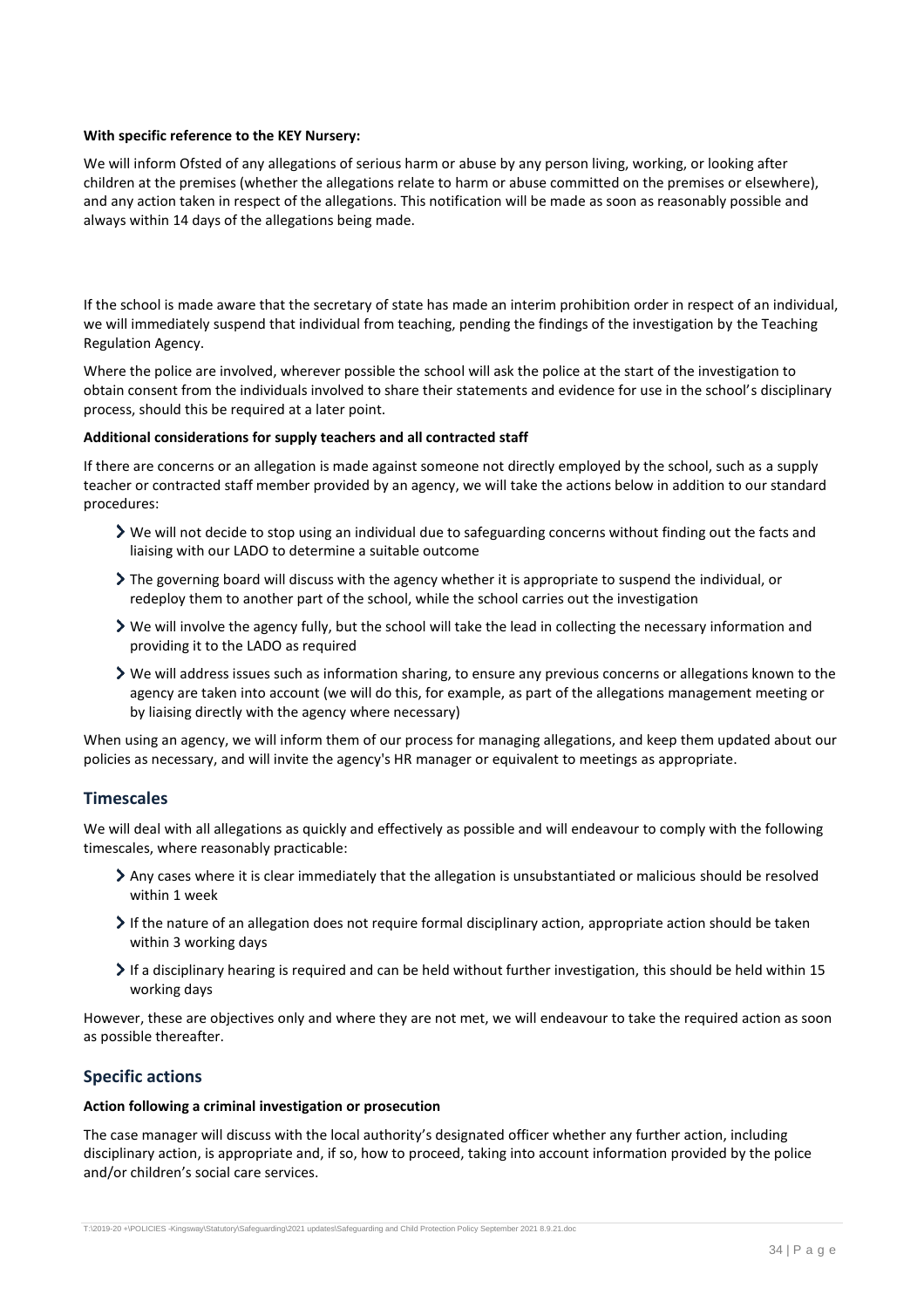#### **Conclusion of a case where the allegation is substantiated**

If the allegation is substantiated and the individual is dismissed or the school ceases to use their services, or the individual resigns or otherwise ceases to provide their services, the school will make a referral to the DBS for consideration of whether inclusion on the barred lists is required.

If the individual concerned is a member of teaching staff, the school will consider whether to refer the matter to the Teaching Regulation Agency to consider prohibiting the individual from teaching.

#### **Individuals returning to work after suspension**

If it is decided on the conclusion of a case that an individual who has been suspended can return to work, the case manager will consider how best to facilitate this.

The case manager will also consider how best to manage the individual's contact with the child or children who made the allegation, if they are still attending the school.

#### **Unsubstantiated, unfounded, false or malicious reports**

If a report is:

- Determined to be unsubstantiated, unfounded, false or malicious, the DSL will consider the appropriate next steps. If they consider that the child and/or person who made the allegation is in need of help, or the allegation may have been a cry for help, a referral to children's social care may be appropriate
- Shown to be deliberately invented, or malicious, the school will consider whether any disciplinary action is appropriate against the individual(s) who made it

#### **Unsubstantiated, unfounded, false or malicious allegations**

If an allegation is:

- Determined to be unsubstantiated, unfounded, false or malicious, the LADO and case manager will consider the appropriate next steps. If they consider that the child and/or person who made the allegation is in need of help, or the allegation may have been a cry for help, a referral to children's social care may be appropriate
- Shown to be deliberately invented, or malicious, the school will consider whether any disciplinary action is appropriate against the individual(s) who made it

#### **Confidentiality and information sharing**

The school will make every effort to maintain confidentiality and guard against unwanted publicity while an allegation is being investigated or considered.

The case manager will take advice from the LADO, police and children's social care services, as appropriate, to agree:

- Who needs to know about the allegation and what information can be shared
- How to manage speculation, leaks and gossip, including how to make parents or carers of a child/children involved aware of their obligations with respect to confidentiality
- What, if any, information can be reasonably given to the wider community to reduce speculation
- How to manage press interest if, and when, it arises

#### **Record-keeping**

The case manager will maintain clear records about any case where the allegation or concern meets the criteria above and store them on the individual's confidential personnel file for the duration of the case.

The records of any allegation that, following an investigation, is found to be malicious or false will be deleted from the individual's personnel file (unless the individual consents for the records to be retained on the file).

For all other allegations (which are not found to be malicious or false), the following information will be kept on the file of the individual concerned:

A clear and comprehensive summary of the allegation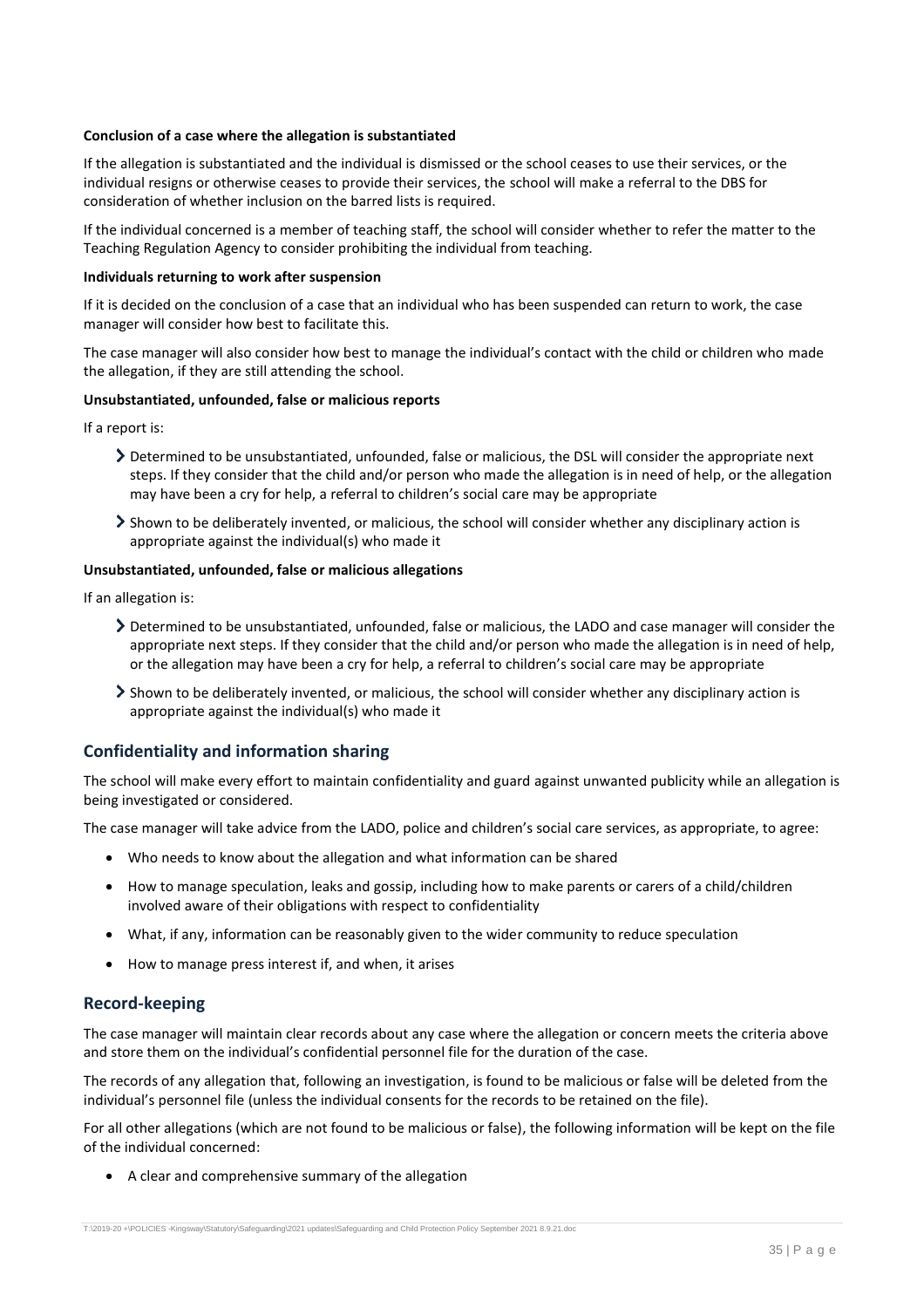- Details of how the allegation was followed up and resolved
- Notes of any action taken, decisions reached and the outcome
- A declaration on whether the information will be referred to in any future reference

In these cases, the school will provide a copy to the individual, in agreement with children's social care or the police as appropriate.

Where records contain information about allegations of sexual abuse, we will preserve these for the Independent Inquiry into Child Sexual Abuse (IICSA), for the term of the inquiry. We will retain all other records at least until the individual has reached normal pension age, or for 10 years from the date of the allegation if that is longer.

### **References**

When providing employer references, we will:

- Not refer to any allegation that has been found to be false, unfounded, unsubstantiated or malicious, or any repeated allegations which have all been found to be false, unfounded, unsubstantiated or malicious
- $\lambda$  Include substantiated allegations, provided that the information is factual and does not include opinions

#### **Learning lessons**

After any cases where the allegations are *substantiated*, the case manager will review the circumstances of the case with the local authority's designated officer to determine whether there are any improvements that we can make to the school's procedures or practice to help prevent similar events in the future.

This will include consideration of (as applicable):

- Issues arising from the decision to suspend the member of staff
- The duration of the suspension
- Whether or not the suspension was justified
- The use of suspension when the individual is subsequently reinstated. We will consider how future investigations of a similar nature could be carried out without suspending the individual

For all other cases, the case manager will consider the facts and determine whether any improvements can be made.

#### **Non-recent allegations**

Abuse can be reported, no matter how long ago it happened.

We will report any non-recent allegations made by a child to the LADO in line with our local authority's procedures for dealing with non-recent allegations.

Where an adult makes an allegation to the school that they were abused as a child, we will advise the individual to report the allegation to the police.

### **Section 2: concerns that do not meet the harm threshold**

The section is based on 'Section 2: Concerns that do not meet the harm threshold' in part 4 of Keeping Children Safe in Education.

This applies to all concerns (including allegations) about members of staff, including supply teachers, volunteers and contractors, which do not meet the harm threshold set out in section 1 above.

Concerns may arise through, for example:

- > Suspicion
- Complaint
- Disclosure made by a child, parent or other adult within or outside the school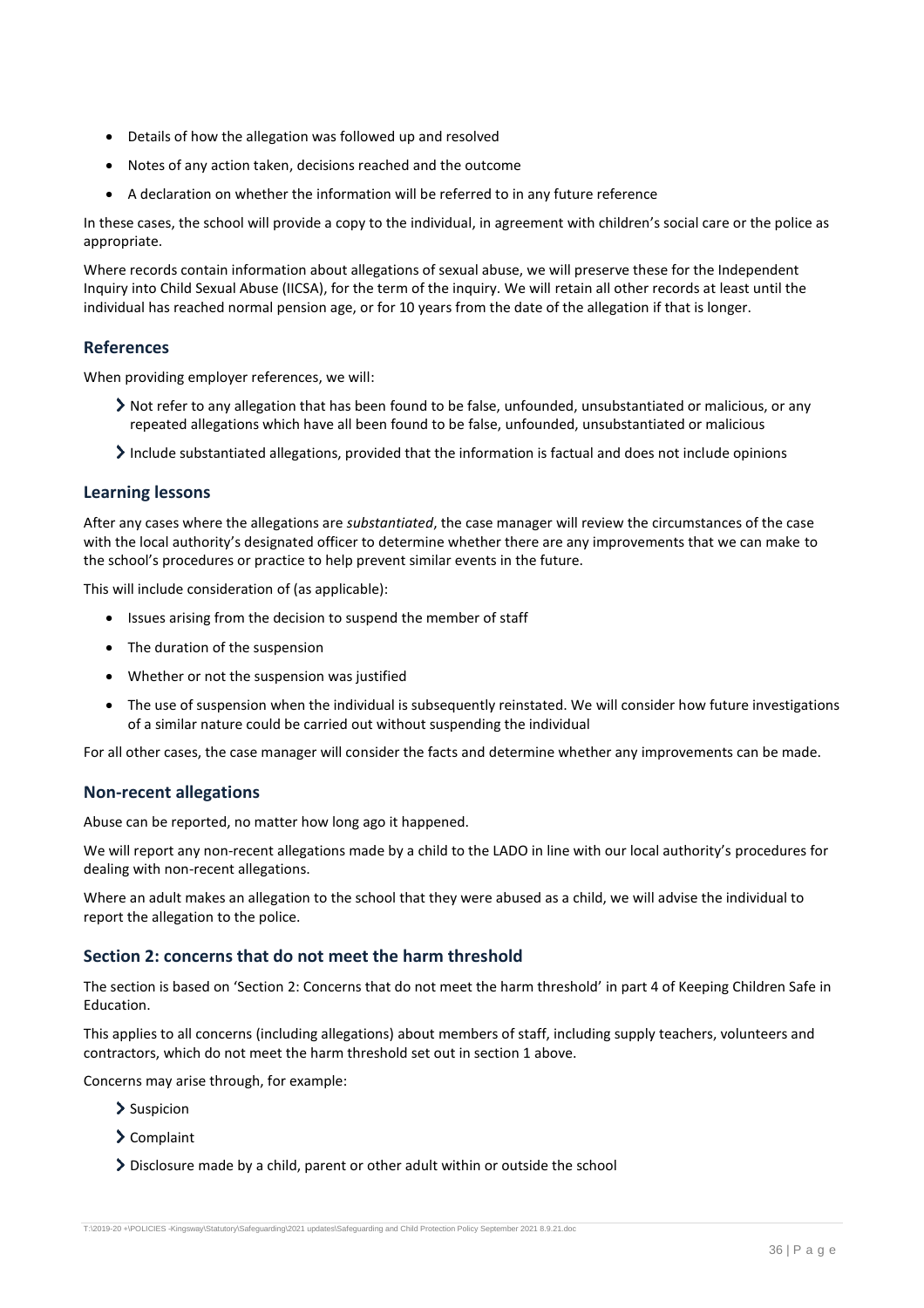> Pre-employment vetting checks

We recognise the importance of responding to and dealing with any concerns in a timely manner to safeguard the welfare of children.

## **Definition of low-level concerns**

The term 'low-level' concern is any concern – no matter how small – that an adult working in or on behalf of the school may have acted in a way that:

- Is inconsistent with the staff code of conduct, including inappropriate conduct outside of work, **and**
- Does not meet the allegations threshold or is otherwise not considered serious enough to consider a referral to the designated officer at the local authority

Examples of such behaviour could include, but are not limited to:

- > Being overly friendly with children
- > Having favourites
- Taking photographs of children on their mobile phone
- $\geq$  Engaging with a child on a one-to-one basis in a secluded area or behind a closed door
- Using inappropriate sexualised, intimidating or offensive language

#### **Sharing low-level concerns**

We recognise the importance of creating a culture of openness, trust and transparency to encourage all staff to share low-level concerns so that they can be addressed appropriately.

We will create this culture by:

- Ensuring staff are clear about what appropriate behaviour is, and are confident in distinguishing expected and appropriate behaviour from concerning, problematic or inappropriate behaviour, in themselves and others
- Empowering staff to share any low-level concerns as per section 7.7 of this policy
- Empowering staff to self-refer
- Addressing unprofessional behaviour and supporting the individual to correct it at an early stage
- Providing a responsive, sensitive and proportionate handling of such concerns when they are raised
- Helping to identify any weakness in the school's safeguarding system

### **Responding to low-level concerns**

If the concern is raised via a third party, the headteacher will collect evidence where necessary by speaking:

- $\sum$  Directly to the person who raised the concern, unless it has been raised anonymously
- $\geq$  To the individual involved and any witnesses

The headteacher will use the information collected to categorise the type of behaviour and determine any further action, in line with the school's Code of Conduct. In instances which may lead to a professional sanction, such as a warning regarding professional conduct, advice will be sought from HR.

### **Record keeping**

All low-level concerns will be recorded in writing. In addition to details of the concern raised, records will include the context in which the concern arose, any action taken and the rationale for decisions and action taken.

Records will be:

 $\geq$  Kept confidential, held securely and comply with the DPA 2018 and UK GDPR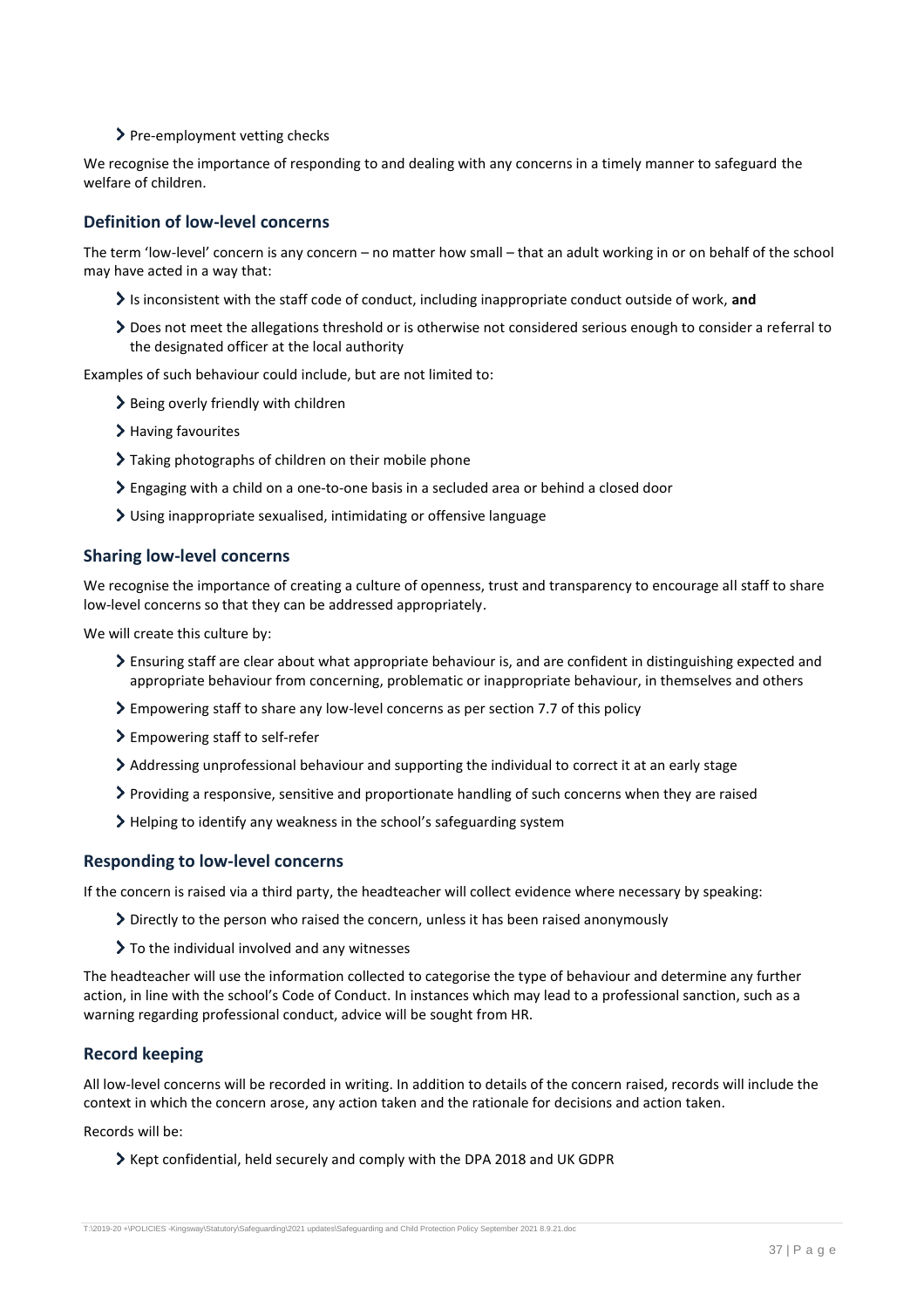- Reviewed so that potential patterns of concerning, problematic or inappropriate behaviour can be identified. Where a pattern of such behaviour is identified, we will decide on a course of action, either through our disciplinary procedures or, where a pattern of behaviour moves from a concern to meeting the harms threshold as described in section 1 of this appendix, we will refer it to the designated officer at the local authority
- Retained at least until the individual leaves employment at the school

Where a low-level concern relates to a supply teacher or contractor, we will notify the individual's employer, so any potential patterns of inappropriate behaviour can be identified.

### **References**

We will not include low-level concerns in references unless:

- The concern (or group of concerns) has met the threshold for referral to the designated officer at the local authority and is found to be substantiated; and/or
- The concern (or group of concerns) relates to issues which would ordinarily be included in a reference, such as misconduct or poor performance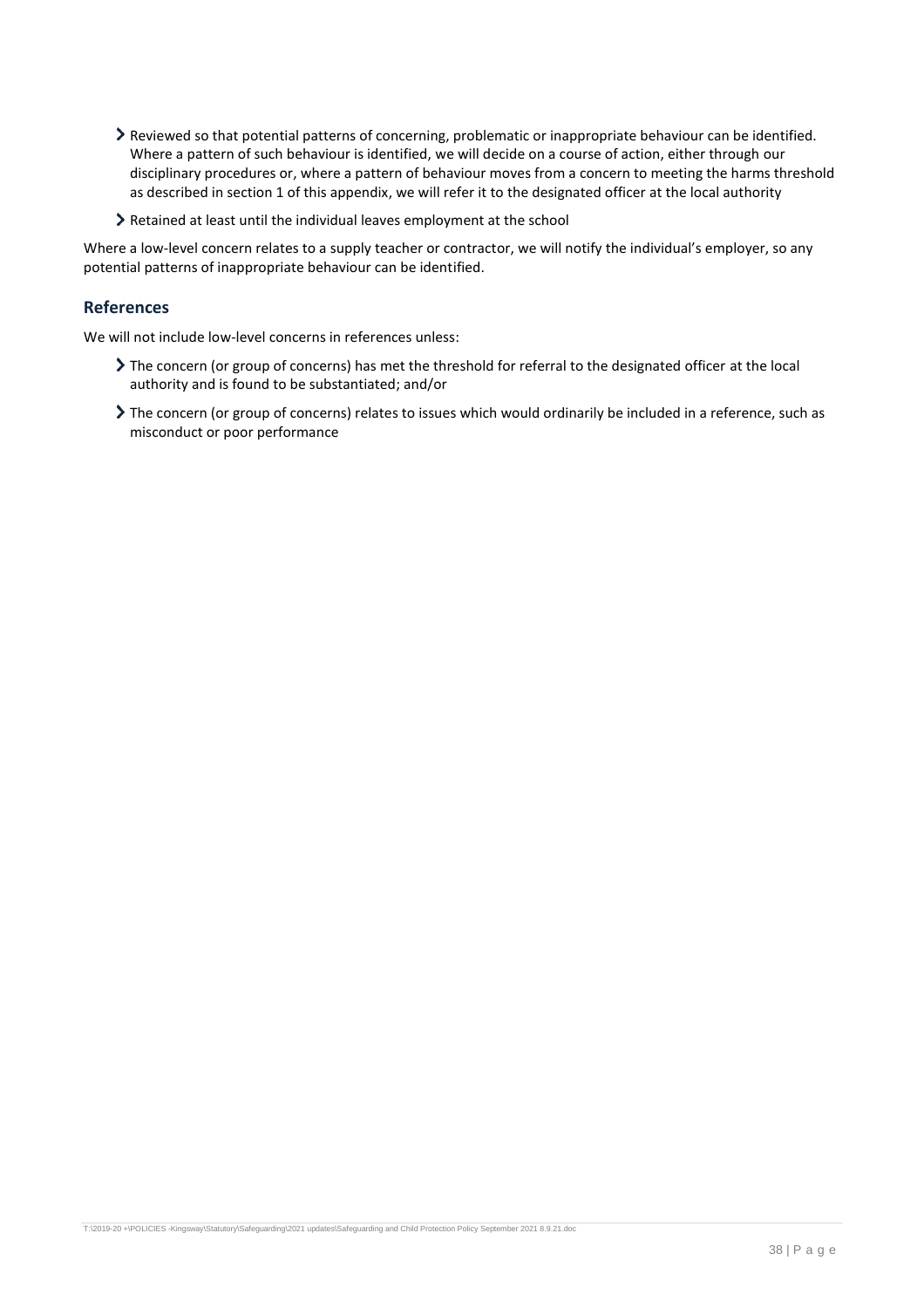### <span id="page-38-0"></span>**Appendix 4: specific safeguarding issues**

### **Children missing from education**

A child going missing from education, particularly repeatedly, can be a warning sign of a range of safeguarding issues. This might include abuse or neglect, such as sexual abuse or exploitation or child criminal exploitation, or issues such as mental health problems, substance abuse, radicalisation, FGM or forced marriage.

There are many circumstances where a child may become missing from education, but some children are particularly at risk. These include children who:

- > Are at risk of harm or neglect
- > Are at risk of forced marriage or FGM
- Come from Gypsy, Roma, or Traveller families
- > Come from the families of service personnel
- So missing or run away from home or care
- Are supervised by the youth justice system
- > Cease to attend a school
- > Come from new migrant families

We will follow our procedures for unauthorised absence and for dealing with children who go missing from education, particularly on repeat occasions, to help identify the risk of abuse and neglect, including sexual exploitation, and to help prevent the risks of going missing in future. This includes informing the local authority if a child leaves the school without a new school being named, and adhering to requirements with respect to sharing information with the local authority, when applicable, when removing a child's name from the admission register at non-standard transition points.

Staff will be trained in signs to look out for and the individual triggers to be aware of when considering the risks of potential safeguarding concerns which may be related to being missing, such as travelling to conflict zones, FGM and forced marriage.

If a staff member suspects that a child is suffering from harm or neglect, we will follow local child protection procedures, including with respect to making reasonable enquiries. We will make an immediate referral to the local authority children's social care team, and the police, if the child is suffering or likely to suffer from harm, or in immediate danger.

### **Child criminal exploitation**

Child criminal exploitation (CCE) is a form of abuse where an individual or group takes advantage of an imbalance of power to coerce, control, manipulate or deceive a child into criminal activity, in exchange for something the victim needs or wants, and/or for the financial or other advantage of the perpetrator or facilitator, and/or through violence or the threat of violence.

The abuse can be perpetrated by males or females, and children or adults. It can be a one-off occurrence or a series of incidents over time, and range from opportunistic to complex organised abuse.

The victim can be exploited even when the activity appears to be consensual. It does not always involve physical contact and can happen online. For example, young people may be forced to work in cannabis factories, coerced into moving drugs or money across the country (county lines), forced to shoplift or pickpocket, or to threaten other young people.

Indicators of CCE can include a child:

- Appearing with unexplained gifts or new possessions
- Associating with other young people involved in exploitation
- Suffering from changes in emotional wellbeing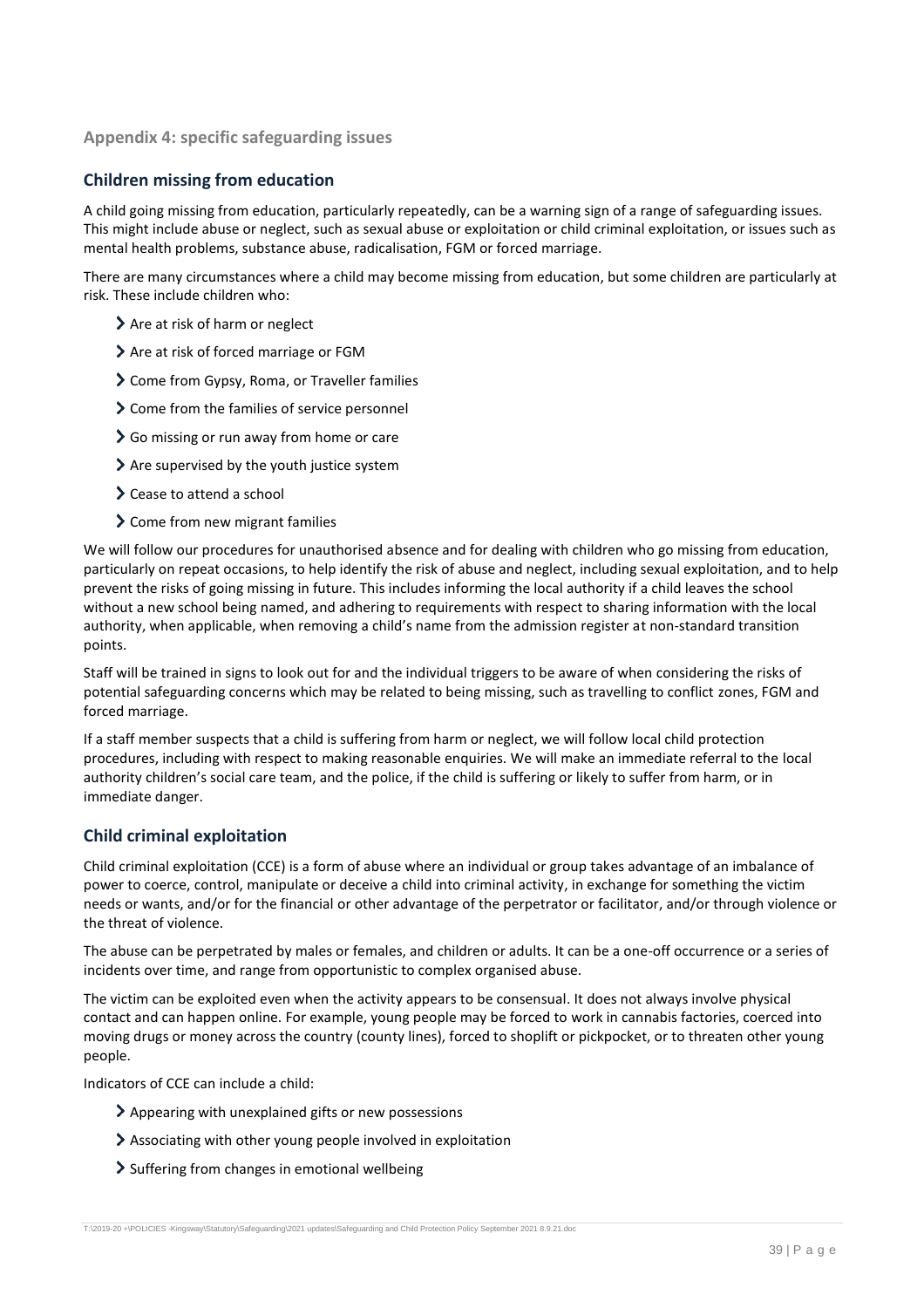- Misusing drugs and alcohol
- Going missing for periods of time or regularly coming home late
- Regularly missing school or education
- Not taking part in education

If a member of staff suspects CCE, they will discuss this with the DSL. The DSL will trigger the local safeguarding procedures, including a referral to the local authority's children's social care team and the police, if appropriate.

### **Child sexual exploitation**

Child sexual exploitation (CSE) is a form of child sexual abuse where an individual or group takes advantage of an imbalance of power to coerce, manipulate or deceive a child into sexual activity, in exchange for something the victim needs or wants and/or for the financial advantage or increased status of the perpetrator or facilitator. It may, or may not, be accompanied by violence or threats of violence.

The abuse can be perpetrated by males or females, and children or adults. It can be a one-off occurrence or a series of incidents over time, and range from opportunistic to complex organised abuse.

The victim can be exploited even when the activity appears to be consensual. Children or young people who are being sexually exploited may not understand that they are being abused. They often trust their abuser and may be tricked into believing they are in a loving, consensual relationship.

CSE can include both physical contact (penetrative and non-penetrative acts) and non-contact sexual activity. It can also happen online. For example, young people may be persuaded or forced to share sexually explicit images of themselves, have sexual conversations by text, or take part in sexual activities using a webcam. CSE may also occur without the victim's immediate knowledge, for example through others copying videos or images.

In addition to the CCE indicators above, indicators of CSE can include a child:

- > Having an older boyfriend or girlfriend
- Suffering from sexually transmitted infections or becoming pregnant

If a member of staff suspects CSE, they will discuss this with the DSL. The DSL will trigger the local safeguarding procedures, including a referral to the local authority's children's social care team and the police, if appropriate.

### **Domestic abuse**

Children can witness and be adversely affected by domestic abuse and/or violence at home where it occurs between family members. In some cases, a child may blame themselves for the abuse or may have had to leave the family home as a result.

Types of domestic abuse include intimate partner violence, abuse by family members, teenage relationship abuse and child/adolescent to parent violence and abuse. Anyone can be a victim of domestic abuse, regardless of gender, age, ethnicity, socioeconomic status, sexuality or background, and domestic abuse can take place inside or outside of the home.

Exposure to domestic abuse and/or violence can have a serious, long-lasting emotional and psychological impact on children.

#### **Operation Encompass**

If police are called to an incident of domestic abuse and any children in the household have experienced the incident, the police will inform the key adult in school (usually the designated safeguarding lead) before the child or children arrive at school the following day. This allows us to be alert to the needs of the child and to take any actions that are deemed necessary in meeting the child/children's needs in the day. A member of the safeguarding team will provide support according to the child's needs and update records about their circumstances.

### **Homelessness**

Being homeless or being at risk of becoming homeless presents a real risk to a child's welfare.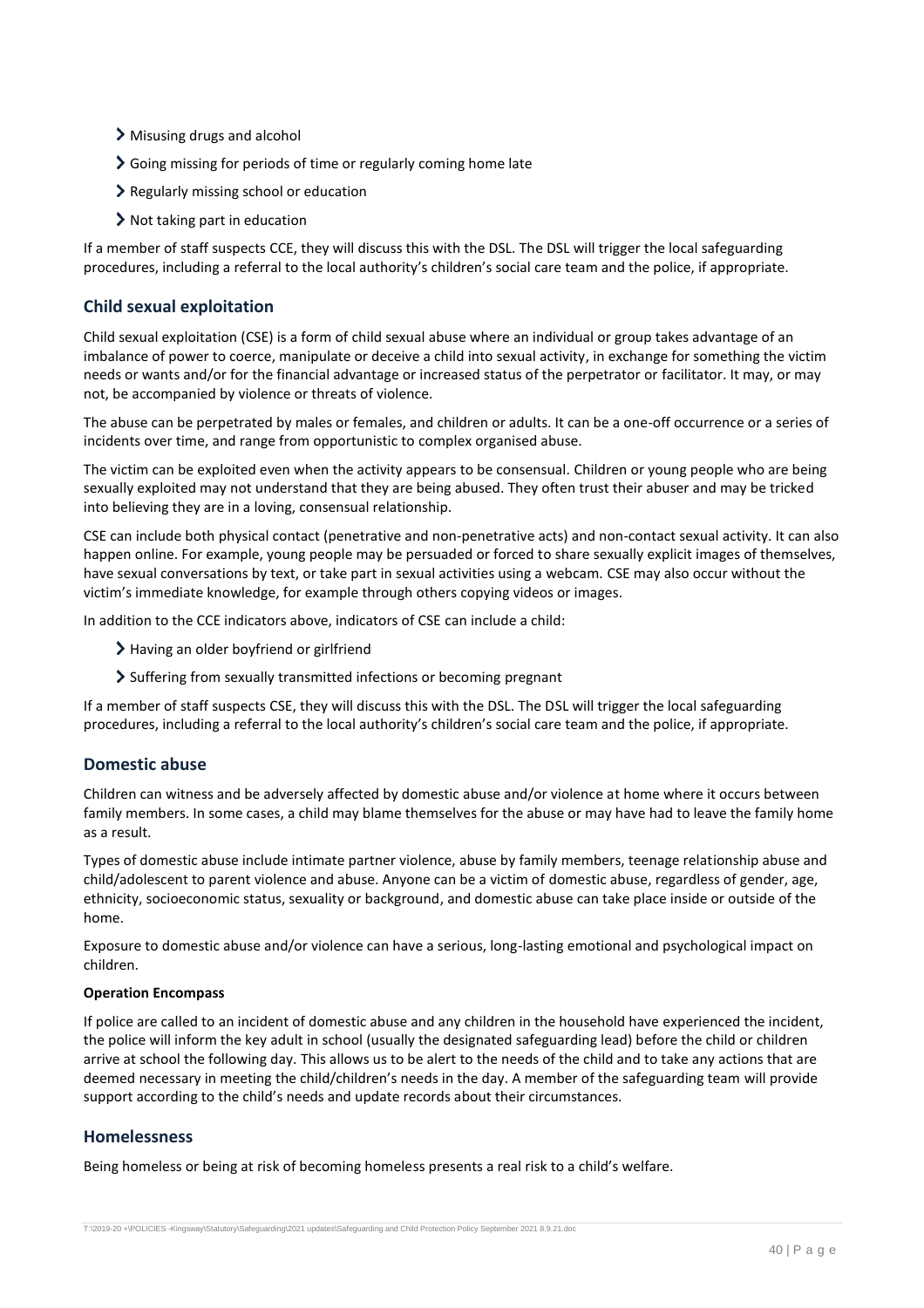The DSL and deputies will be aware of contact details and referral routes in to the local housing authority so they can raise/progress concerns at the earliest opportunity (where appropriate and in accordance with local procedures).

Where a child has been harmed or is at risk of harm, the DSL will also make a referral to children's social care.

#### **So-called 'honour-based' abuse (including FGM and forced marriage)**

So-called 'honour-based' abuse (HBA) encompasses incidents or crimes committed to protect or defend the honour of the family and/or community, including FGM, forced marriage, and practices such as breast ironing.

Abuse committed in this context often involves a wider network of family or community pressure and can include multiple perpetrators.

All forms of HBA are abuse and will be handled and escalated as such. All staff will be alert to the possibility of a child being at risk of HBA or already having suffered it. If staff have a concern, they will speak to the DSL, who will activate local safeguarding procedures.

#### **FGM**

The DSL will make sure that staff have access to appropriate training to equip them to be alert to children affected by FGM or at risk of FGM.

Section 7.3 of this policy sets out the procedures to be followed if a staff member discovers that an act of FGM appears to have been carried out or suspects that a pupil is at risk of FGM.

Indicators that FGM has already occurred include:

- A pupil confiding in a professional that FGM has taken place
- A mother/family member disclosing that FGM has been carried out
- A family/pupil already being known to social services in relation to other safeguarding issues

 $\sum A$  girl:

- Having difficulty walking, sitting or standing, or looking uncomfortable
- Finding it hard to sit still for long periods of time (where this was not a problem previously)
- Spending longer than normal in the bathroom or toilet due to difficulties urinating
- Having frequent urinary, menstrual or stomach problems
- Avoiding physical exercise or missing PE
- Being repeatedly absent from school, or absent for a prolonged period
- Demonstrating increased emotional and psychological needs for example, withdrawal or depression, or significant change in behaviour
- Being reluctant to undergo any medical examinations
- Asking for help, but not being explicit about the problem
- Talking about pain or discomfort between her legs

Potential signs that a pupil may be at risk of FGM include:

- The girl's family having a history of practising FGM (this is the biggest risk factor to consider)
- FGM being known to be practised in the girl's community or country of origin
- A parent or family member expressing concern that FGM may be carried out
- A family not engaging with professionals (health, education or other) or already being known to social care in relation to other safeguarding issues

 $\sum A$  girl:

Having a mother, older sibling or cousin who has undergone FGM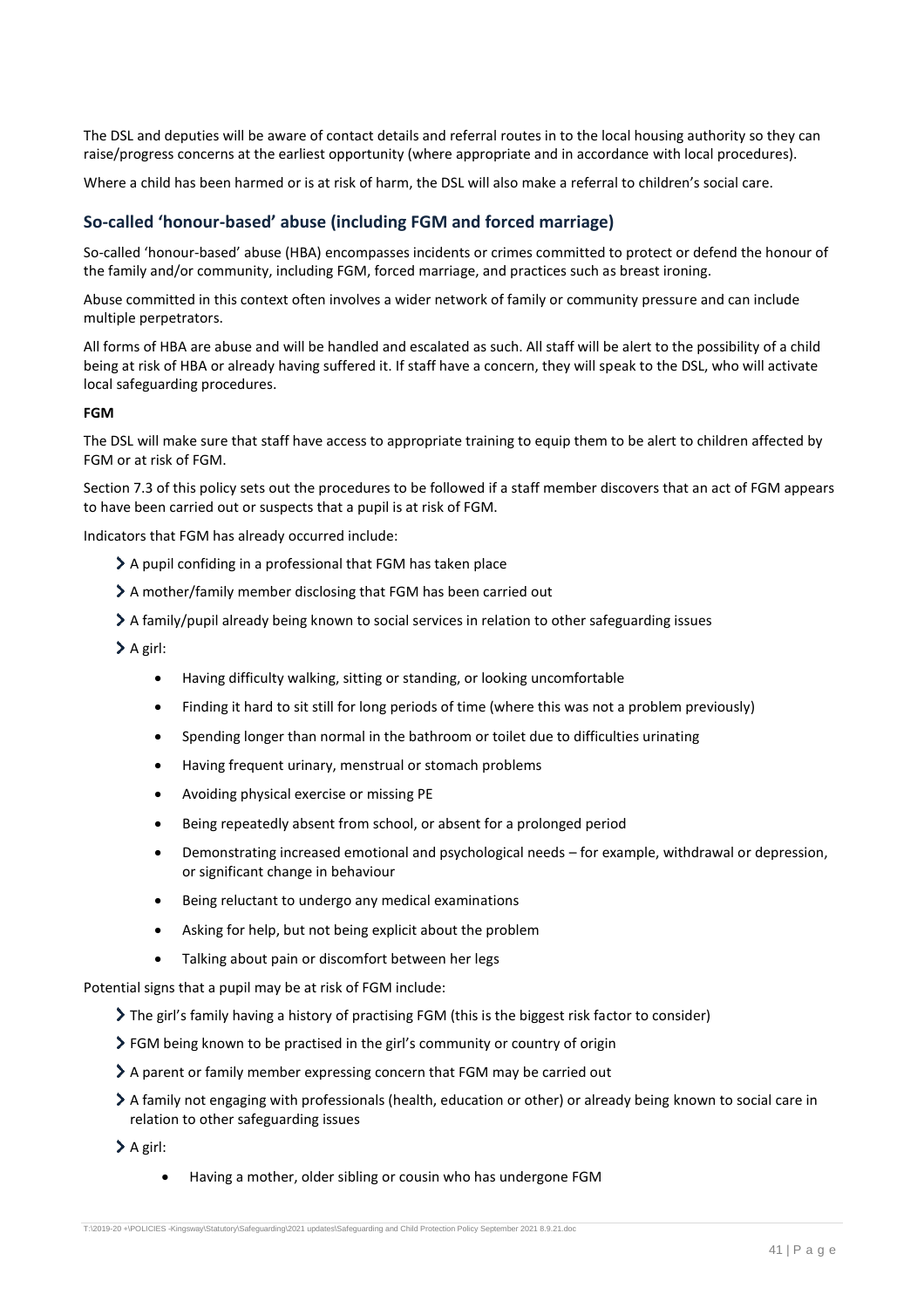- Having limited level of integration within UK society
- Confiding to a professional that she is to have a "special procedure" or to attend a special occasion to "become a woman"
- Talking about a long holiday to her country of origin or another country where the practice is prevalent, or parents/carers stating that they or a relative will take the girl out of the country for a prolonged period
- Requesting help from a teacher or another adult because she is aware or suspects that she is at immediate risk of FGM
- Talking about FGM in conversation for example, a girl may tell other children about it (although it is important to take into account the context of the discussion)
- Being unexpectedly absent from school
- Having sections missing from her 'red book' (child health record) and/or attending a travel clinic or equivalent for vaccinations/anti-malarial medication

The above indicators and risk factors are not intended to be exhaustive.

#### **Forced marriage**

Forcing a person into marriage is a crime. A forced marriage is one entered into without the full and free consent of one or both parties and where violence, threats, or any other form of coercion is used to cause a person to enter into a marriage. Threats can be physical or emotional and psychological.

Staff will receive training around forced marriage and the presenting symptoms. We are aware of the 'one chance' rule, i.e. we may only have one chance to speak to the potential victim and only one chance to save them.

If a member of staff suspects that a pupil is being forced into marriage, they will speak to the pupil about their concerns in a secure and private place. They will then report this to the DSL.

The DSL will:

- $\geq$  Speak to the pupil about the concerns in a secure and private place
- Activate the local safeguarding procedures and refer the case to the local authority's designated officer
- Seek advice from the Forced Marriage Unit on 020 7008 0151 or  $\frac{fmu@fco.gov.uk}{fmu@fco.gov.uk}$
- Refer the pupil to an education welfare officer, pastoral tutor, learning mentor, or school counsellor, as appropriate

#### **Preventing radicalisation**

- **Radicalisation** refers to the process by which a person comes to support terrorism and extremist ideologies associated with terrorist groups
- **Extremism** is vocal or active opposition to fundamental British values, such as democracy, the rule of law, individual liberty, and mutual respect and tolerance of different faiths and beliefs. This also includes calling for the death of members of the armed forces
- **Terrorism** is an action that:
	- Endangers or causes serious violence to a person/people;
	- Causes serious damage to property; or
	- Seriously interferes or disrupts an electronic system

The use or threat of terrorism must be designed to influence the government or to intimidate the public and is made for the purpose of advancing a political, religious or ideological cause.

Schools have a duty to prevent children from being drawn into terrorism. The DSL will undertake Prevent awareness training and make sure that staff have access to appropriate training to equip them to identify children at risk.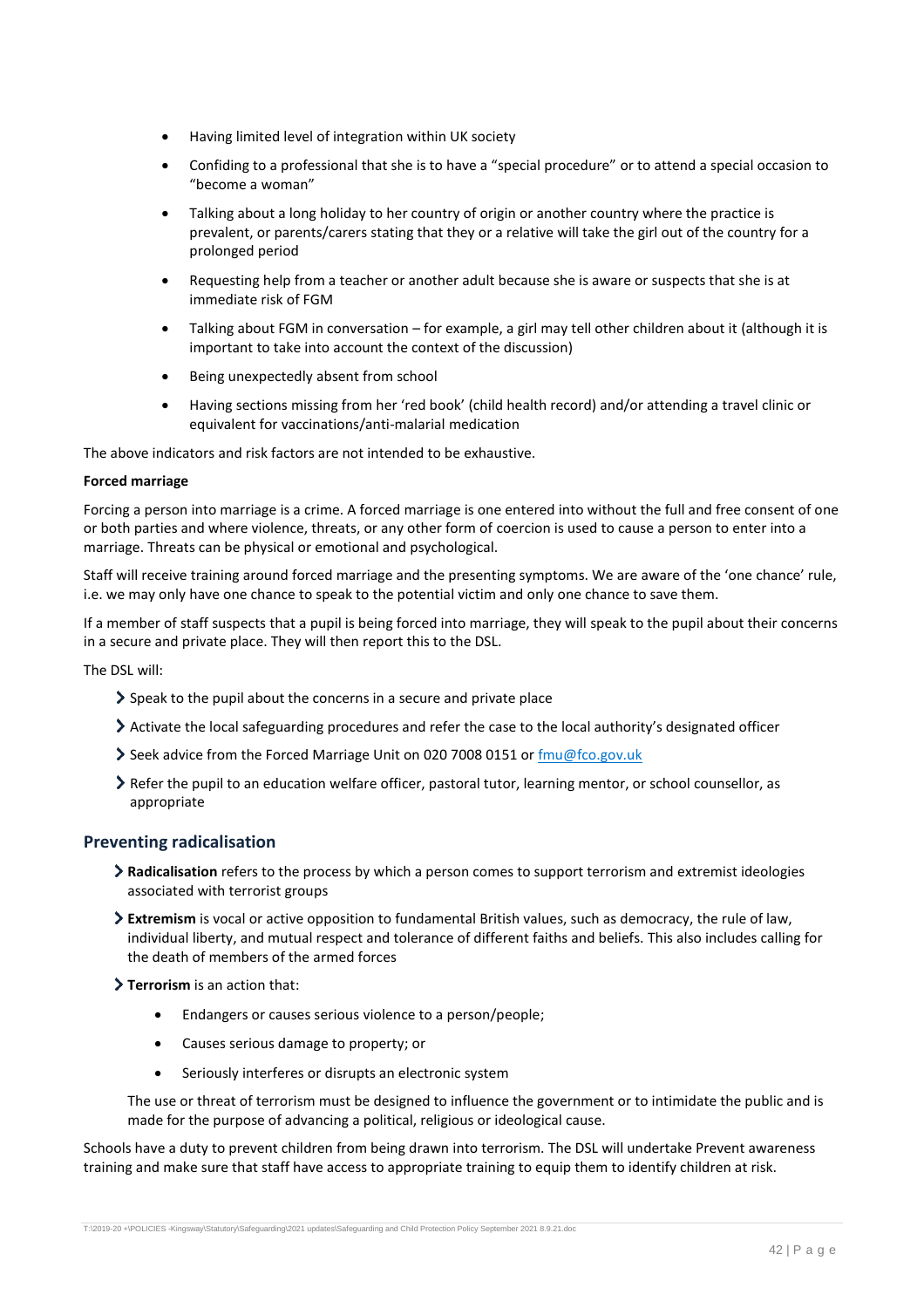We will assess the risk of children in our school being drawn into terrorism. This assessment will be based on an understanding of the potential risk in our local area, in collaboration with our local safeguarding partners and local police force.

We will ensure that suitable internet filtering is in place, and equip our pupils to stay safe online at school and at home.

There is no single way of identifying an individual who is likely to be susceptible to an extremist ideology. Radicalisation can occur quickly or over a long period.

Staff will be alert to changes in pupils' behaviour.

The government websit[e Educate Against Hate](http://educateagainsthate.com/parents/what-are-the-warning-signs/) and charity [NSPCC](https://www.nspcc.org.uk/what-you-can-do/report-abuse/dedicated-helplines/protecting-children-from-radicalisation/) say that signs that a pupil is being radicalised can include:

- Refusal to engage with, or becoming abusive to, peers who are different from themselves
- Becoming susceptible to conspiracy theories and feelings of persecution
- > Changes in friendship groups and appearance
- Rejecting activities they used to enjoy
- Converting to a new religion
- $\ge$  Isolating themselves from family and friends
- > Talking as if from a scripted speech
- An unwillingness or inability to discuss their views
- A sudden disrespectful attitude towards others
- Increased levels of anger
- Increased secretiveness, especially around internet use
- Expressions of sympathy for extremist ideologies and groups, or justification of their actions
- Accessing extremist material online, including on Facebook or Twitter
- > Possessing extremist literature
- Being in contact with extremist recruiters and joining, or seeking to join, extremist organisations

Children who are at risk of radicalisation may have low self-esteem, or be victims of bullying or discrimination. It is important to note that these signs can also be part of normal teenage behaviour – staff should have confidence in their instincts and seek advice if something feels wrong.

If staff are concerned about a pupil, they will follow our procedures set out in section 7.5 of this policy, including discussing their concerns with the DSL.

Staff should **always** take action if they are worried.

#### **Peer-on-peer abuse**

Peer-on-peer abuse is when children abuse other children. This type of abuse can take place inside and outside of school and online.

Peer-on-peer abuse is most likely to include, but may not be limited to:

- Bullying (including cyber-bullying, prejudice-based and discriminatory bullying)
- Abuse in intimate personal relationships between peers
- Physical abuse such as hitting, kicking, shaking, biting, hair pulling, or otherwise causing physical harm (this may include an online element which facilitates, threatens and/or encourages physical abuse)
- Sexual violence, such as rape, assault by penetration and sexual assault (this may include an online element which facilitates, threatens and/or encourages sexual violence)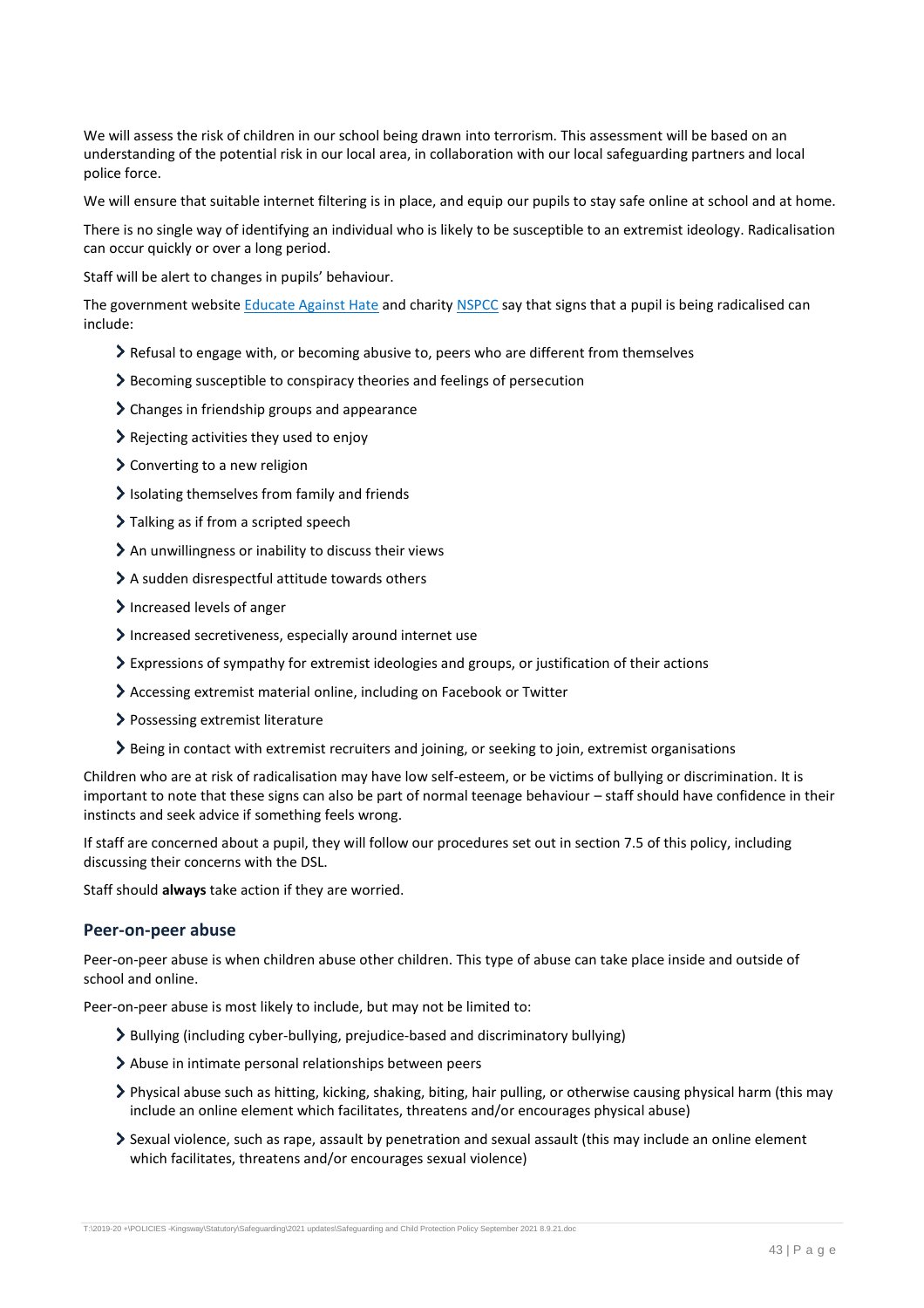- Sexual harassment, such as sexual comments, remarks, jokes and online sexual harassment, which may be standalone or part of a broader pattern of abuse
- Causing someone to engage in sexual activity without consent, such as forcing someone to strip, touch themselves sexually, or to engage in sexual activity with a third party
- Consensual and non-consensual sharing of nudes and semi nudes images and/or videos (also known as sexting or youth produced sexual imagery)
- Upskirting, which typically involves taking a picture under a person's clothing without their permission, with the intention of viewing their genitals or buttocks to obtain sexual gratification, or cause the victim humiliation, distress or alarm
- Initiation/hazing type violence and rituals (this could include activities involving harassment, abuse or humiliation used as a way of initiating a person into a group and may also include an online element)

Where children abuse their peers online, this can take the form of, for example, abusive, harassing, and misogynistic messages; the non-consensual sharing of indecent images, especially around chat groups; and the sharing of abusive images and pornography, to those who don't want to receive such content.

If staff have any concerns about peer-on-peer abuse, or a child makes a report to them, they will follow the procedures set out in section 7 of this policy, as appropriate. In particular, section 7.8 and 7.9 set out more detail about our school's approach to this type of abuse.

### **Sexual violence and sexual harassment between children in schools**

Sexual violence and sexual harassment can occur:

- $\geq$  Between 2 children of any age and sex
- Through a group of children sexually assaulting or sexually harassing a single child or group of children
- Online and face to face (both physically and verbally)

Sexual violence and sexual harassment exist on a continuum and may overlap.

Children who are victims of sexual violence and sexual harassment will likely find the experience stressful and distressing. This will, in all likelihood, adversely affect their educational attainment and will be exacerbated if the alleged perpetrator(s) attends the same school.

If a victim reports an incident, it is essential that staff make sure they are reassured that they are being taken seriously and that they will be supported and kept safe. A victim should never be given the impression that they are creating a problem by reporting sexual violence or sexual harassment. Nor should a victim ever be made to feel ashamed for making a report.

Some groups are potentially more at risk. Evidence shows that girls, children with SEN and/or disabilities, and lesbian, gay, bisexual and transgender (LGBT) children are at greater risk.

Staff should be aware of the importance of:

- Challenging inappropriate behaviours
- Making clear that sexual violence and sexual harassment is not acceptable, will never be tolerated and is not an inevitable part of growing up
- Challenging physical behaviours (potentially criminal in nature), such as grabbing bottoms, breasts and genitalia, pulling down trousers, flicking bras and lifting up skirts. Dismissing or tolerating such behaviours risks normalising them

If staff have any concerns about sexual violence or sexual harassment, or a child makes a report to them, they will follow the procedures set out in section 7 of this policy, as appropriate. In particular, section 7.8 and 7.9 set out more detail about our school's approach to this type of abuse.

### **Serious violence**

Indicators which may signal that a child is at risk from, or involved with, serious violent crime may include: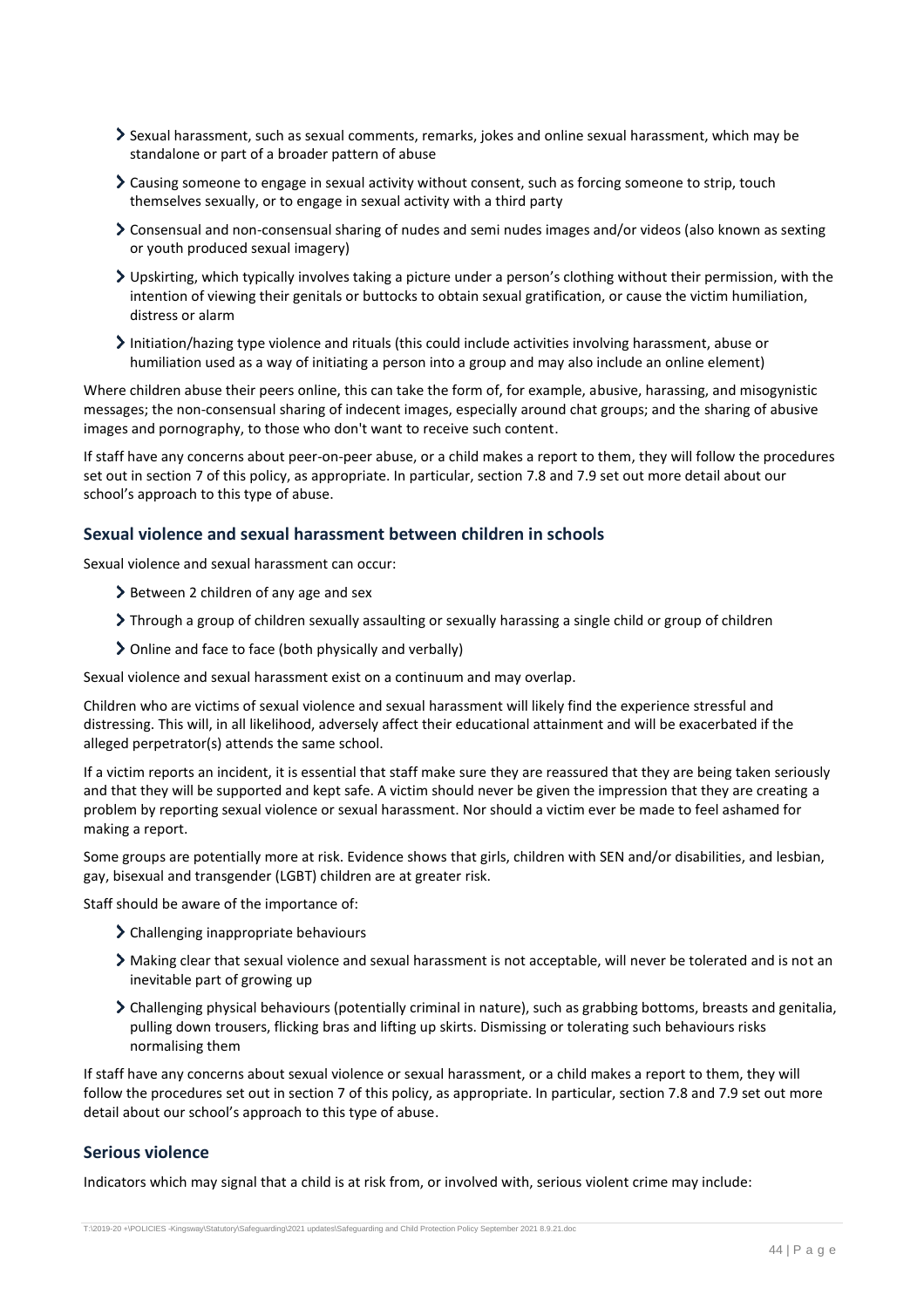- > Increased absence from school
- Change in friendships or relationships with older individuals or groups
- > Significant decline in performance
- Signs of self-harm or a significant change in wellbeing
- Signs of assault or unexplained injuries
- Unexplained gifts or new possessions (this could indicate that the child has been approached by, or is involved with, individuals associated with criminal networks or gangs and may be at risk of criminal exploitation (see above))

Risk factors which increase the likelihood of involvement in serious violence include:

- $\blacktriangleright$  Being male
- Having been frequently absent or permanently excluded from school
- > Having experienced child maltreatment
- Having been involved in offending, such as theft or robbery

Staff will be aware of these indicators and risk factors. If a member of staff has a concern about a pupil being involved in, or at risk of, serious violence, they will report this to the DSL.

#### **Checking the identity and suitability of visitors**

All visitors will be required to verify their identity to the satisfaction of staff. They will informed about the need to maintain confidentiality and be made aware of that mobile phones are not permitted to be used on site.

If the visitor is unknown to the setting, we will check their credentials and reason for visiting before allowing them to enter the setting. Visitors should be ready to produce identification.

Visitors are expected to sign the visitors' book and wear a visitor's badge. These are colour-coded red if the visitor does not have DBS check that has been seen by the office.

Visitors to the school who are visiting for a professional purpose, such as educational psychologists and school improvement officers, will be asked to show photo ID and:

- $\triangleright$  Will be asked to show their DBS certificate, which will be checked alongside their photo ID; or
- The organisation sending the professional, such as the LA or educational psychology service, will provide prior written confirmation that an appropriate level of DBS check has been carried out

All other visitors, including visiting speakers, will be accompanied by a member of staff at all times. We will not invite into the school any speaker who is known to disseminate extremist views, and will carry out appropriate checks to ensure that any individual or organisation using school facilities is not seeking to disseminate extremist views or radicalise pupils or staff.

#### **Non-collection of children**

If a child is not collected at the end of the session/day, we will:

Make all reasonable efforts to contact the parent. If the child's parent/carer cannot be contacted with 15 minutes, they will attend the after-school club and will be charged accordingly. If the parent or a named contact cannot contacted before the end of the after school club, social care will be contacted.

### **Missing pupils**

Our procedures are designed to ensure that a missing child is found and returned to effective supervision as soon as possible. If a child goes missing, we will:

Organise a search party to conduct the following:

Search all areas of the school grounds